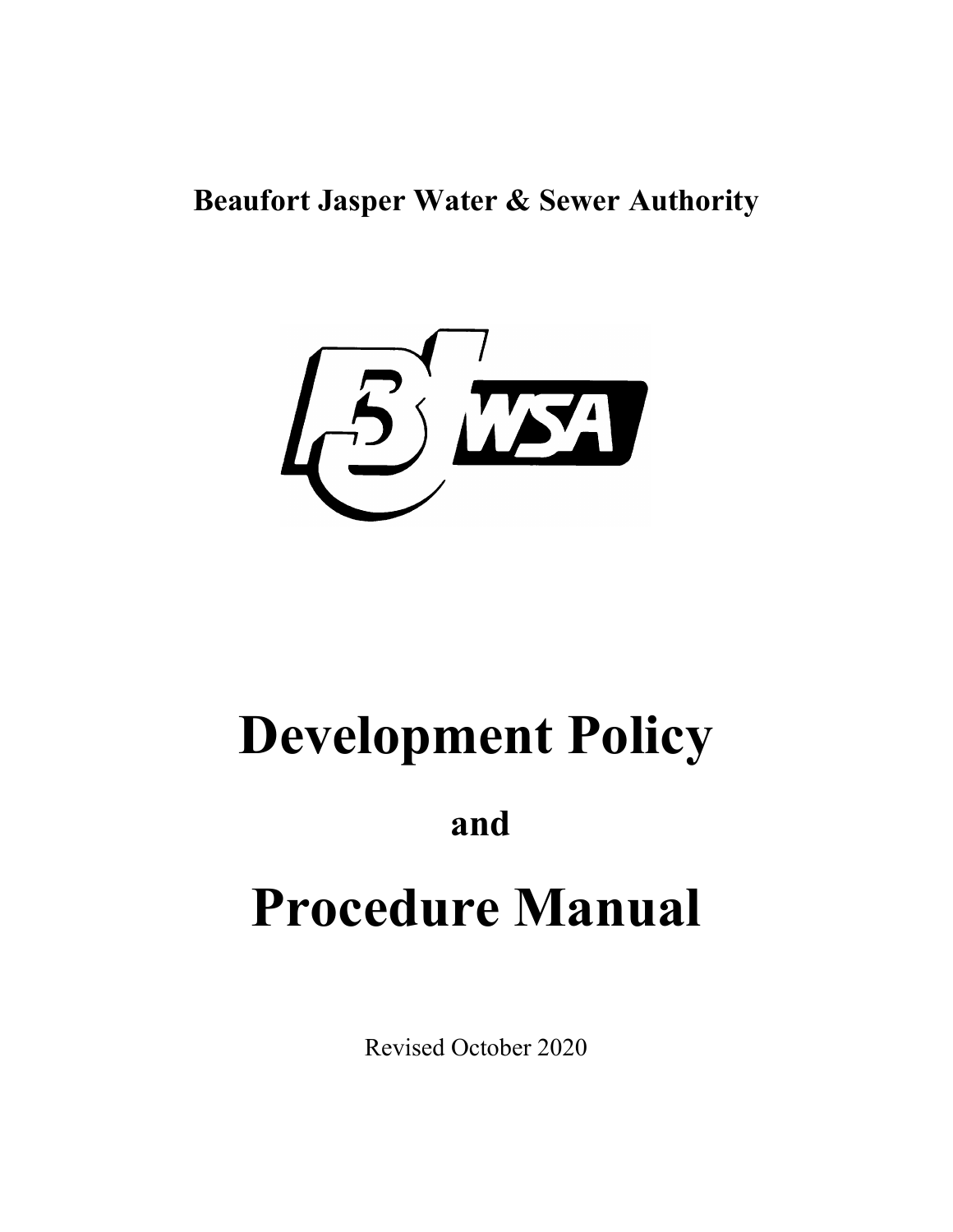#### **RESOLUTION**

#### ADOPTING THE BEAUFORT JASPER WATER AND SEWER AUTHORITY DEVELOPMENT POLICY AND PROCEDURE MANUAL DATED OCTOBER 2020.

WHEREAS, it is the policy of the Beaufort-Jasper Water and Sewer Authority to require all development connecting to its water and wastewater systems to follow certain specific procedures; and,

WHEREAS, the Authority has previously adopted a formal procedures document, which has recently been refined by the staff; and,

WHEREAS, the Authority's Capital Projects Committee has reviewed the revised Development Policy and Procedure Manual and recommends its adoption by the BJWSA Board of Directors,

NOW, THEREFORE, BE IT RESOLVED by the members of the Beaufort Jasper Water and Sewer Authority duly assembled, that the revised Development Policy and Procedure Manual dated October 2020 is hereby adopted.

ADOPTED, this 22nd day of October, 2020 in Regular Session.



#### **BEAUFORT-JASPER WATER AND SEWER AUTHORITY OF SOUTH CAROLINA**

Bv: Michael L. Bell, Chair

Attest:

Gregory A. Padgett, Secretary/Treasurer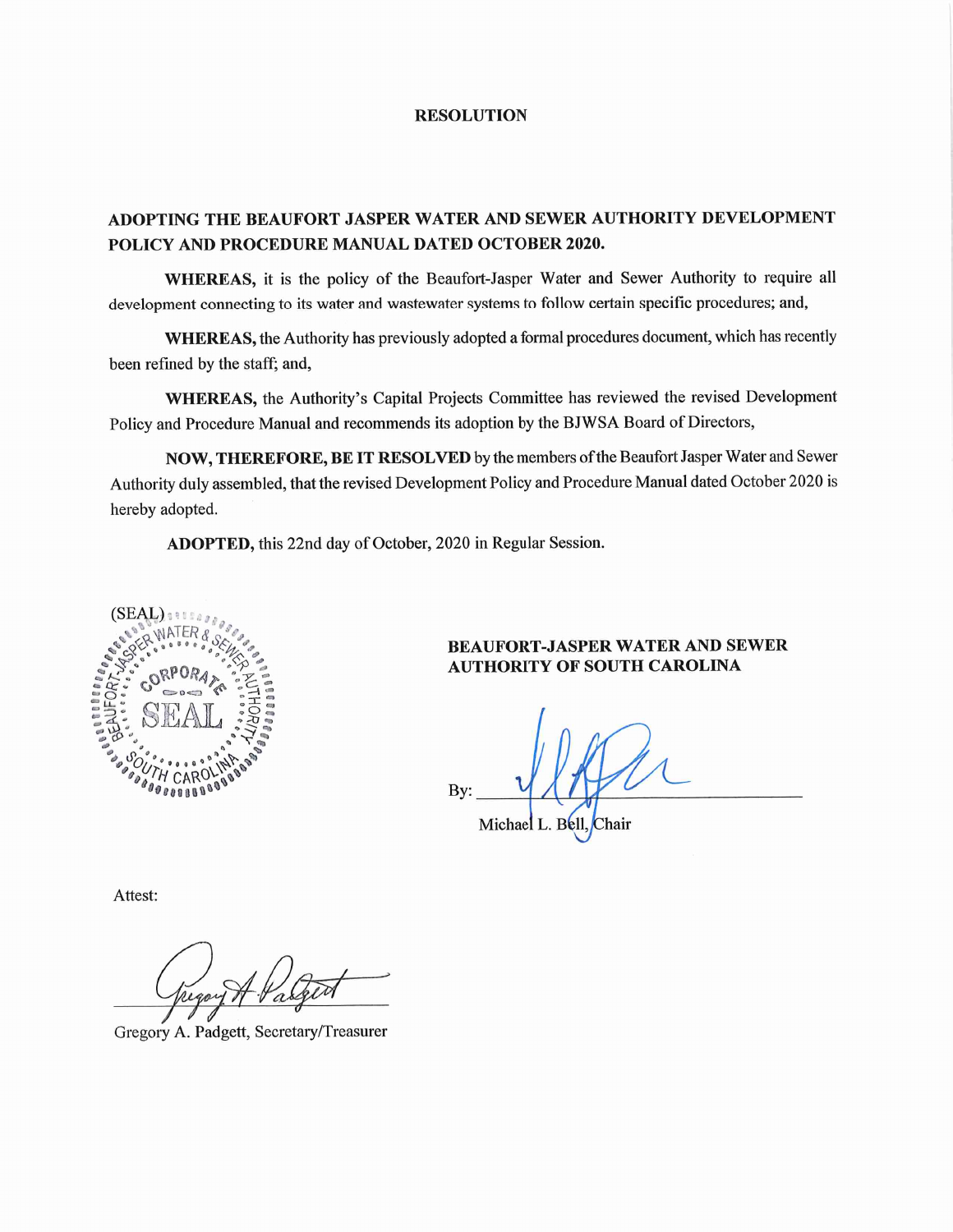#### **PREFACE**

Beaufort-Jasper Water Sewer Authority (BJWSA) supports development within its service area and has established policies to partner with developers to create water and sewer systems that are favorable holistically, to include those that are economically feasible to install, designed to serve all potential customers in the basin, efficient to operate, and easy to maintain. The purpose of this policy manual is to provide guidelines for the orderly installation of water and sewer infrastructure by developers in an effort to meet the growing needs of the community in the BJWSA service area. These development guidelines were written to be flexible enough to accommodate the individuality of each project while maintaining high standards and orderly procedures. Each project must be reviewed and approved in a professional manner so that the system design, construction standards, and all applicable federal, state, and local rules and regulations are met. Adherence to these standards is imperative to ensure that the projects installed under this policy will provide years of low-cost maintenance to BJWSA and uninterrupted service to our customers. Capital improvement projects (CIP) are managed through a separate program, have a different set of guidelines to follow, and will be designed and constructed by BJWSA through the CIP program.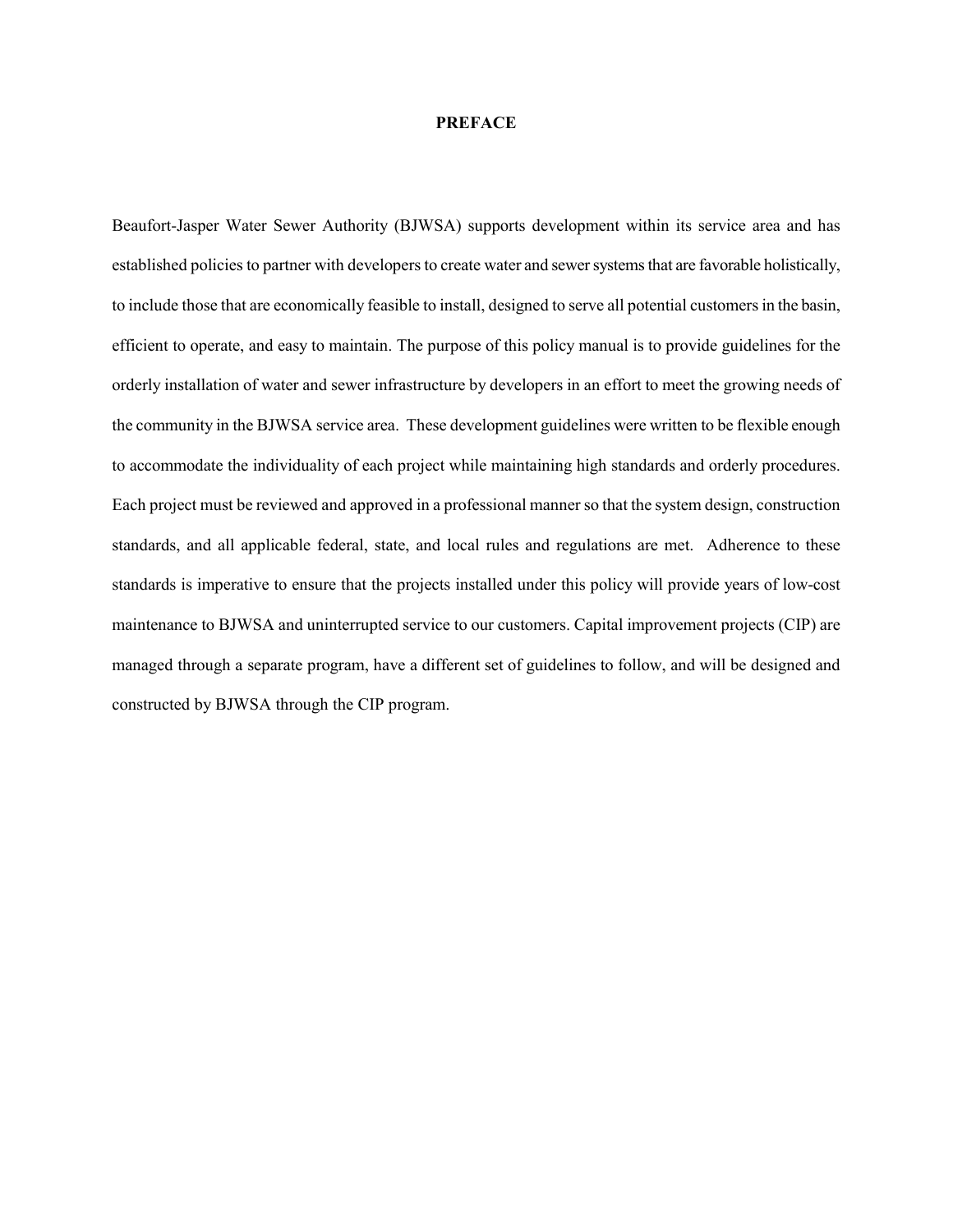#### **TABLE OF CONTENTS**

|     | 2.1.1. | Water/Wastewater Availability Request and BJWSA Response (Section 2.2) 12 |  |
|-----|--------|---------------------------------------------------------------------------|--|
|     | 2.1.2. |                                                                           |  |
|     | 2.1.3. |                                                                           |  |
|     | 2.1.4. |                                                                           |  |
|     | 2.1.5. |                                                                           |  |
|     |        |                                                                           |  |
|     | 2.2.1. |                                                                           |  |
|     | 2.2.2. |                                                                           |  |
|     |        |                                                                           |  |
|     | 2.3.1. |                                                                           |  |
|     | 2.3.2. |                                                                           |  |
|     | 2.3.3. |                                                                           |  |
|     | 2.3.4. |                                                                           |  |
|     | 2.3.5. |                                                                           |  |
|     | 2.3.6. |                                                                           |  |
|     | 2.3.7. |                                                                           |  |
|     | 2.3.8. |                                                                           |  |
| 2.4 |        |                                                                           |  |
|     | 2.4.1  |                                                                           |  |
|     | 2.4.2  |                                                                           |  |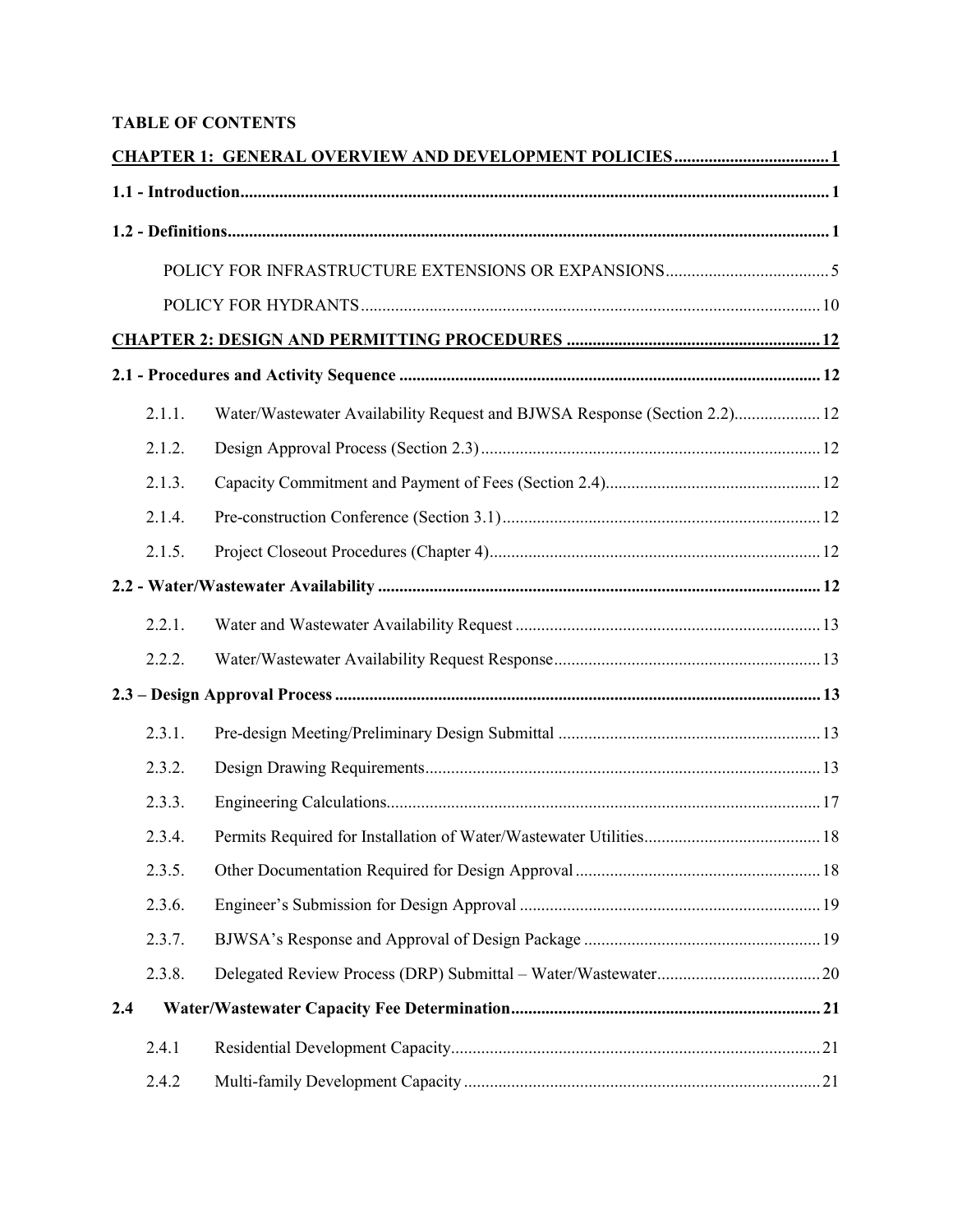|     | 2.4.3 |                                                                          |  |
|-----|-------|--------------------------------------------------------------------------|--|
|     | 2.4.4 |                                                                          |  |
|     | 2.4.5 | Transfer, Reassignment or Sale of BJWSA Water/Wastewater Capacity22      |  |
| 2.5 |       |                                                                          |  |
|     | 2.5.1 |                                                                          |  |
|     | 2.5.2 |                                                                          |  |
|     | 2.5.3 |                                                                          |  |
|     | 2.5.4 |                                                                          |  |
|     |       |                                                                          |  |
|     |       |                                                                          |  |
|     | 3.1.1 |                                                                          |  |
|     | 3.1.2 |                                                                          |  |
|     | 3.1.3 |                                                                          |  |
| 3.2 |       |                                                                          |  |
|     | 3.2.1 |                                                                          |  |
|     | 3.2.2 |                                                                          |  |
|     | 3.2.3 | Service Interruptions and Shutdowns for Water Main/Force Main Tie-ins 27 |  |
|     | 3.2.4 |                                                                          |  |
|     | 3.2.5 |                                                                          |  |
| 3.3 |       |                                                                          |  |
|     | 3.3.1 |                                                                          |  |
|     | 3.3.2 |                                                                          |  |
|     | 3.3.4 |                                                                          |  |
| 3.4 |       |                                                                          |  |
|     | 3.4.1 |                                                                          |  |
|     | 3.4.2 |                                                                          |  |
|     | 3.4.3 |                                                                          |  |
|     | 3.4.4 |                                                                          |  |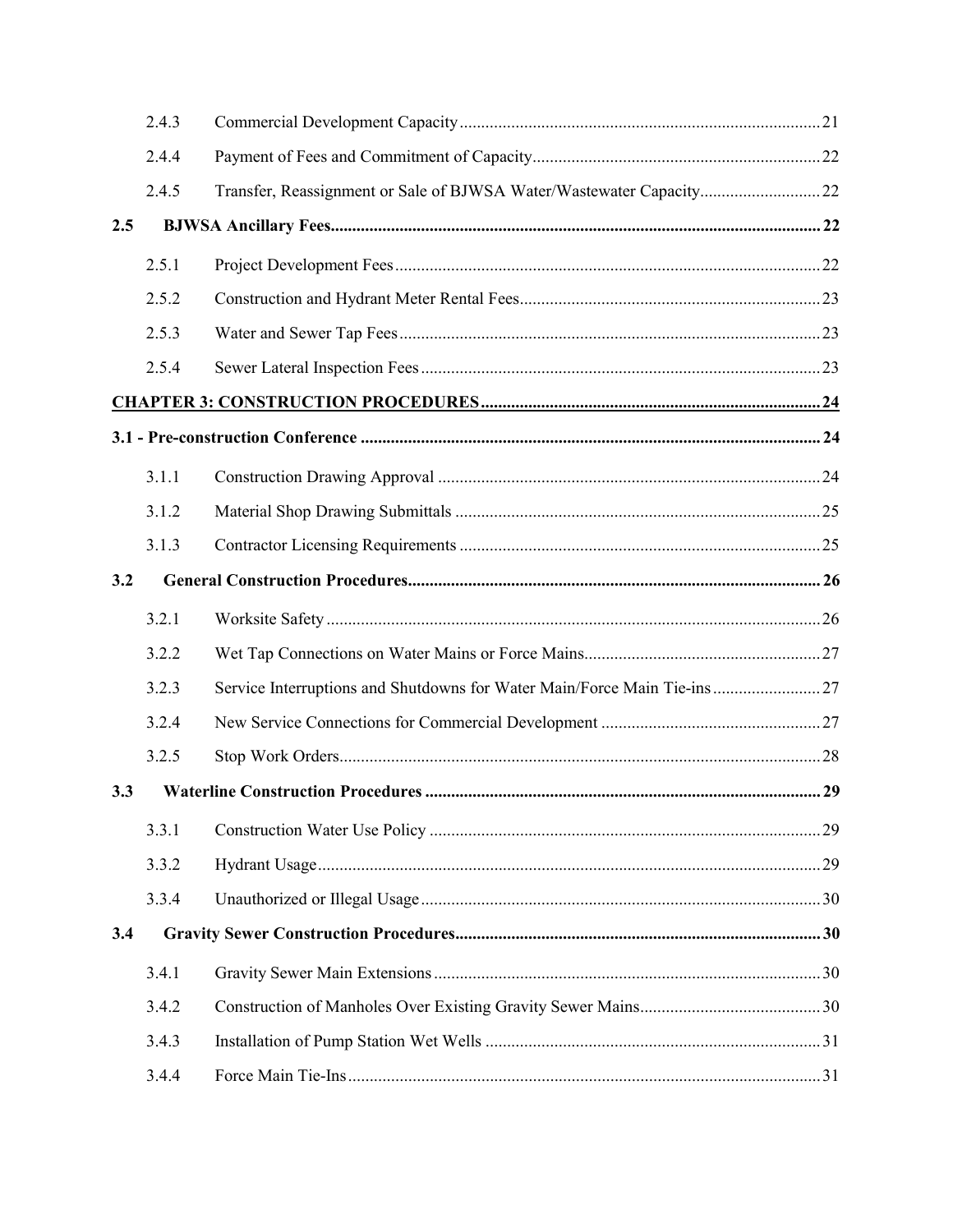| 4.1 |         |  |  |
|-----|---------|--|--|
|     | 4.1.1   |  |  |
|     | 4.1.2   |  |  |
|     | 4.1.3   |  |  |
| 4.2 |         |  |  |
|     | 4.2.1   |  |  |
|     | 4.2.2   |  |  |
|     | 4.2.3   |  |  |
|     | 4.2.4   |  |  |
|     | 4.2.5   |  |  |
| 4.3 |         |  |  |
|     | 4.3.1.  |  |  |
|     | 4.3.2.  |  |  |
|     | 4.3.3.  |  |  |
|     | 4.3.4.  |  |  |
|     | 4.3.5.  |  |  |
|     | 4.3.6.  |  |  |
|     | 4.3.7.  |  |  |
|     | 4.3.8.  |  |  |
|     | 4.3.9.  |  |  |
|     | 4.3.10. |  |  |
| 4.4 |         |  |  |
| 4.5 |         |  |  |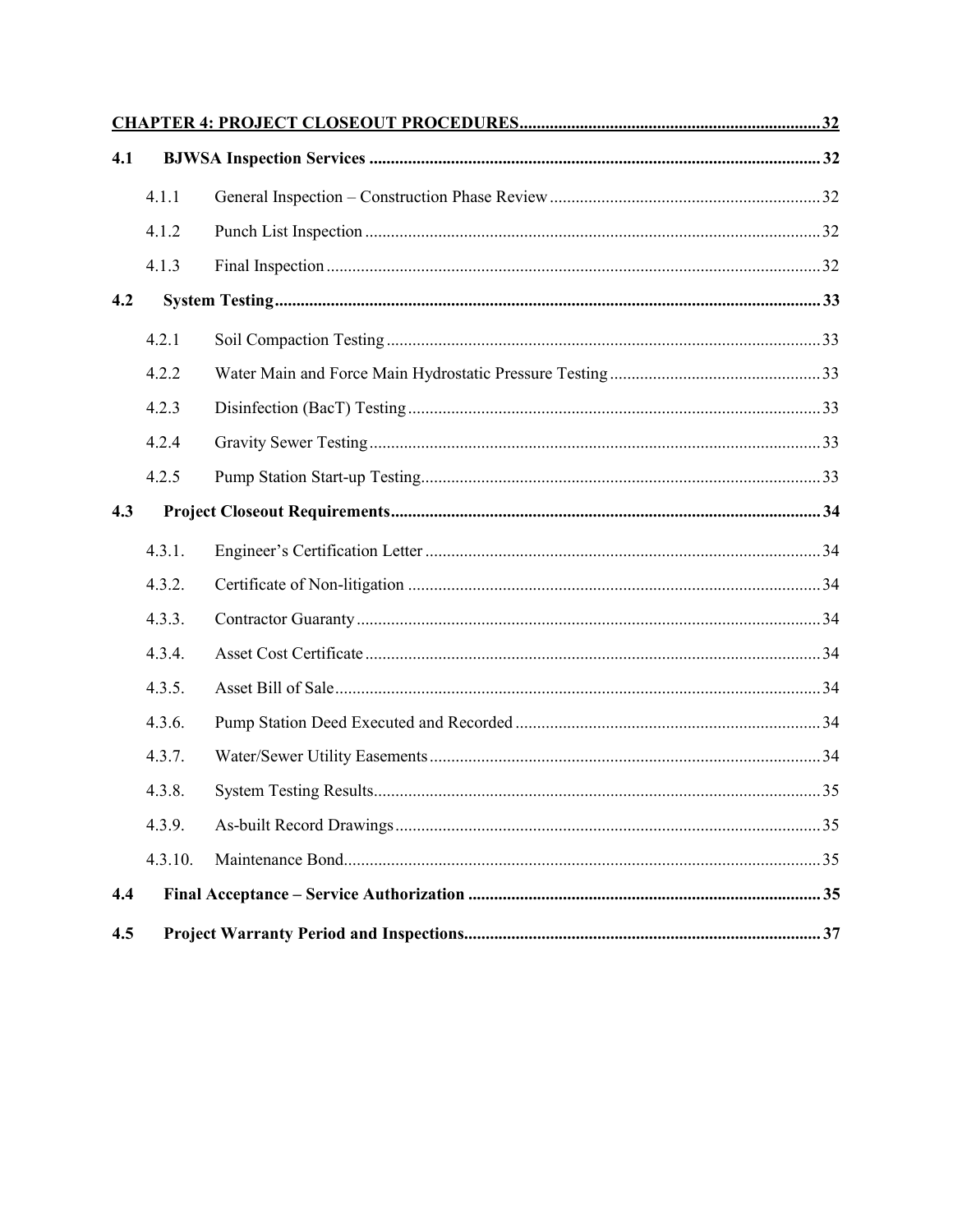#### **APPENDICES**

| APPENDIX A - SC DHEC UNIT CONTRIBUTORY WASTEWATER LOADINGS 40 |  |
|---------------------------------------------------------------|--|
| APPENDIX B - WATER/WASTEWATER AVAILABILITY REQUEST FORM  43   |  |
|                                                               |  |
|                                                               |  |
|                                                               |  |
|                                                               |  |
|                                                               |  |
|                                                               |  |
|                                                               |  |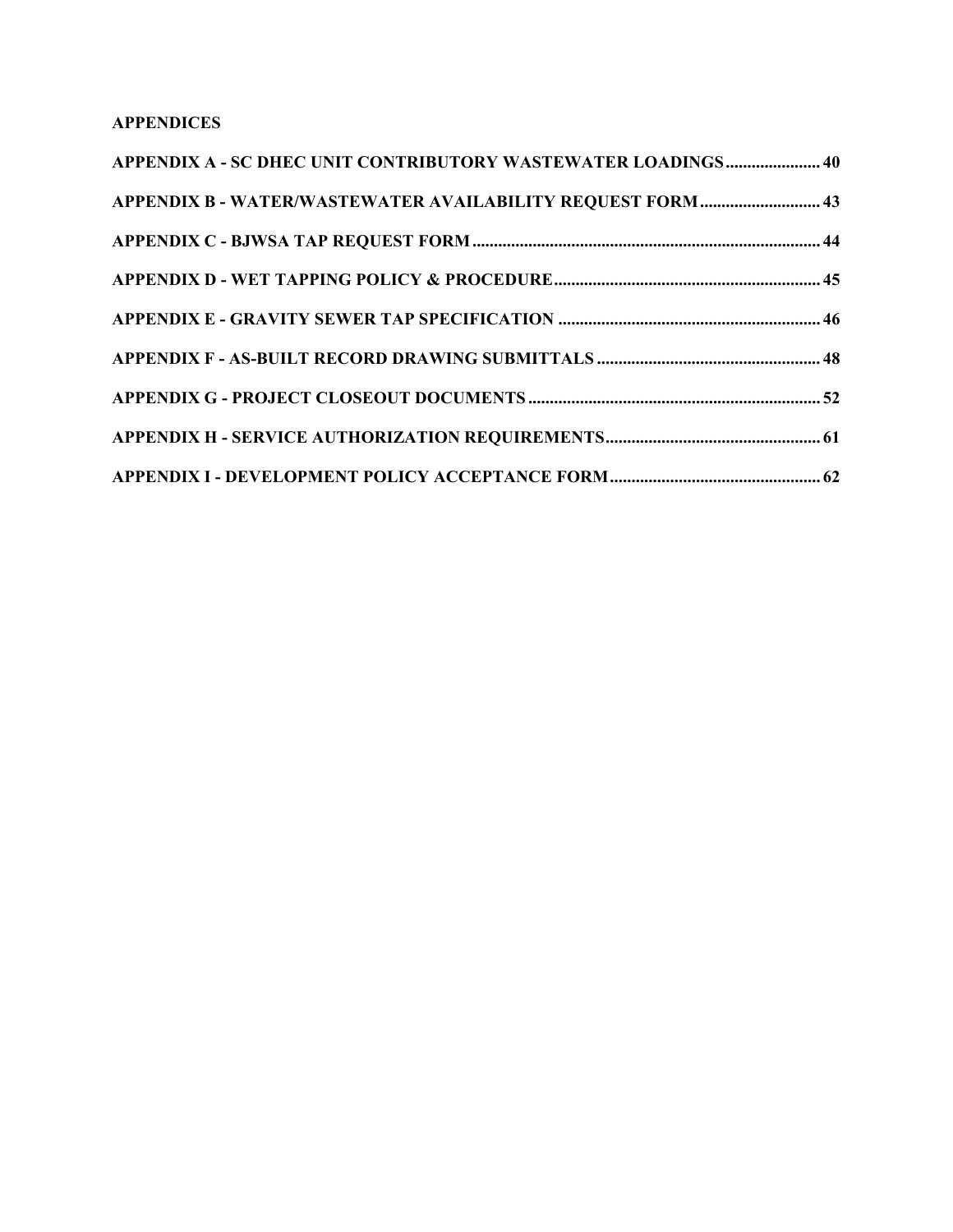#### **CHAPTER 1: GENERAL OVERVIEW AND DEVELOPMENT POLICIES**

#### **1.1 - Introduction**

The following policies and procedures apply to all public water and wastewater related activities being undertaken by third party developers in the Beaufort-Jasper Water and Sewer Authority (BJWSA) service area. The provisions of this manual apply to all such activities.

#### **1.2 - Definitions**

- 1.2.1 **Alternate source main** A water main that provides a second source of water to an area, development, or subdivision.
- 1.2.2 **Approach main** A water or sewer main extension that is necessary in order to provide service to a parcel of property or development. An approach main connects a developer's proposed system with existing infrastructure owned and maintained by BJWSA that has available capacity to provide the required level of service for all phases of the development.
- 1.2.3 **Authority** The Board of Directors of the Beaufort-Jasper Water and Sewer Authority (BJWSA), its delegates, and/or employees.
- 1.2.4 **Betterment –** Any improvement to the infrastructure of a development as requested by BJWSA that results in added benefit, including additional line capacity to meet future needs and onsiteextensions to the property line to serve future development by others. Extensions to the development from existing infrastructure, upgrades to existing facilities to serve the development (i.e. pump station upgrades), pump stations for the development, transmission and distribution/collection lines, and requests for more efficient designs are considered part of the development of the property and are the financial responsibility of the developer.
- 1.2.5 **Capital Contribution Fees (CCF)** Also called capacity fees, these fees are assessed to new developments and customers to recover the cost of current and future infrastructure based on their maximum anticipated allotment of water and/or sewer capacity in the BJWSA system. These fees, measured in cost per gallons per day (\$/GPD), are used to build or upgrade facilities required for growth while minimizing the financial impact on our existing customers.
- 1.2.6 **Capital Improvement Project (CIP) –** Extension, upgrade, and rehabilitation projects procured under contract with BJWSA and funded through capital funds allocated by the Authority. These projects are prioritized and programmed into a 10-year CIP Program for execution.
- 1.2.7 **Contractor** A person, firm, corporation or other legal entity authorized to perform construction by the State of South Carolina Licensing Board for Contractors. A contractor may not perform work outside of his licensed capacity.
- 1.2.8 **Density** Defined as the number of REU per acre or the number of GPD per acre.
- 1.2.9 **Development** a process performed by businesses, corporations, partnerships, municipalities, individuals or other entities that encompass the performance of any land improvement operation,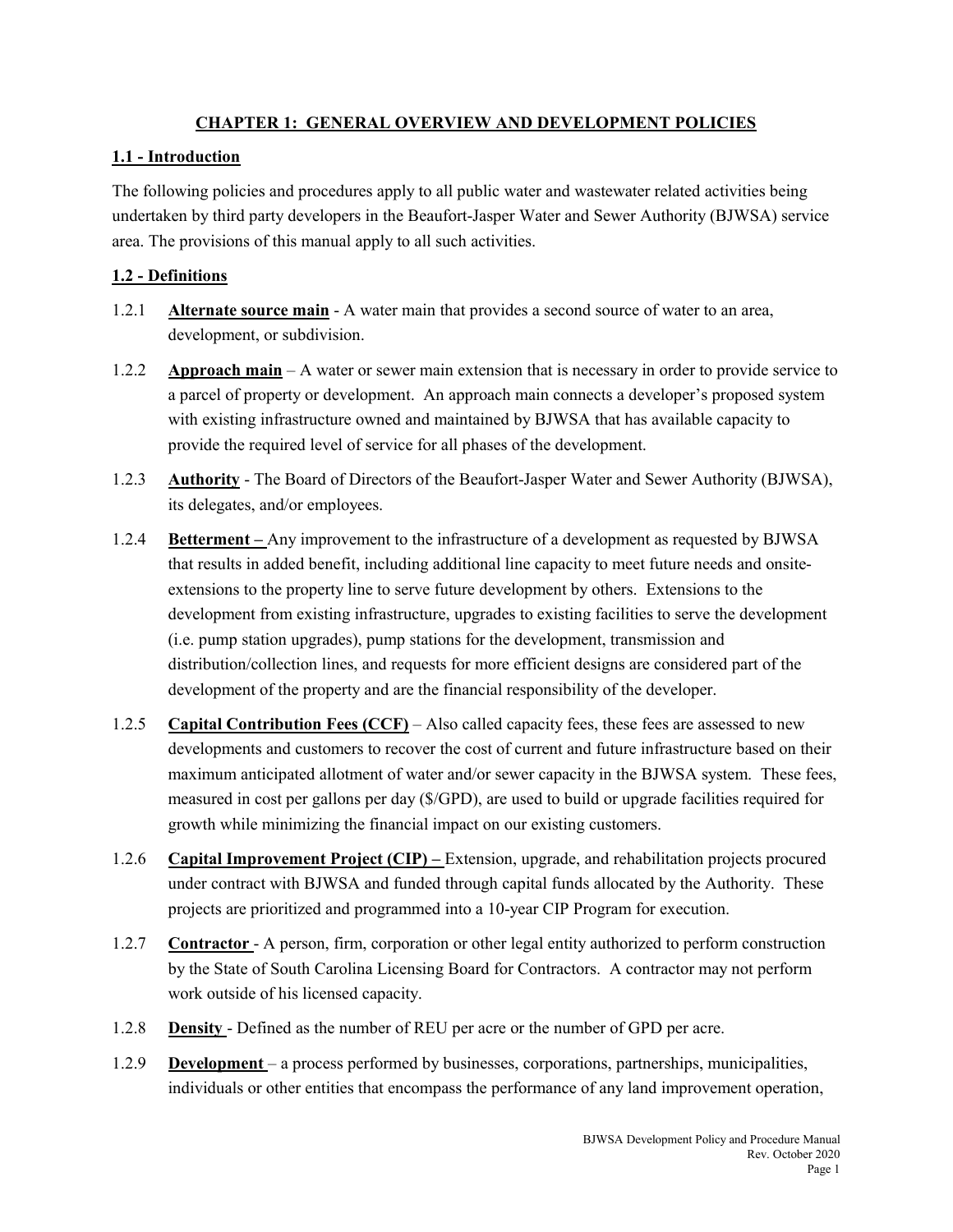OR the making of any material change in the use of any structure or land, OR the renovation of existing buildings for change in use, OR the division of land into two (2) or more parcels or rightsof-way.

- 1.2.10 **Developer** Any person, firm, corporation, or other legal entity improving property for commercial, industrial, institutional, or residential purposes.
- 1.2.11 **Developer Agreement** A legal agreement between BJWSA and a developer that establishes the conditions under which BJWSA will assume ownership of water or wastewater assets constructed by the developer and provide water and/or wastewater services to a particular development. Developers of large projects are encouraged to meet with BJWSA to discuss the applicability and desirability of a developer agreement.
- 1.2.12 **Easement** A right afforded to BJWSA to use another's real property to access the infrastructure for maintenance or construction activities.
- 1.2.13 **Effluent** Wastewater that has been treated and suitable for disposal.
- 1.2.14 **Engineer** A person currently licensed as a Professional Engineer by the South Carolina State Board of Registration for Professional Engineers and Land Surveyors; Division of Occupational and Professional Licensing; Department of Labor, Licensing and Regulation.
- 1.2.15 **Infrastructure** Physical assets, such as treatment plants, pump stations and pipelines, which are required to provide water and sewer service to BJWSA customers.
- 1.2.16 **Land Surveyor** A person licensed as a Land Surveyor by the South Carolina State Board of Registration for Professional Engineers and Land Surveyors; Division of Occupational and Professional Licensing; Department of Labor, Licensing and Regulation.
- 1.2.17 **Lot** A single parcel or tract of land that has been subdivided for the purpose of building a residence or commercial facility.
- 1.2.18 **Parcel** A portion or plot of land, usually a division of a larger area.
- 1.2.19 **Plat** A survey or drawing upon which the development is presented for approval.
- 1.2.20 **Potable Water** Drinking water that is of sufficiently high quality that it is suitable for human consumption or use.
- 1.2.21 **Pre-construction Conference (Pre-Con)** The kick-off meeting with representatives from BJWSA, the owner/developer, engineer and contractor to discuss procedures prior to construction.
- 1.2.22 **Project** Water and/or sewer construction activities required to serve a development in accordance with this policy.
- 1.2.23 **Project Fees** Fees required to offset the costs associated with design review, construction inspection, conversion of record drawings and legal documents.
- 1.2.24 **Public Right-of-Way** The portion of land in which a street or road owned and maintained by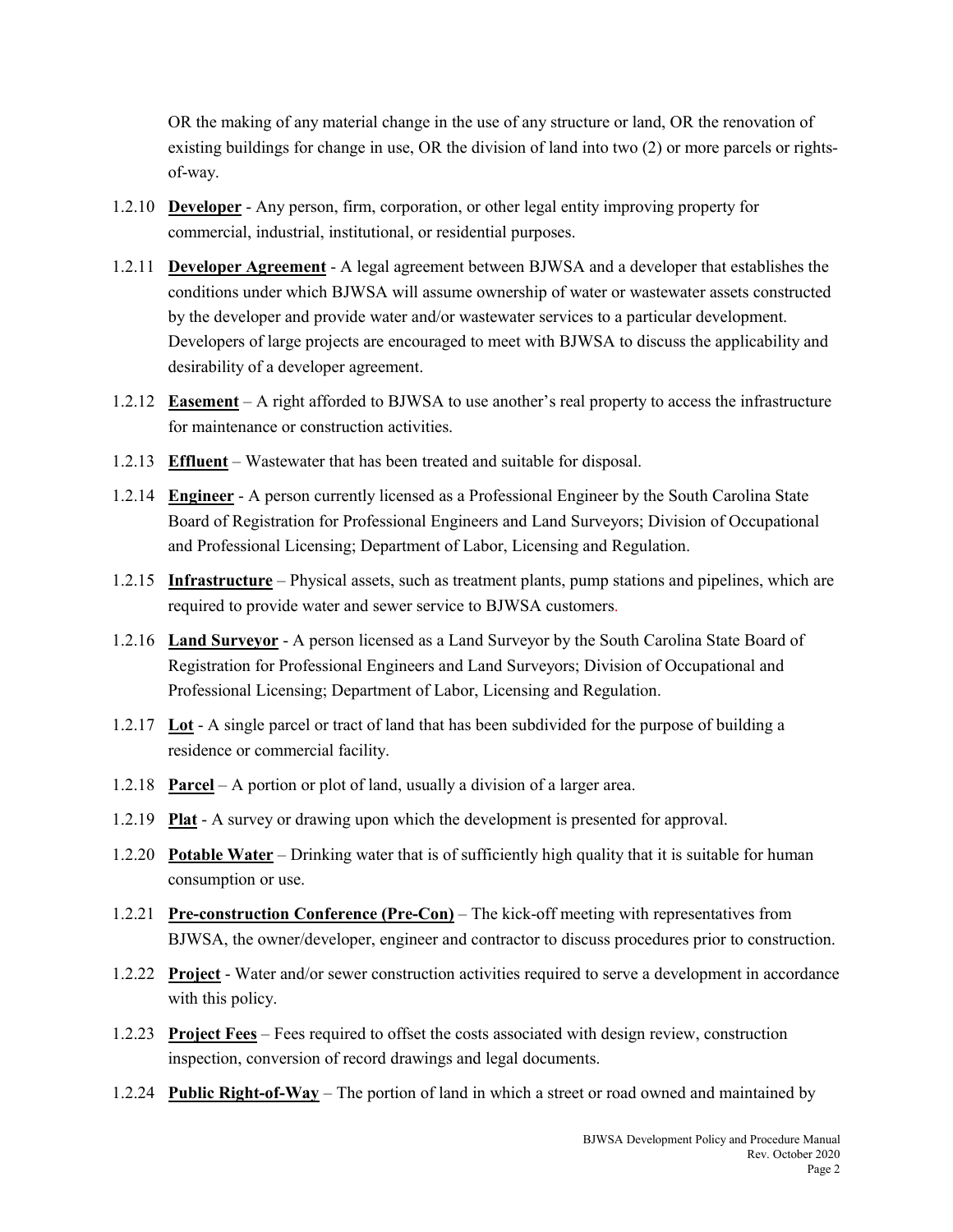the South Carolina Department of Transportation or a local government is located.

- 1.2.25 **Record Drawings** Drawings that are used to record as-built conditions of the water and sewer systems at the completion of construction.
- 1.2.26 **Residential Equivalent Unit (REU)** A unit of measure established by BJWSA that equals the average daily water consumption and sewer discharge for a typical residential unit. For water consumption one REU is 400 gallons per day (GPD) and for the sewer discharge one REU is 300 GPD.
- 1.2.27 **Reuse (Reclaim) Water**  Wastewater that has been filtered and chemically treated to stringent standards so that the effluent meets state and federal standards for reclaimed water. While it is not suitable for potable water, reuse water can be used for non-potable applications such as irrigation.
- 1.2.28 **SC DHEC Approval to Place in Operation (AKA Permit to Operate)** A permit issued by the SC DHEC District Engineer that authorizes usage of a new water and/or sewer.
- 1.2.29 **Service Authorization** A letter of acceptance written by the BJWSA Development Projects Manager to the SC DHEC District Engineer after new construction, stating that a water and/or sewer system will be owned, operated, and maintained by the Authority from that point forward.
- 1.2.30 **Service Connection** Pipe laterals from BJWSA water and/or sewer mains to the front property lines of the parcels served.
- 1.2.31 **Sewer Capacity** The anticipated sewer usage assigned to a project, based on the calculated maximum daily wastewater flows discharged from the development and measured in gallons per day (GPD). Residential applications may also be calculated in residential equivalent units (REU), where 1 REU equals 300 GPD of sewer capacity. Values for typical establishments can be found in SCDHEC's Unit Contributory Loadings for Wastewater Treatment Plants in **Appendix A**.
- 1.2.32 **Subdivision**  The division of a single tract, parcel, or lot into two or more lots, building sites, rights-of-way, or other divisions for the purpose of immediate or future sale, legacy, or building of a development. Subdivision shall also refer to uses of land not ordinarily considered a subdivision but requiring utility installations. Examples of these uses are mobile home parks, multi-family projects, townhouses, apartments, and planned unit developments.
- 1.2.33 **Utility Right-of-Way** Private right-of-way granted to BJWSA that is not dedicated to the public, but for the exclusive use of BJWSA.
- 1.2.34 **Wastewater** Any liquid waste or sewage discharged from a building sanitary plumbing system into a central or private collection, transmission, treatment and disposal system.
- 1.2.35 **Water Capacity** The anticipated water usage assigned to a project, based on the calculated maximum daily wastewater flows discharged from the development and measured in gallons per day (GPD). Residential applications may also be calculated in residential equivalent units (REU), where 1 REU equals 400 GPD of water capacity. For commercial applications, the water capacity is calculated at a rate of 1.3 times the sewer capacity.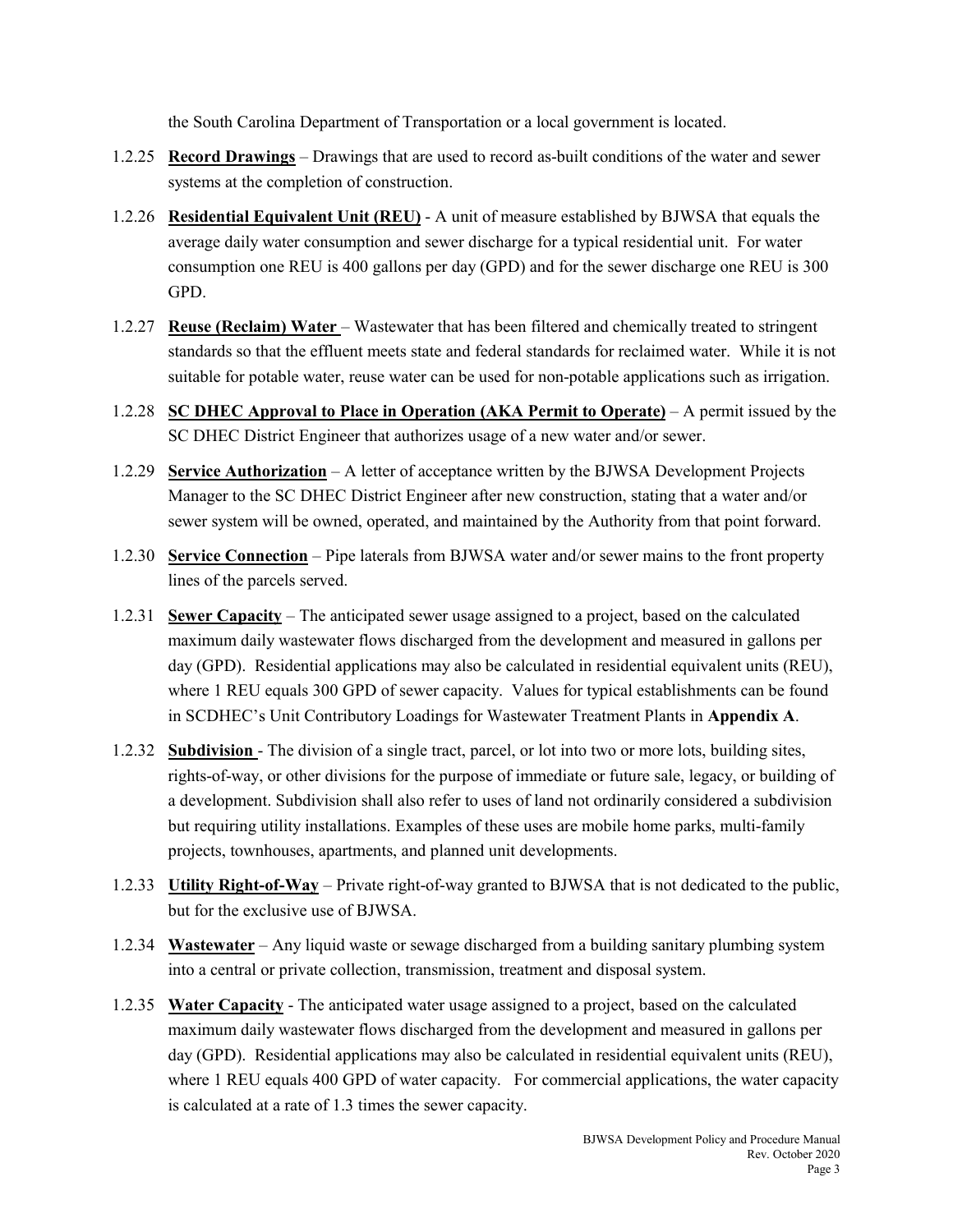#### **1.3 – BJWSA Development Policies**

The following policies were written in response to requests for guidance by the development community on a number of issues pertaining to BJWSA's role in providing water and sewer services throughout the two-county service area.

- **POLICY FOR INFRASTRUCTURE EXTENSIONS OR EXPANSIONS**
- **POLICY FOR HYDRANTS**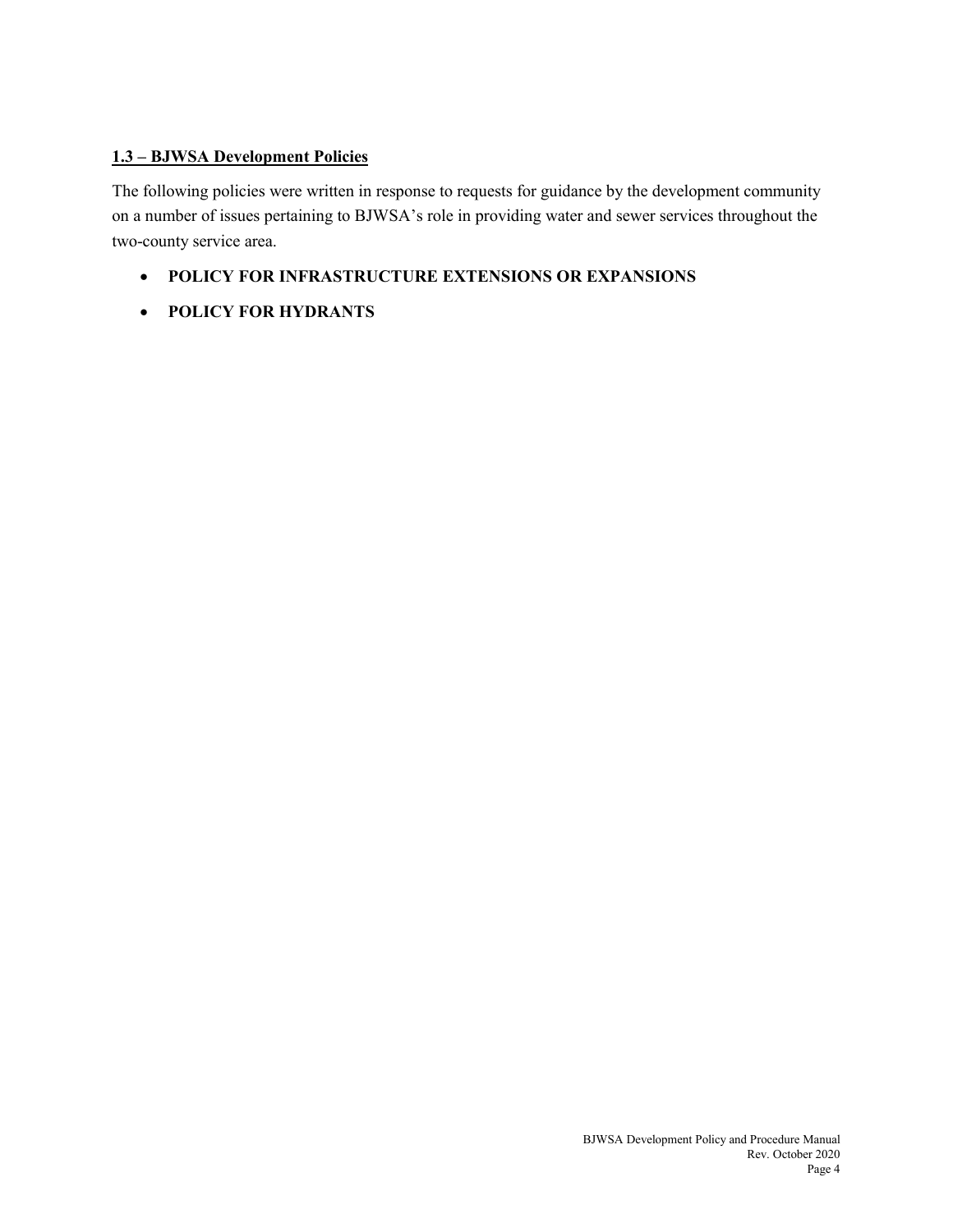#### **POLICY FOR INFRASTRUCTURE EXTENSIONS OR EXPANSIONS**

#### **OVERVIEW**

Over the years, BJWSA has increased its customer base throughout its service area in Beaufort and Jasper Counties by expanding and extending infrastructure into locations where water and sewer service had been previously unavailable. Funding sources for these types of projects are obtained primarily through either BJWSA's Capital Improvement Program (CIP) or through developer funding. The Authority largely finances these projects from its water and sewer capital accounts with funds collected as capital contribution fees (also called capacity fees) from new development projects or property owner groups.

The purpose of this policy is to provide guidelines for the approval and funding of projects that expand or extend the water and sewer infrastructure intended to serve existing residents, property owners and developments in BJWSA's two-county service area.

#### **GENERAL PIPELINE EXTENSION POLICY**

In parts of Beaufort and Jasper Counties where water and/or sewer capacity is either insufficient to meet the needs of existing residents, or unavailable altogether, BJWSA will consider funding pipeline extension or system upgrade requests from local governments, fire districts, and/or developers in an upcoming CIP. Such requests will be programmed into the CIP and an agreement will be executed between the developer and the Authority for the partnership. For developers that wish to extend service to their development from existing BJWSA infrastructure rather than requesting the project be added to the CIP, developers may apply the policies in this manual to plan, design, and construct the facilities at their own expense.

**CIP Program** –The Authority has established a ten-year CIP with projects to expand, improve or replace infrastructure used to deliver water and sewer service to its customers in Beaufort and Jasper Counties. Candidate projects are evaluated and ranked by BJWSA staff based on criticality of the infrastructure to the existing system operations, the availability of funding, and its compatibility with the Authority's mission statement. The projects are programmed into the CIP and re-prioritized every three-years. The highest-ranked projects will be scheduled for funding and construction in the first years of the CIP. With Board approval, projects for emergency needs or intergovernmental agreements may be added into the CIP between the three-year renewal points. Projects in the CIP Program are separate from development projects.

**Front Foot Assessment Projects -** Private property owners in communities developed before water and sewer service became available may also request a pipeline extension project be included in BJWSA's CIP, by submitting a petition calling for a water or sewer line extension to serve their neighborhood.

Because many older subdivisions in South Carolina were developed before water and sewer services were available, State Statutes (Sec 6-11-1230 (4)) authorize public service districts to install water distribution and sewer collection lines, and to assess the actual cost of the construction to those parcels of land directly abutting the lines. This statutorily authorized funding technique is referred to as a "front foot assessment". This statutory process allows Beaufort-Jasper Water and Sewer Authority (BJWSA) to install water distribution or sewer collection facilities to serve an already developed or subdivided area and then, by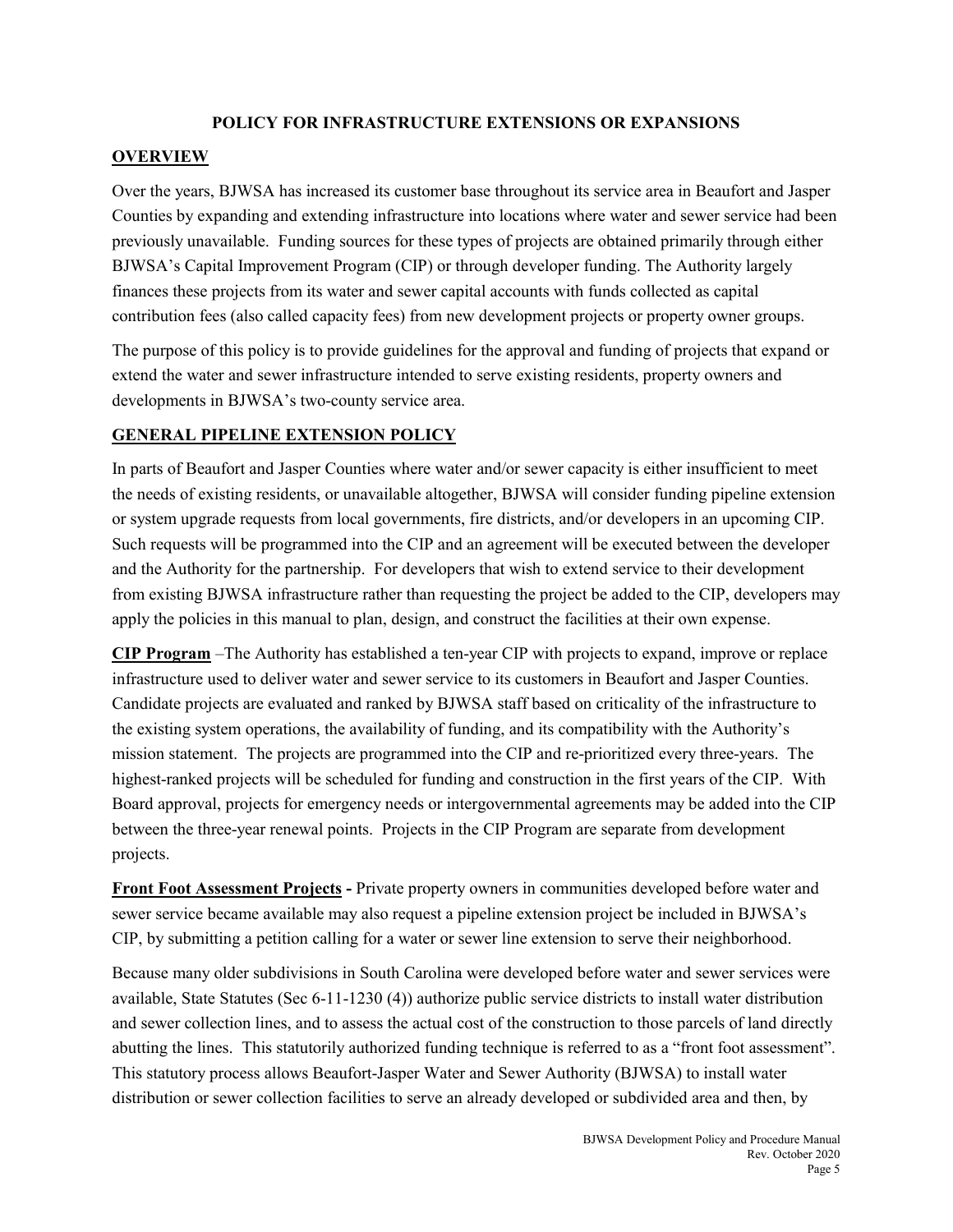following a specific legal process, to assess the costs of those facilities against the parcels abutting the lines. The cost of the construction project is then collected from the property owners over a period not to exceed twenty years through an assessment added to their property taxes. As land use changes, BJWSA must recalculate the assessment. BJWSA must ensure that each parcel included pays its fair share of the project cost in accordance with the state statutes.

When the petition is submitted, BJWSA staff will develop a work scope and budgetary cost estimate for the pipeline extension project and schedule a meeting with the citizen group or neighborhood association to present the conceptual design and budgetary cost estimate, including the pro rata cost share of each property served. The affected property owners must then vote to adopt a resolution in support of the pipeline extension project. BJWSA will add the project into the CIP when a 2/3 majority of the property owners vote to adopt the resolution. It is important to note that an affirmative vote for the pipeline extension obligates ALL affected property owners to fund their portion of the pipeline upon completion of the project, regardless of whether they voted for or against the resolution.

#### **Infrastructure Extension or Expansion Projects for New Developments**

Developers may provide system expansion to serve the capacity needs of a proposed development. Such infrastructure includes the following:

- Approach Mains All costs for the water and sewer approach mains necessary to provide the required level of service for all phases of the development shall be borne by the developer. BJWSA will not extend an approach main at its expense. The approach main shall be a gravity sewer when depth of the existing wastewater infrastructure is sufficient to provide service to any portion of the development. The approach main may be a sewer force main if both the following apply: depth of the existing wastewater infrastructure is insufficient to reach any portion of the development, and the force main serves more than one (1) REU. When the approach main is a gravity sewer, the approach main shall be connected at full depth and installed at the minimum grade for the size main required to serve all phases of the development.
- Extensions within a New Development All costs for the water and sewer service extensions necessary to provide the required capacity to serve all phases of the development shall be borne by the developer. BJWSA will not extend water systems within a new development at its expense. The sewer extension shall be a gravity sewer when depth of the existing wastewater infrastructure is sufficient to provide service to any portion of the development. The sewer extension may be a sewer force main if both the following apply: depth of the existing wastewater infrastructure is insufficient to reach any portion of the development, and the force main serves more than one (1) REU. When the sewer extension is a gravity sewer, the main shall be connected at full depth and installed at the minimum grade for the size main required to serve all phases of the development. Exceptions to this requirement may be considered when it can be determined to the satisfaction of BJWSA that the main being extended is a terminus main or a main that cannot otherwise be extended in the future to provide service.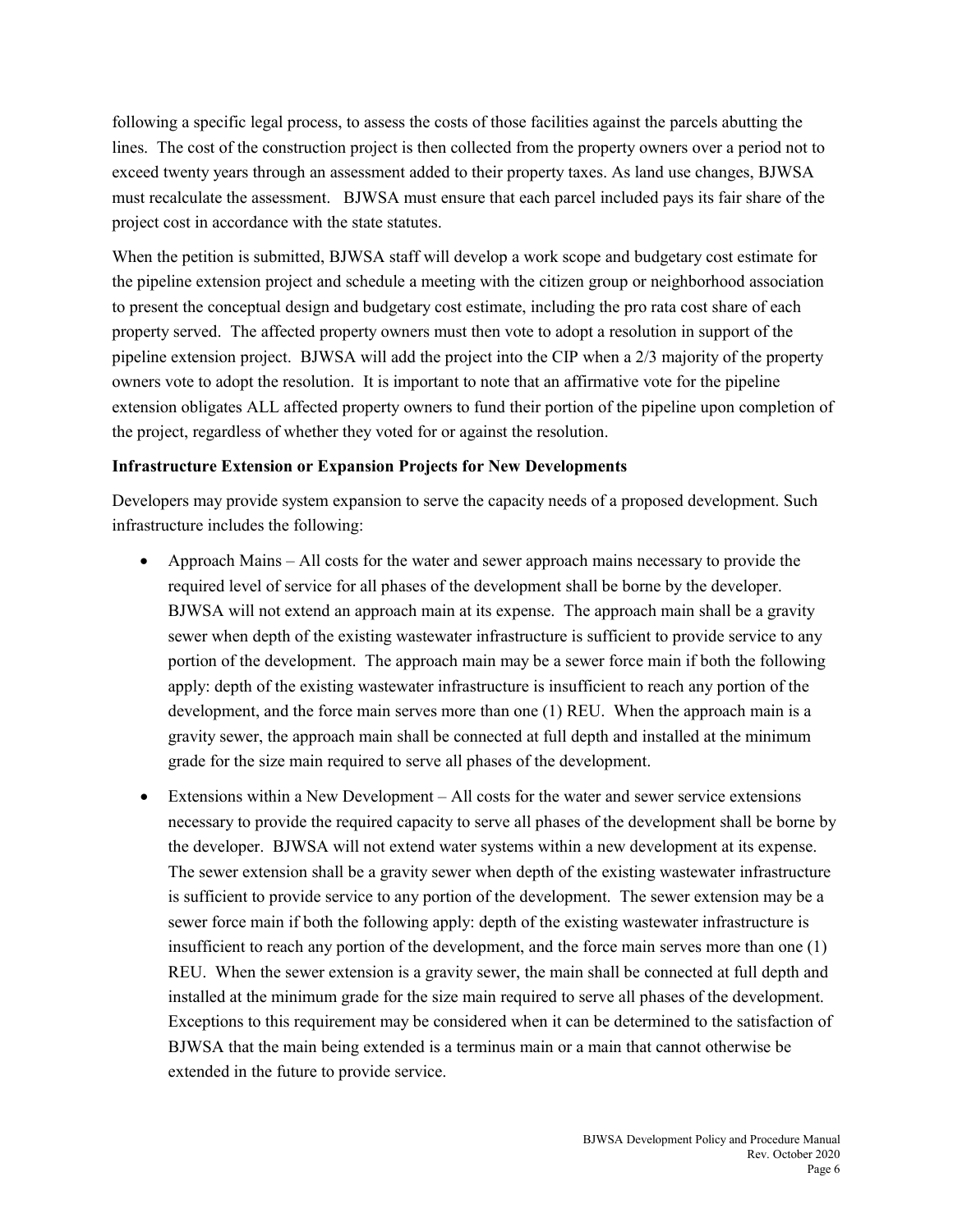- Extensions within Subdivided Property All costs for a system extension to serve a property that had service prior to its subdivision necessary to provide the required capacity to serve the subdivided property shall be borne by the developer. The sewer extension shall be a gravity sewer when depth of the existing wastewater infrastructure is sufficient to provide service to any portion of the development. The sewer extension may be a sewer force main if both the following apply: depth of the existing wastewater infrastructure is insufficient to reach any portion of the development, and the force main serves more than one (1) REU. When the sewer extension is a gravity sewer, the main shall be connected at full depth and installed at the minimum grade for the size main required to serve all phases of the development. Exceptions to this requirement may be considered when it can be determined to the satisfaction of BJWSA that the main being extended is a terminus main or a main that cannot otherwise be extended in the future to provide service.
- Mains with Future Service Capacity The cost of designing and constructing mains required for future phase of development will be paid by the developer requiring the main extension. BJWSA will not provide funding for the additional costs associated with designing and constructing a water or sewer main, which includes provisions for future phases of a development. BJWSA reserves the right to establish design parameters for all proposed water and sewer systems serving new residential, commercial, institutional, and/or industrial developments so that all system improvements are consistent with BJWSA's master plans and standard practices for efficient and economic system operation and maintenance. These design parameters will require the systems to include design capacity to serve future phases of a development, and may require design capacity to serve other potential areas as identified by BJWSA. BJWSA may elect to provide a credit to increase the main capacity and/or length for other future needs that are not associated with the development requiring the main extension.
- Alternate Water Supply Main –Alternate water supply mains are installed to assure that BJWSA customers will be minimally inconvenienced in case of a supply interruption, and to comply with the SC DHEC regulations regarding looping of water systems to avoid unnecessary dead ends. BJWSA requires an alternate source main be installed when an alternate source of water supply is available within 500 feet of the new development. All costs for the alternate source main shall be borne by the developer. In cases where the alternate source is not accessible via public rights-ofway, the developer shall attempt to obtain the easement(s) or encroachment permit(s) needed to access the alternate source. Unusual construction conditions that preclude this policy requirement include wetland crossings, open cuts over 10-feet deep, or documented denial of the easement or encroachment permit needed to access the alternate source. Road crossings in the method prescribed by the permitting authority will be considered as normal construction and will be required if necessary. For distances greater than 500 feet or if the aforementioned unusual construction condition exists, BJWSA may elect to provide credits over and above what is normal to the installation connection point in the new system or the existing main that will serve as the secondary supply source, and in all cases shall not be less than 6 inches in diameter.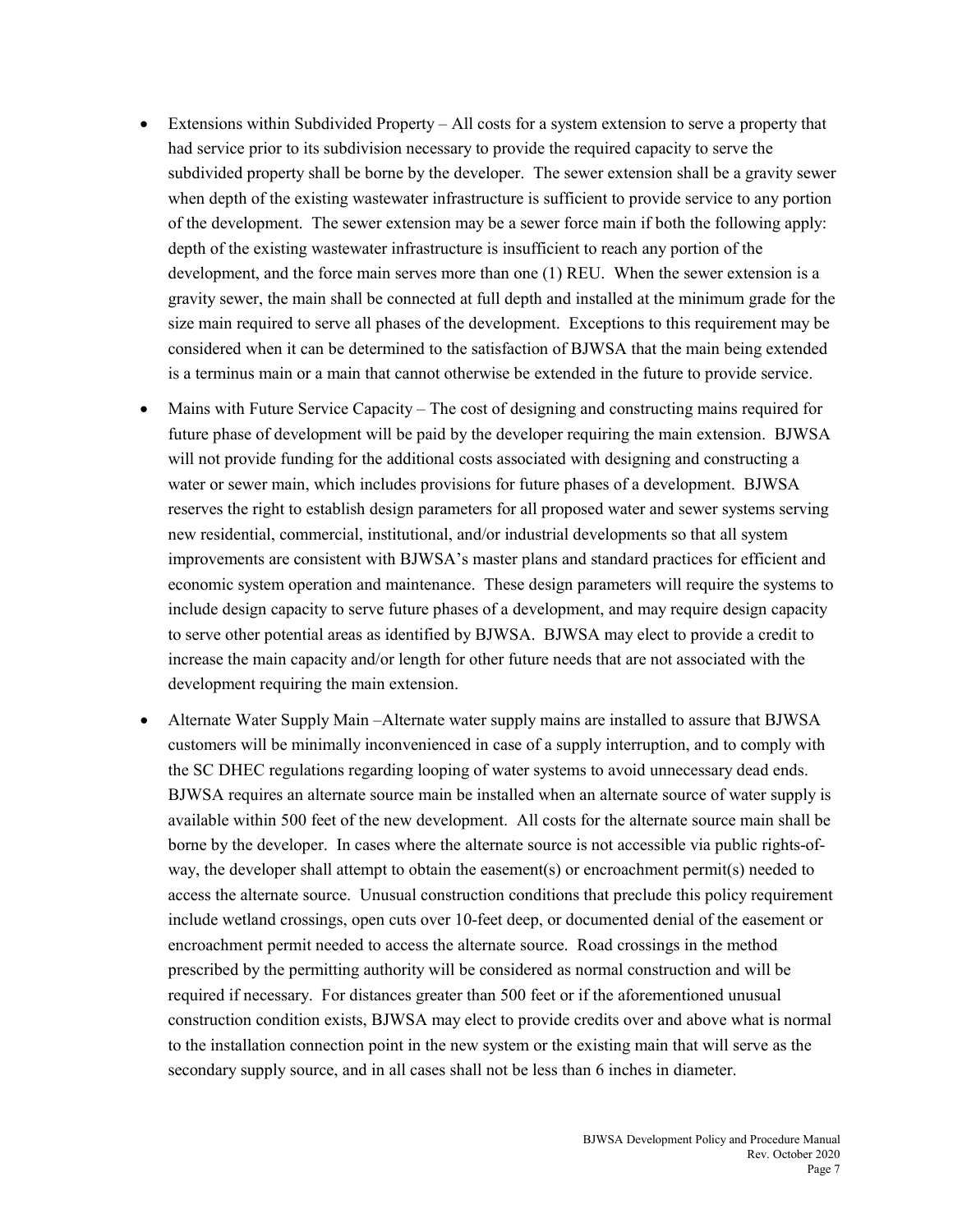**Capacity Credits** – A capacity fee study was conducted by BJWSA to set capital contribution fees paid by developers based on water and sewer capacity needed for development. Developers may receive capacity credits to apply to current or future projects constructed by said developer. Credits for additional capacity will be issued under the following circumstances:

- 1. If a betterment is requested by BJWSA For such requested betterments, BJWSA will issue a credit based on the additional incremental cost associated with the betterment.
- 2. If a site-specific capacity study indicates an increase in capacity beyond that needed for the development - Site-specific studies will be conducted by BJWSA upon request if the following development criteria are met:
	- a. The development infrastructure serves at minimum of 3,500 contiguous acres; and
	- b. The Master Plan for the development provides for a minimum of 4,000 REUs; and
	- *c.* All sewer flows associated with the development are conveyed by a single pump station, as determined by BJWSA*; and*
	- d. The force main associated with the pump station is a minimum of 16" in diameter; and
	- e. The water main associated with the development is a minimum of 18" in diameter; and
	- f. The combined value of criteria c, d, and e exceeds \$5,000,000.00

If the site-specific capacity study determines capacity credits are warranted, BJWSA will issue the recommended capacity credits to the developer as set forth in the developer agreement. The developer agreement will establish the amount of credits to be provided by BJWSA over a set schedule.

3. If an intergovernmental agreement within the BJWSA service area is executed and such capacity credits are included as part of the agreement.

In the case where neither the developer nor BJWSA is able to fund the capacity increases in the time frame required for the development of the property, BJWSA will notify the developer that the capacity required to serve the development is unavailable until such time in the future where the project schedule and funding availability can be met.

#### **Requirements to Receive Capacity Credits**

Capacity credits to developers eligible to receive them based on this policy will be determined based only on the incremental costs associated with the construction materials and installation for upsizing the infrastructure beyond the capacity needed to serve all phases of the development requiring the extension.

- 1. Capacity credit amounts below \$50,000 will be approved by the BJWSA Development Projects Manager using the estimated construction costs provided by the Developer's Engineer.
- 2. If the credit amount is expected to exceed \$50,000 the following is required to receive the capacity credits.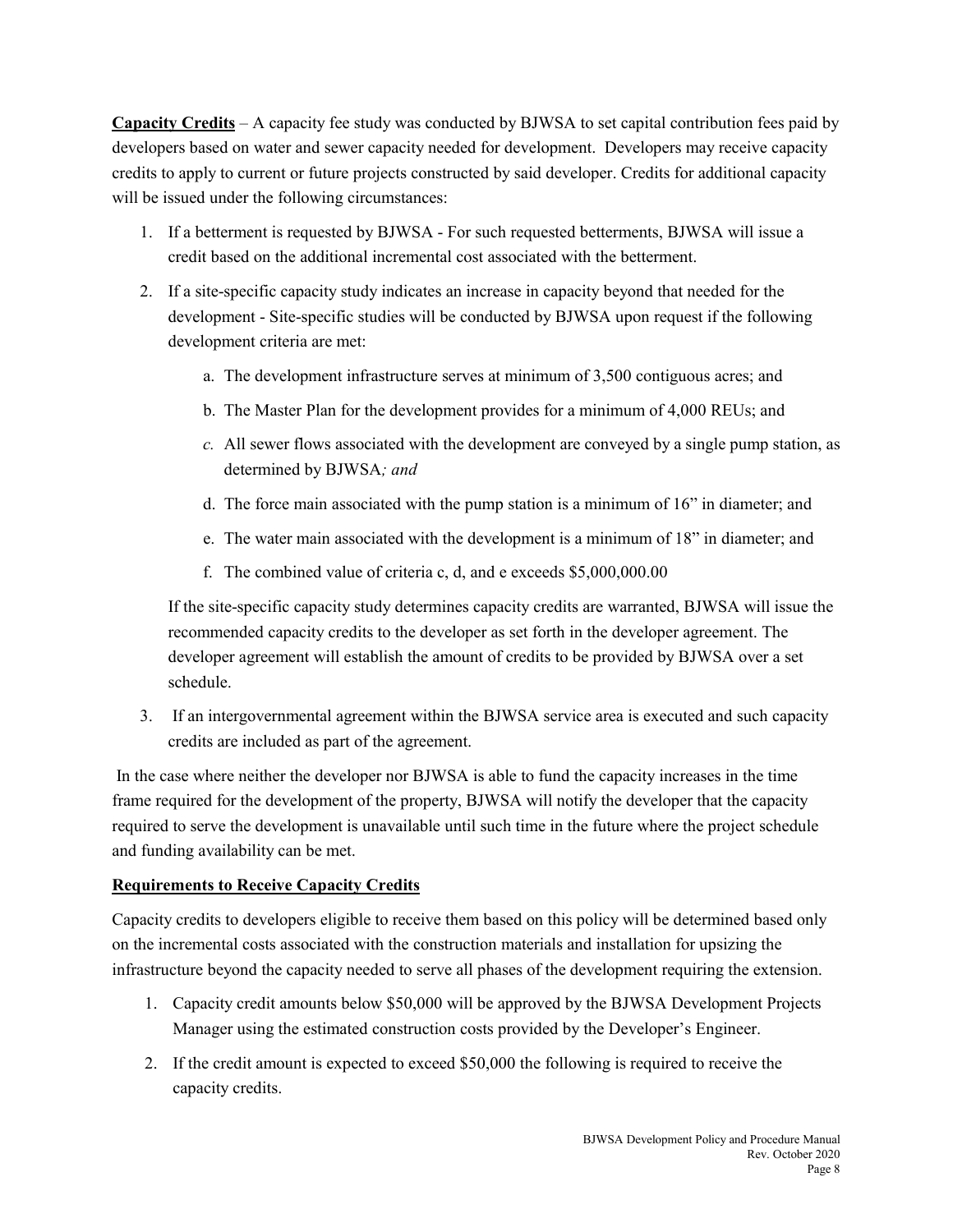- a. Multiple construction bids must be solicited for the work associated with the credits.
- b. Bidders will provide bids on the following:
	- i. Bid Option A All work required to provide infrastructure to serve the development only.
	- ii. Bid Option  $B All$  work to provide service to the development, including costs to expand the system capacity or provide for future projects.
- c. Upon reviewing the bid information, BJWSA will award the credits equal to the lowest difference in bid options.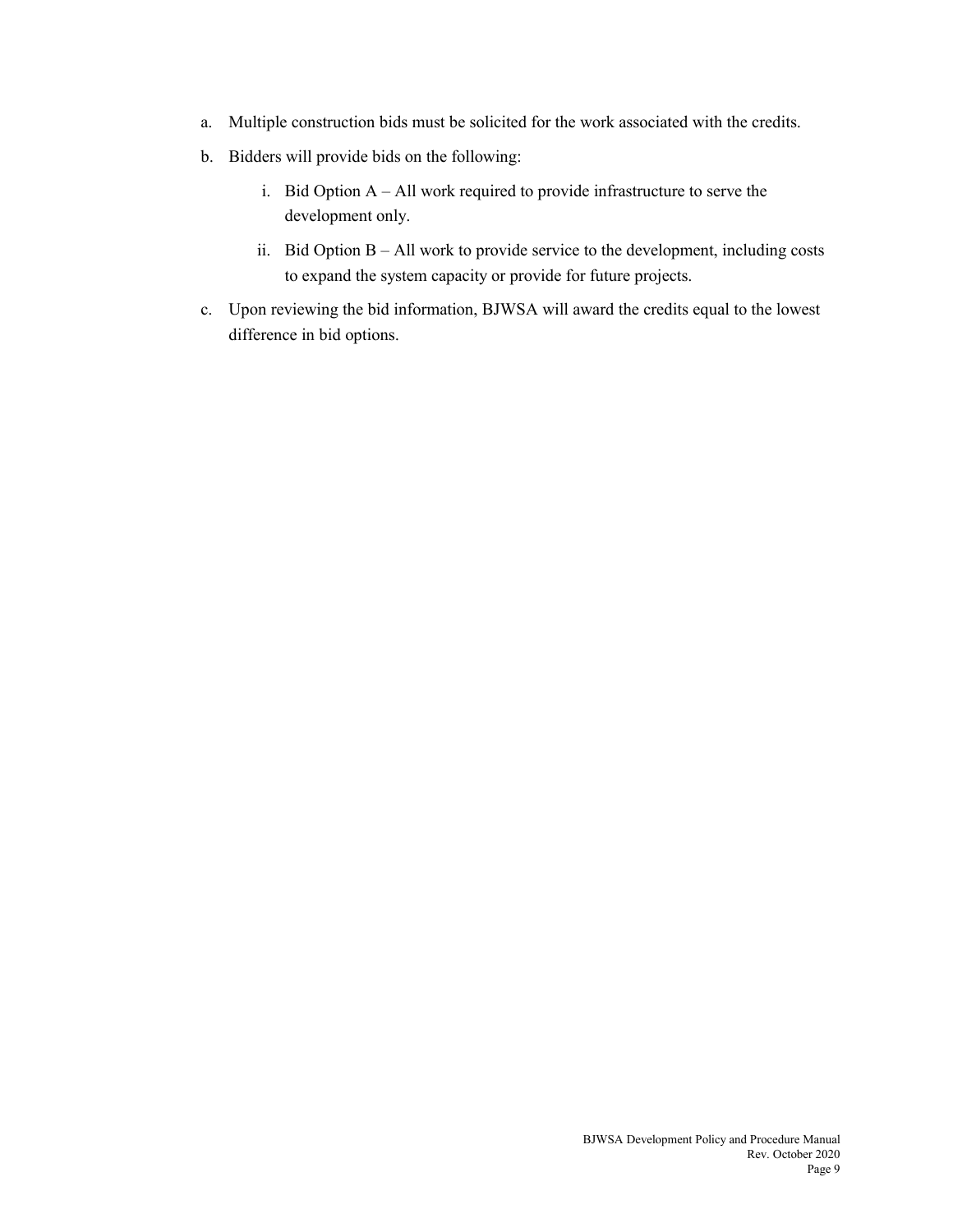#### **POLICY FOR HYDRANTS**

#### **OVERVIEW**

The purpose of this policy is to provide guidance regarding the usage of hydrants on water transmission and distribution pipelines throughout BJWSA's two county service area in support of life safety systems. Through FY 2020, BJWSA has installed over 1100 miles of water mains ranging in size from 6" to 30" and over 6700 hydrants. While these hydrants perform a valuable role in providing a water supply for fire protection in Beaufort and Jasper Counties, their primary role is in flushing the Authority's water transmission and distribution pipelines to maintain quality of water delivered to and used by our customers.

BJWSA flushes and tests its hydrants on an annual basis to determine and record operating characteristics such as flow rate, as well as static and residual pressure. The test information is used to monitor water distribution system flow characteristics and as a tool to model system performance for use in designing water supplies to new developments and areas where water service is currently unavailable. The test results are also provided as a service to the fire districts in Beaufort and Jasper Counties and used to determine their ISO ratings.

There is a common misconception among developers, engineers, and even fire districts, that BJWSA is responsible for providing hydrants and supplying the necessary fire flows and pressures to meet the fire protection design conditions for proposed development projects. In actuality, the flow and pressure characteristics of BJWSA's water transmission and distribution systems should be used only to determine baseline operating conditions, from which fire protection systems can be designed for and built in developments to meet the requirements of the fire district.

#### **HYDRANT USAGE POLICY**

This hydrant usage policy shall be used to clarify BJWSA's role in the supply of water and the installation of hydrants to support the fire protection requirements of new developments. BJWSA will work with developers, engineers and fire districts to provide sufficient water supply as described below.

- 1. BJWSA will test all hydrants on an annual basis to determine instantaneous flow rate and static and residual pressures at each location.
- 2. BJWSA will maintain a minimum of 2000 GPM at 20 PSI residual pressure from hydrants on water transmission mains (pipelines greater than 12" diameter), with spacing as required for water system maintenance.
- 3. BJWSA will maintain a minimum of 1000 GPM at 20 PSI residual pressure from hydrants on water distribution mains (pipelines  $6" - 12"$  diameter), with spacing in 1000 FT increments for water system maintenance.
- 4. It is the responsibility of the fire district and/or the associated municipality to request the addition of hydrants to BJWSA's water transmission and distribution systems for the sole purpose of fire protection. These requests will be considered for funding as discretionary projects in BJWSA's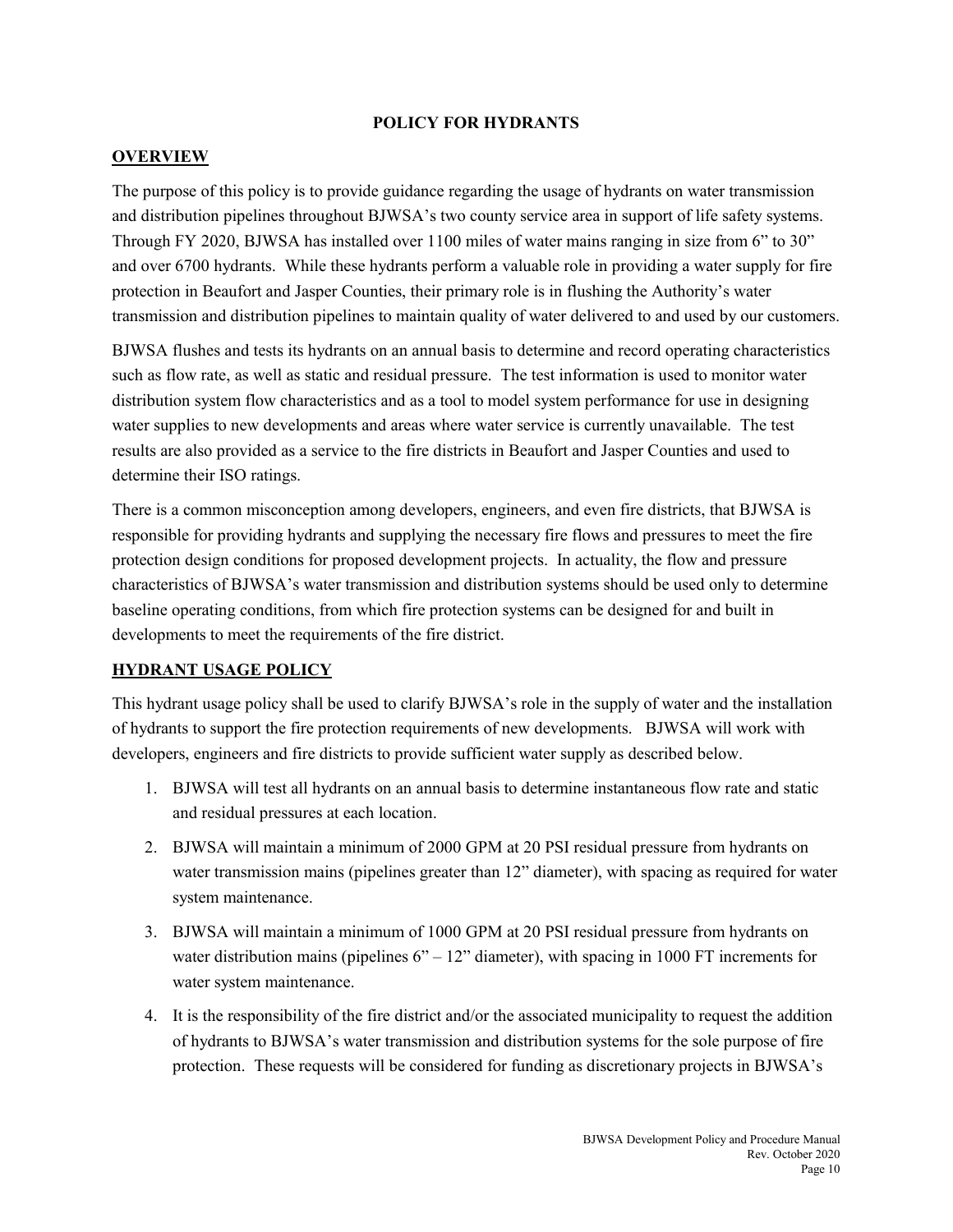CIP planning process. The fire district or the municipality may at any time request and pay for the installation of a hydrant and BJWSA will have it installed immediately.

5. It is the responsibility of the developer and his engineer to design a fire protection system that meets the requirements of the fire district based on the available BJWSA system flows and pressures at the point of connection.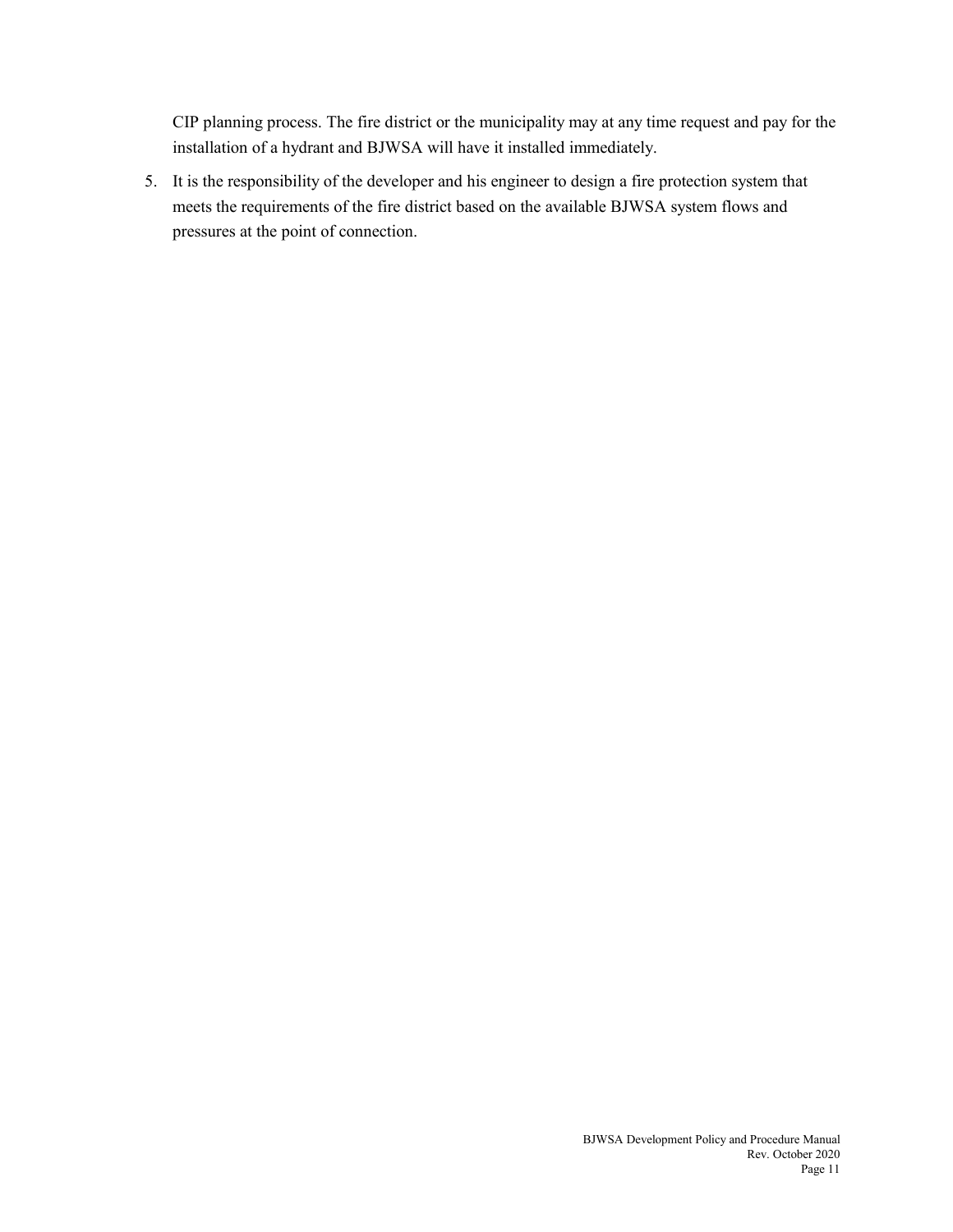#### **CHAPTER 2: DESIGN AND PERMITTING PROCEDURES**

These procedures shall be followed by developers who plan, design and construct water and/or sewer services that will be taken over by BJWSA upon completion of the associated work within a development. Depending upon the size and scope of the proposed project, some procedures may be modified by BJWSA. If the development requires an individual tap with no significant system improvements, the procedure outlined in Section 3.2.4 shall be used.

#### **2.1 - Procedures and Activity Sequence**

Administrative fees will be charged in accordance with the fee rates and charges outlined in Section 2.7 and Appendix A. The development sequence is:

- 2.1.1. Water/Wastewater Availability Request and BJWSA Response (Section 2.2)
- 2.1.2. Design Approval Process (Section 2.3)
	- 1. Preliminary Design Submittal and Pre-design Meeting (Section 2.3.1)
	- 2. Design Drawing Requirements (Section 2.3.2)
	- 3. Engineering Calculations (Section 2.3.3)
	- 4. Permit Submittals (Section 2.3.4)
	- 5. Submission of the Design to BJWSA (Section 2.3.6)
	- 6. Design Package Approval (Section 2.3.7)
	- 7. Delegated Review Process (Section 2.3.8)
- 2.1.3. Capacity Commitment and Payment of Fees (Section 2.4)
- 2.1.4. Pre-construction Conference (Section 3.1)
- 2.1.5. Project Closeout Procedures (Chapter 4)
	- 1. Final Inspection and System Testing (Sections 4.1 and 4.2)
	- 2. Closeout Requirements for Engineers, Contractors and Developers (Section 4.3)
	- 3. BJWSA Acceptance and Service Authorization (Section 4.4)
	- 4. Warranty Period & Inspection (Section 4.5)

#### **2.2 - Water/Wastewater Availability**

BJWSA owns, operates and maintains hundreds of miles of water and sewer pipelines throughout Beaufort and Jasper Counties. However, there are some areas where service is not yet available. Potential developers should request information on the availability of water and/or wastewater while performing due diligence prior to purchasing a parcel or tract of land for development.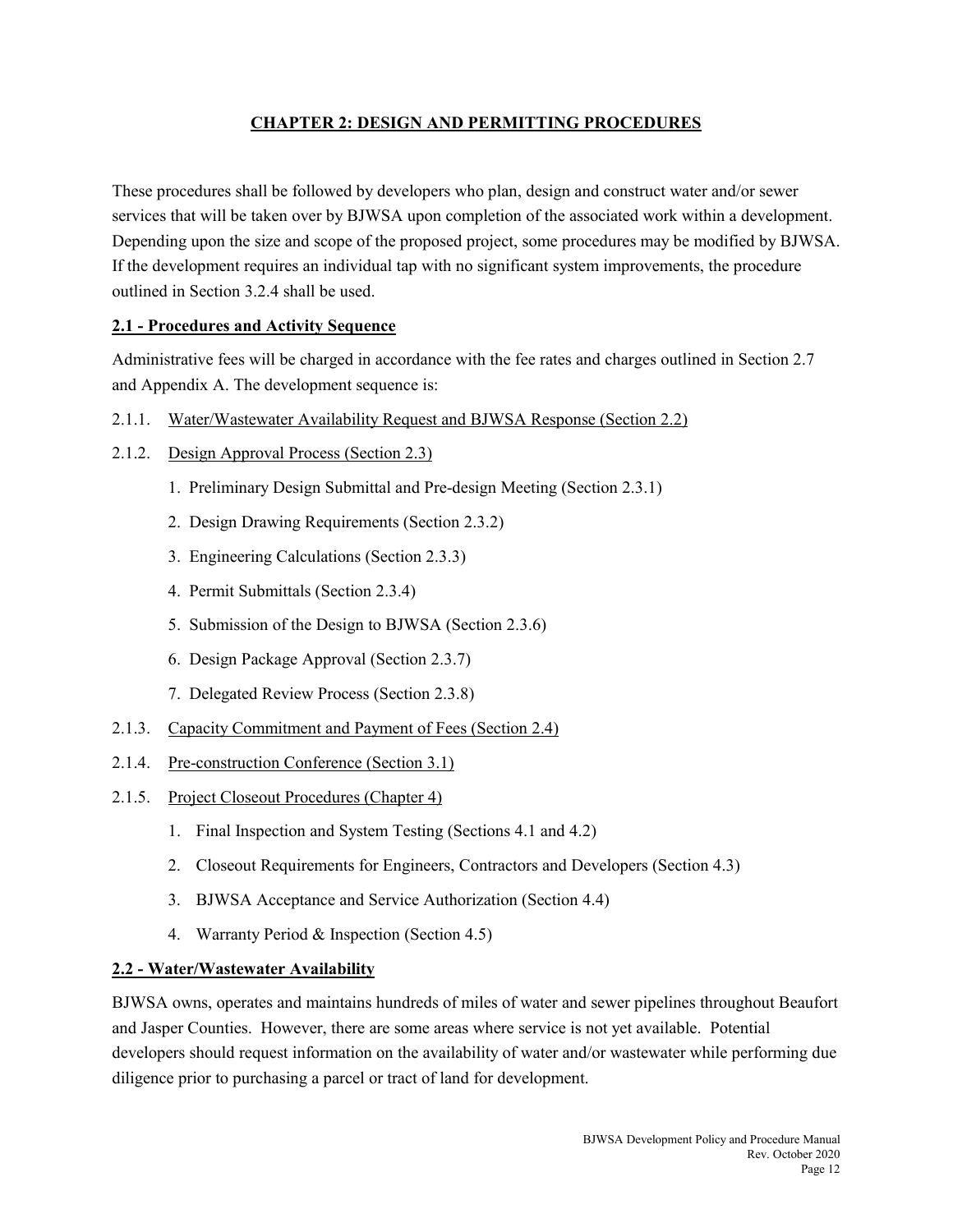#### 2.2.1. Water and Wastewater Availability Request

Developers requesting availability must submit an online Water/Wastewater Availability Request Form **(See Appendix B)**, which is used to describe the location, purpose, scope, and size of a potential project. The completed request form must be forwarded to the Engineering Department Development Projects Coordinator, BJWSA, 6 Snake Road, Okatie, South Carolina 29909, or online from BJWSA's internet website at www.bjwsa.org. The processing fee associated with an Availability Request, which is listed in BJWSA's Ancillary Fee Schedule, must be submitted with the availability form.

#### 2.2.2. Water/Wastewater Availability Request Response

BJWSA will issue a written response within 5 working days of receipt of the completed request form and associated fee. This response will inform the developer of the availability, size and proximity of the water and/or wastewater infrastructure in the requested area.

#### **2.3 – Design Approval Process**

The purpose of the design approval process is to verify that the developer, through his/her consulting engineer, is presenting a project that meets SCDHEC regulations and BJWSA technical specifications. Once the design package is approved by BJWSA, SCDHEC will issue a project-specific construction permit. In an effort to formalize the design review process and ensure that all necessary information is included in the submission, BJWSA has compiled and adopted the requirements provided in this section.

#### 2.3.1. Pre-design Meeting/Preliminary Design Submittal

Upon review of the availability request, BJWSA may require a pre-design meeting if staff determines that the project is of sufficient magnitude, if the developer is planning to phase the development, or if a pump station using a force main manifold is required. Based on the outcome of the pre-design meeting, a preliminary design submittal may be required to confirm the design intent prior to submission of the detailed design package. Approval of the preliminary plan is on a conditional and conceptual basis and does not constitute final approval of the plan for construction. Any design items related to the size, location and operational parameters discussed during the preliminary review are subject to change during the initial review of design documents (plans and design calculations). In order to coordinate with the Beaufort or Jasper County Planning Department review procedures, engineers should have plans, specifications, and design calculations submitted to BJWSA no later than thirty days prior to the submission of the development permit application to the County.

#### 2.3.2. Design Drawing Requirements

At a minimum, the following elements are required on their respective sheets for proper review of a standard design submittal:

#### 1. **General Requirements**

a. Boundary survey in the USA and South Carolina State Plane Coordinates (RNAD 83 coordinate system (Map Code SC83F)) shall be prepared by a SC licensed professional land surveyor, provided in electronic format for verification by BJWSA GIS and used as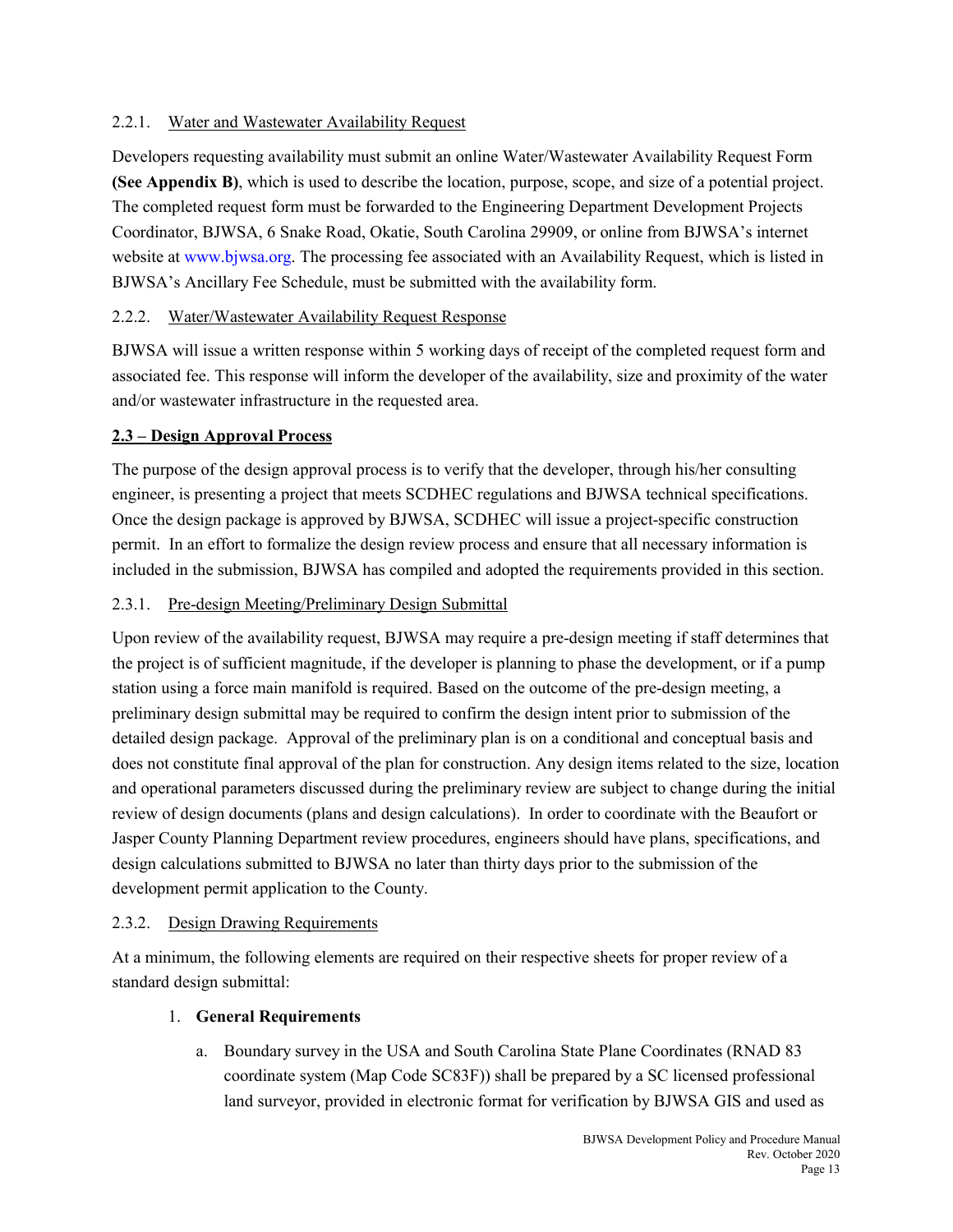the base layer for all design site plans. The SC licensed professional land survey shall be contracted by developer's engineer of record to provide surveying services throughout the project.

- b. Design drawings shall be prepared by a SC licensed professional engineer and include his/her seal and signature certification.
- c. Water and sewer designs shall use BJWSA technical specifications on file with SCDHEC and available in the **Developers** Section of the BJWSA website [\(www.BJWSA.org\)](http://www.bjwsa.org/).
- d. All drawings shall be submitted on D size sheets  $(24" \times 36")$ , with the north arrow orientation consistent throughout all plan sheet.
- e. Each drawing sheet shall use the title block of the engineering firm of record with the following information provided and/or updated as necessary:
	- Project title;
	- Sheet title;
	- Sheet number;
	- Plan date;
	- Scale used:
	- Vertical Datum;
	- Engineer name and contact information;
	- Revision block with description and date of each revision;
	- Project title and BJWSA tracking number in lower left corner.

#### 2. **Cover Sheet**

- a. Project name in sufficient detail to describe the scope of development, including the project phase, lot numbers and total number of lots, if applicable;
- b. Legal name and address of the developer, person in charge and contact information;
- c. Project development data, including governmental jurisdiction, tax map number and 911 street address;
- d. Site specific data, including GPS location, vertical datum, number of parcels and/or units, and usage designation (single family, multi-family, commercial);
- e. Vicinity map showing the general project location, including any municipal boundaries, roads and water bodies within 3 miles of the project;
- f. Schedule of drawings.
- 3. **Index Sheet** The purpose of the index sheet is to provide BJWSA reviewers with an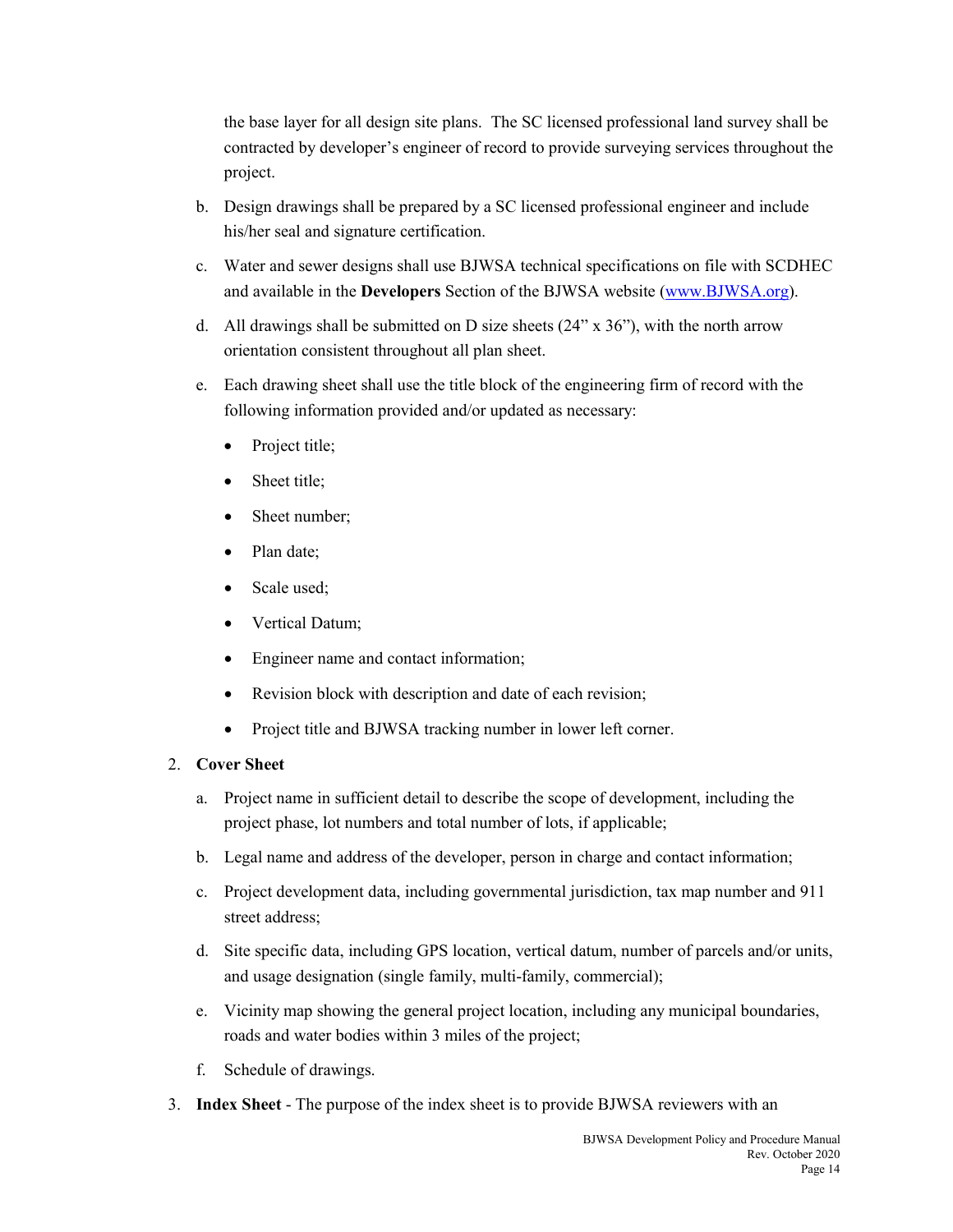understanding of the project scope and layout and must include the following elements.

- a. Full size project map showing the overall site plan with the following information:
	- Labeled roads, streets and parcels within the project boundary;
	- Layout of water and sewer mains, structures, and pump stations;
	- Information on properties adjacent to the proposed project location, including property tax identification number, as well as all roads, parcels, subdivisions, major developments and municipalities within 1000 FT of the project;
	- Designation of streams, lakes, swamps, and wetlands and any other water bodies.
	- MSL elevations of proposed major system appurtenances (i.e. pump stations, junction manholes, main valve clusters, etc.).
	- Orientation of multiple sheets indexed to show the match lines on connecting drawings (the orientation of the map must be maintained on all subsequent sheets).
- b. Other elements that may be shown on the index sheet include municipality, utility, and/or agency contact information, as well as the design engineer's general notes.
- c. For projects with multiple phases, also provide an overall master plan of the development
- 4. **Utility Plan Sheet** The purpose of the utility plan sheet is to show the physical site layout of the project in greater detail than on the index sheet, so specific water and sewer design elements can be laid out as they relate to the civil/site design (staking, paving, grading and drainage). The following elements must be represented on the utility sheet.
	- a. Existing and/or proposed physical layout of the development, shown in sufficient detail to show roads, streets, lot layouts and phasing limits, as well as water bodies and wetlands;
	- b. All existing roadways, including streets of record (recorded but not constructed) on or abutting the tract shall be shown, including the names and right-of-way widths;
	- c. Site plans drawn to a scale no greater than  $1" = 20'-0"$  and no less than  $1" = 40'-0"$ , with the north arrow orientation in the same direction on all sheets;
	- d. A minimum of 1" plan overlap is required beyond the sheet match lines, with care taken to avoid splitting a lot, street intersection, pump station site or other physical feature;
	- e. In case of re-subdivision, a copy of the existing plat must be submitted with proposed resubdivisions superimposed thereon;
	- f. All existing (in gray scale) and proposed (in bold) water and sewer infrastructure;
	- g. Pump stations assigned with a BJWSA ID number and labeled for any view shown.
	- h. Other utilities in proximity to the water and sewer systems, including storm drains as well as electrical, communications, and natural gas lines, shown in plan and section views;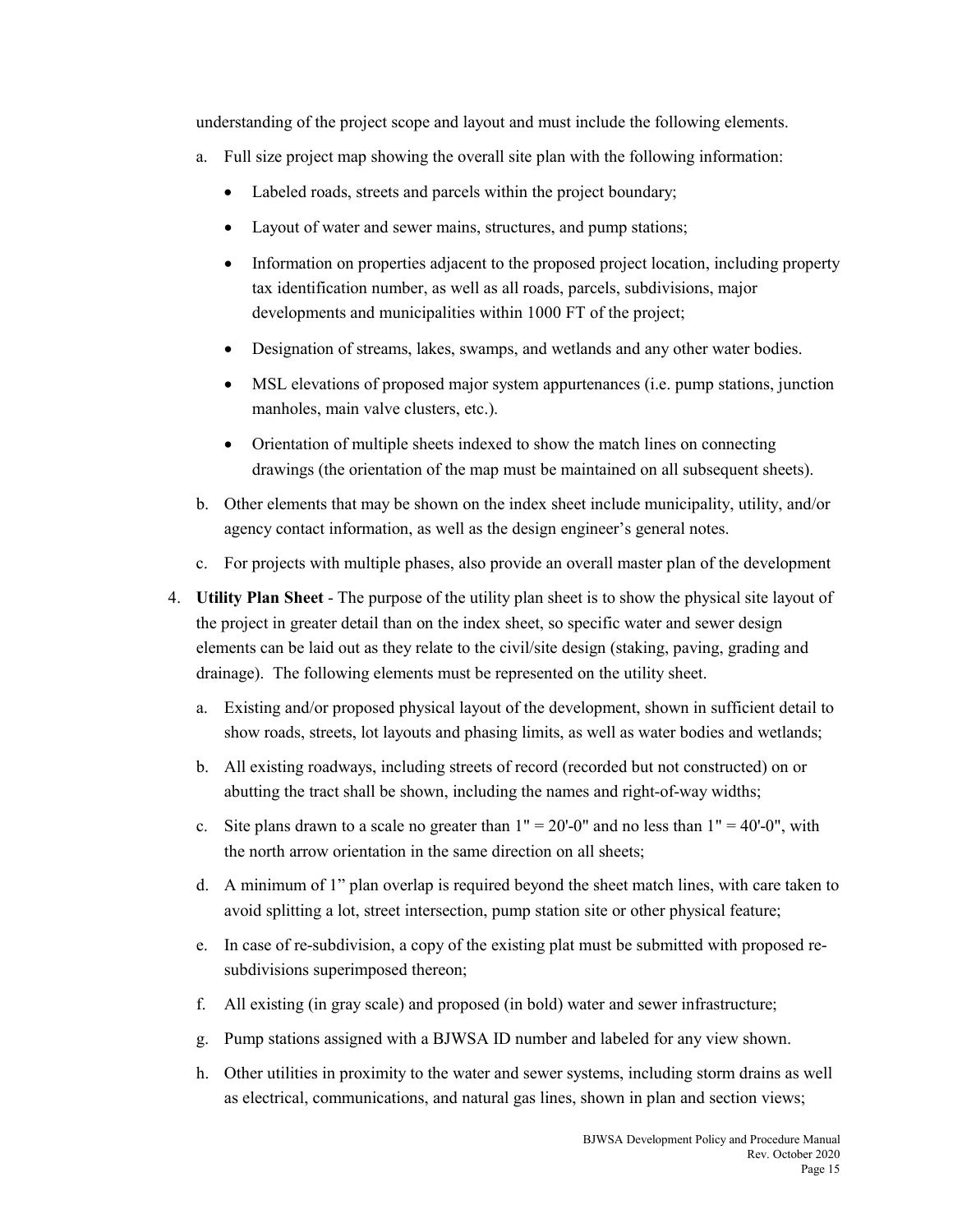- i. All existing and proposed rights-of-way, utility easements.
- 5. **Utility Profile Sheet**  The purpose of the profile sheet is to show a vertical representation of a water/sewer pipeline design layout as it relates to physical grades and other underground utilities in close proximity. Where applicable, the profile should be shown below the utility site plan on the same drawing sheet. The following profile elements must be represented:
	- a. Constructed grade;
	- b. Stationing to match the plan view;
	- c. Manholes with the following information:
		- Manhole types (standard, drop, cut-in)
		- Existing and proposed rim and invert elevations (upstream and downstream)
	- d. Pipelines with the following information:
		- Tangent length
		- Pipe diameter
		- Pipe type and class (DIP, PVC, etc.)
		- Pipe slope  $(\% )$
	- e. Any known conflicting utilities;
	- f. Separation of all storm drainage crossing water/sewer pipelines;
	- g. Stream crossings and/or aerial crossings identified;
	- h. Fittings, such as air release valves, restrained joints/thrust blocks, and any other necessary information for force mains.
- 6. **Pump Station Plans and Details** The purpose of this sheet is to show a horizontal (plan) and vertical (section) representation of the various mechanical, electrical, civil and structural elements that comprise a wastewater pump station. The site plan shall show the actual layout of the pump station to scale with respect to the proposed project site. Where applicable, the following information shall be provided on this sheet:
	- a. Pump station ID number;
	- b. Locations and details of all visible features, including wet well, control panel, receiving manhole, generator connection, etc.;
	- c. All weather access road from the closest paved road to the pump station gates;
	- d. Contour lines showing storm drainage within 20-FT of the site;
	- e. Pump station electrical data and wet well elevations as listed on BJWSA Standard Detail S-13.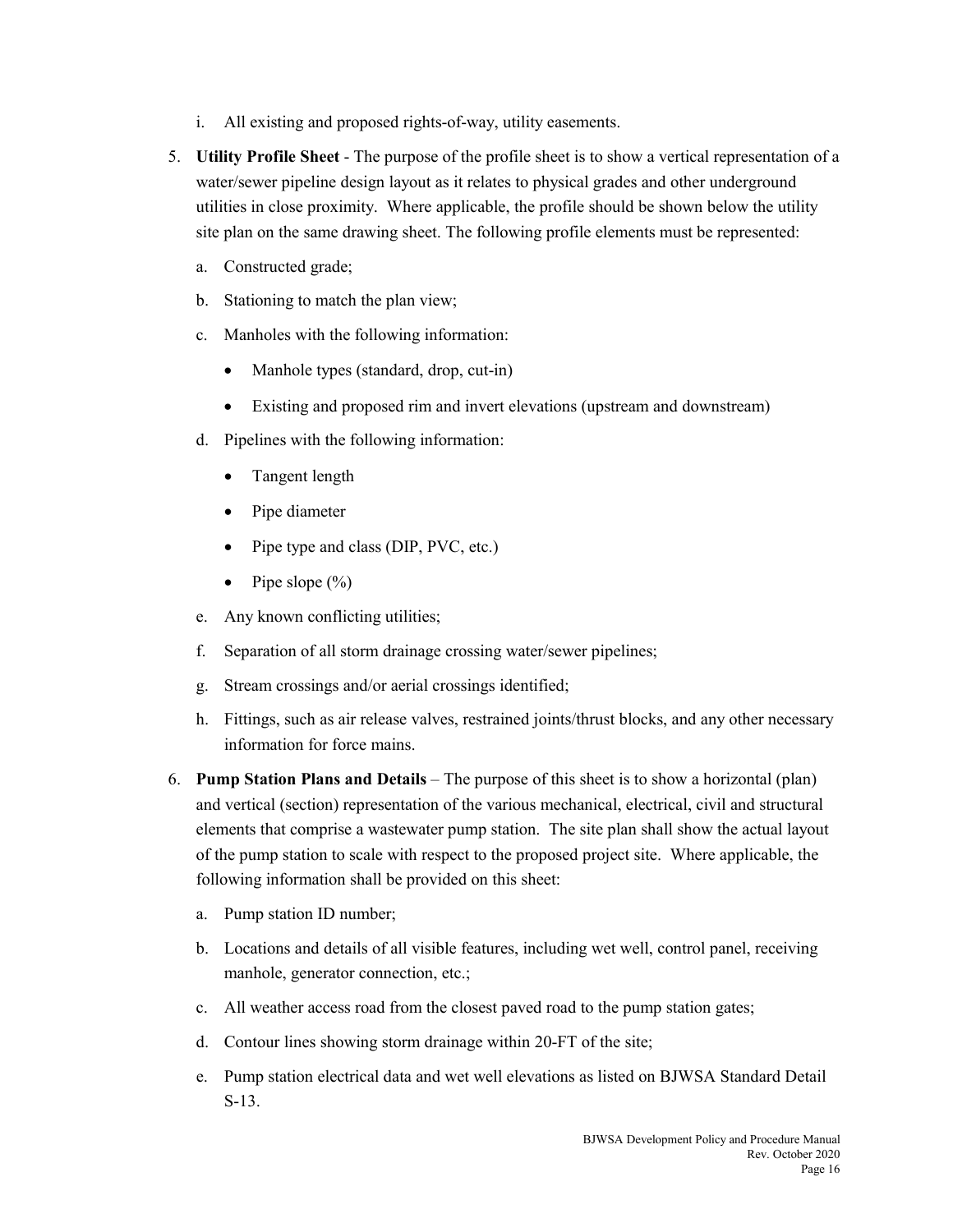- f. For developments with multiple pump stations, a bubble diagram showing the operational relationship of the pump stations to the BJWSA system.
- 7. **Water/Sewer Detail Sheets**  The purpose of these sheets is to provide the contractor with BJWSA standard details that are specific to the proposed project. All standard details are included in BJWSA's Technical Specification Manual and available in PDF format upon request by the developer's design engineer.

#### 2.3.3. Engineering Calculations

Appropriate water and sewer design criteria, including number of services, the corresponding usage designations (residential, multi-family, commercial), and unit contributory loadings, must be provided with supporting hydraulic design calculations stamped and signed by the professional engineer of record. The calculations are needed to determine the technical basis of design derived from the requirements of the proposed project and the availability of sufficient water and sewer capacity to meet or exceed those requirements. At a minimum, the following elements are required for review and approval of the project design calculations:

#### 1. **Project Water System Calculations**

- a. Project Summary (with the total number of parcels and associated usage designations)
- b. Average Daily Water Demand
- c. Peak Hourly and Instantaneous Flow Demands
- d. Fire Hydrant Flow/Pressure Test
	- Provides an instantaneous measurement of flows based on the static and residual pressures in pipelines throughout BJWSA's water distribution system.
	- Supplies fire flow and pressure information as well as baseline values for hydraulic modeling applications.
	- Single or dual flow test can be performed depending on the application.
	- Results may be obtained through the Authority's website by e-mailing the hydrant number (found on the top nut) to [HYDRANT@BJWSA.ORG.](mailto:HYDRANT@BJWSA.ORG)
- e. Model Analysis of Proposed Water Distribution System
	- Peak Instantaneous Demand Analysis
	- Fire Flow Analysis
- f. Conclusions and Recommendations

#### 2. **Project Wastewater System Calculations**

- a. Project Summary (with the total number of parcels and associated usage designations)
- b. Average Daily and Peak Design Flows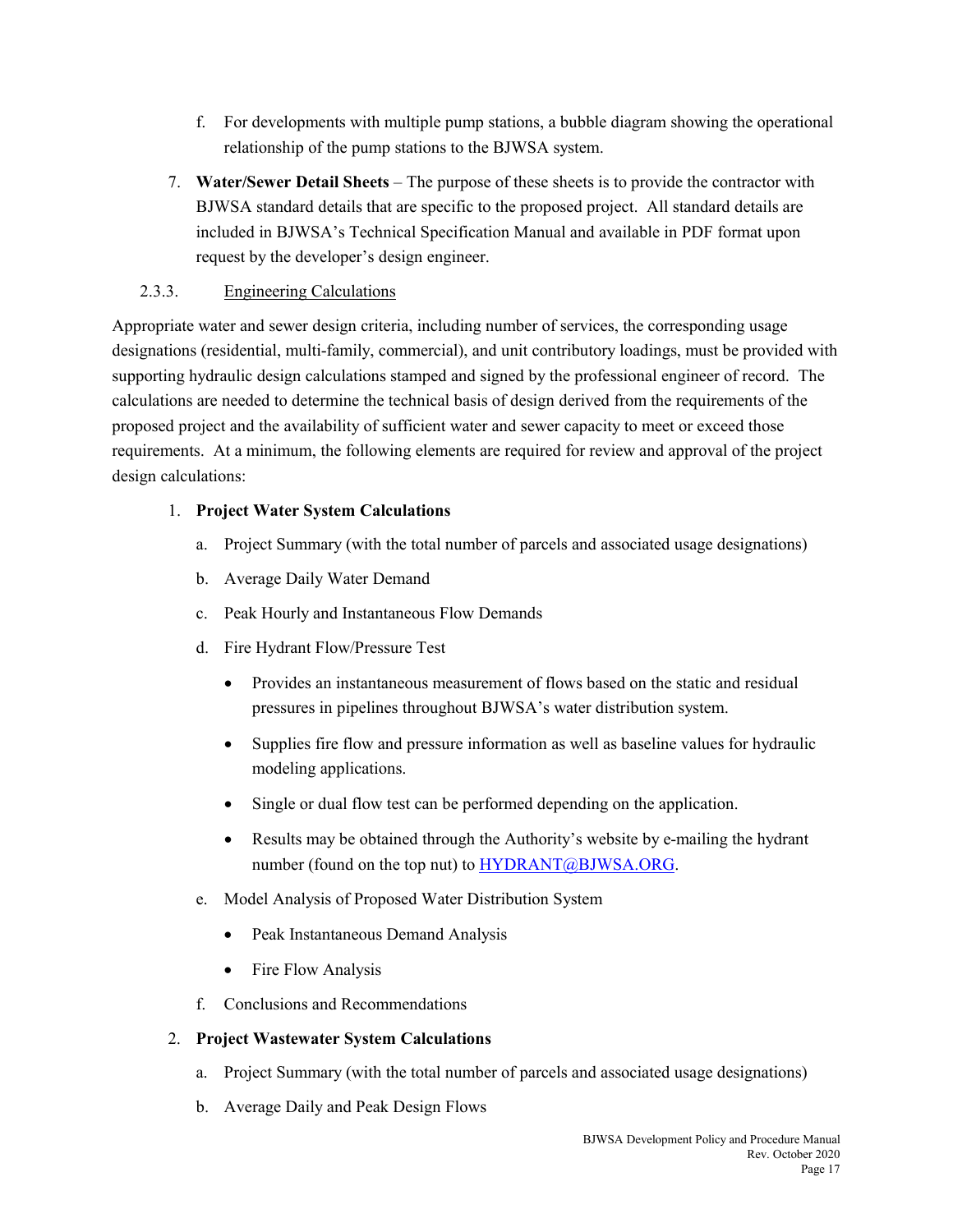- c. Collection System Considerations, including collection basin 24-HR retention.
- d. Proposed Pump Station (if required) Considerations
- e. Pump System Curve
- f. Force Main Sizing
- g. Pump Cycle Times
- h. Wetwell Flotation
- i. Proposed Wetwell Design
- 3. **Wastewater Unit Loadings -** Prior to submitting the design calculations, the engineer should check with BJWSA's Engineering Department to determine the proper unit loadings to be used. The Authority has been approved for reduced residential unit loadings.

#### 2.3.4. Permits Required for Installation of Water/Wastewater Utilities

- 1. **LCOG 208 Certification** Lowcountry Council of Governments (LCOG) must certify that a project is consistent with the state and regional plans developed pursuant to Section 208 of the Federal Clean Water Act.
- 2. **OCRM Water/Wastewater Supply Certification** SC DHEC's Office of Ocean and Coastal Resource Management must certify that the project is consistent with the SC Coastal Zone Management Program regarding land disturbance activities which result in changes in the natural topography that cause erosion, contribute to sedimentation, affect the quality and quantity of storm water runoff from the site, or result in disturbance of fresh water wetlands.
- 3. **SC DHEC Water and Wastewater Permits to Construct**  South Carolina Department of Health and Environmental Control, after receipt of the OCRM certification, will issue separate water and wastewater permits for construction of pipelines and associated infrastructure in compliance with DHEC Regulations R.61-58 and/or R.61-67.
- 4. **SC DOT Encroachment Permit** The Department of Transportation requires an encroachment permit from BJWSA and the developer for water or sewer utility construction performed in the DOT right-of-way. The encroachment permit grants permission to encroach into the right-of-way for approved construction activities based on the conditions stipulated in the permit. Encroachment permits may also be required from other agencies such as municipalities, counties, power companies and railroads for work in public rights-of-way.
- 5. **SC DHEC Water and Wastewater Permits to Operate** South Carolina Department of Health and Environmental Control, after receipt of the BJWSA Service Authorization, will issue separate water and wastewater permits to place the constructed systems into operation.
- 2.3.5. Other Documentation Required for Design Approval
	- 1. Cover letter, including project description, number of units and number of pump stations.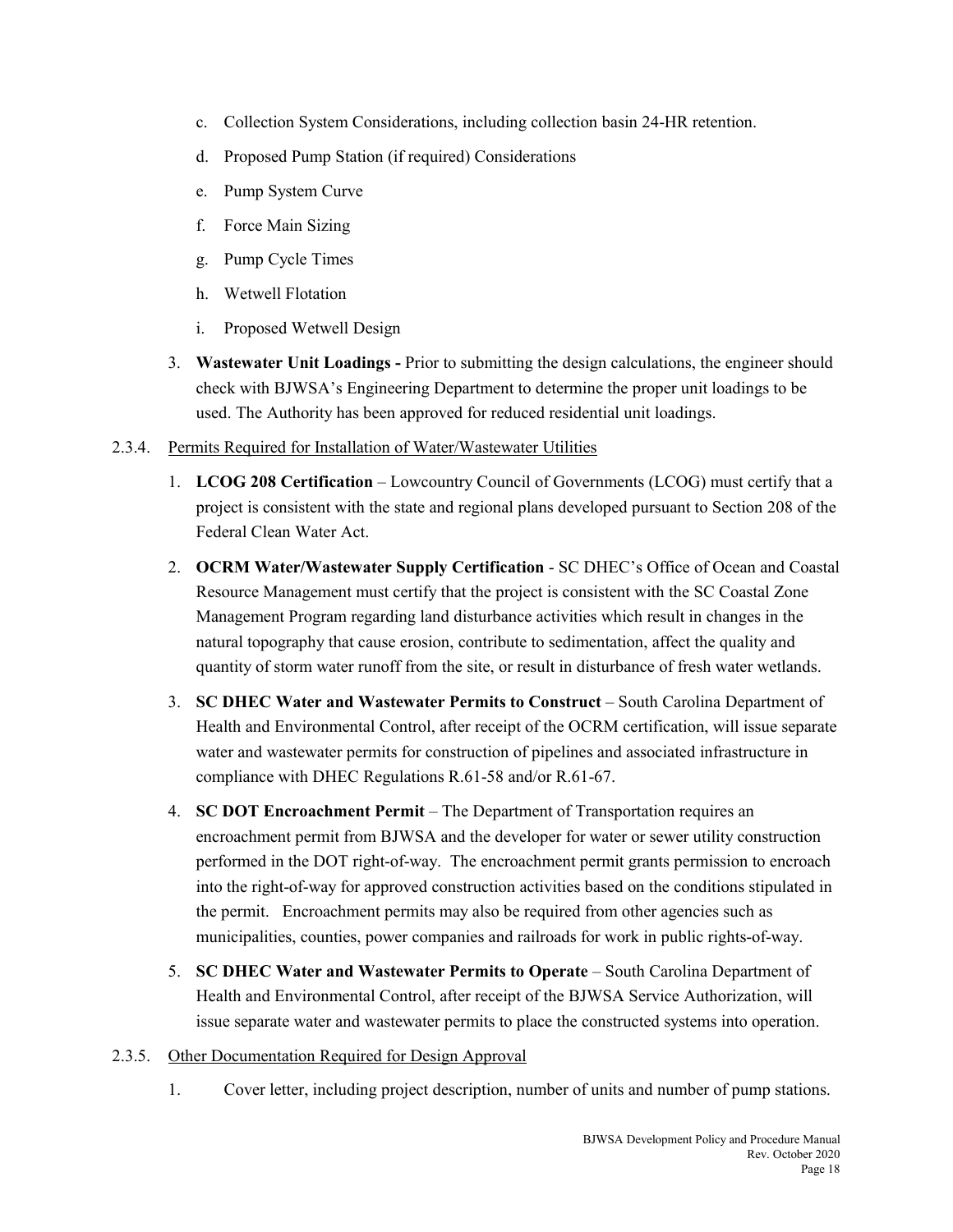- 2. Completed Water/Wastewater Availability Request (Appendix B).
- 3. Electronic AutoCad file of the project boundary survey plat using State Plane Coordinates.
- 4. All onsite and offsite easements required to serve the proposed project.
- 5. Letter from District Fire Marshall stating fire flow requirements, spacing and number of hydrants required based on the available water distribution system flow.
- 6. Electrical utility letter confirming voltage and phase available to pump station sites.

#### 2.3.6. Engineer's Submission for Design Approval

Once the developer's professional engineering firm has compiled all of the relevant elements noted in this section, the design package may be submitted for review and approval by BJWSA's design review team (DRT), which meets on a weekly basis. Design packages submitted for review must contain electronic (PDF) files of plans and engineering calculations and be sent via e-mail to BJWSA's Development Projects Coordinator by the close of business the Friday before the following week's DRT meeting. Design packages that are deemed incomplete or non-compliant will be returned to the sender without review. BJWSA staff will work to review and return design packages by the end of the following week. All red-line mark-ups from the DRT must be returned with any subsequent design submissions for compliance with DRT comments.

#### 2.3.7. BJWSA's Response and Approval of Design Package

BJWSA will review and respond to the design package within two weeks of receipt. During the review process, BJWSA's DRT will confirm if the design is in compliance with BJWSA Technical Specifications and this manual and grade the package in the following manner:

- 1. **Approved** All elements are in compliance and may be submitted for DHEC DRP;
- 2. **Approved with Comments** Although the package is generally in compliance, the design has provided red-line comments that must be addressed in the next subsequent submittal;
- 3. **Revise and Resubmit** The DRT has determined that the design package is non-compliant and must be redesigned or additional information provided before the engineer is allowed to submit the DHEC DRP submittal. If a revision is required, a re-submittal fee of \$100 must accompany the revised design package.

#### 4. **Examples of Revise and Resubmit**

- a) Previous comments not addressed without explanation.
- b) Missing notes required to review the plans.
- c) Failure to meet the minimum requirements set forth in this document.

After approval of the design package, the developer and/or engineer will be notified in writing. The approval letter will include the following information:

1. Permission to submit the project for DHEC DRP submittal as outlined in **Section 2.3.8**.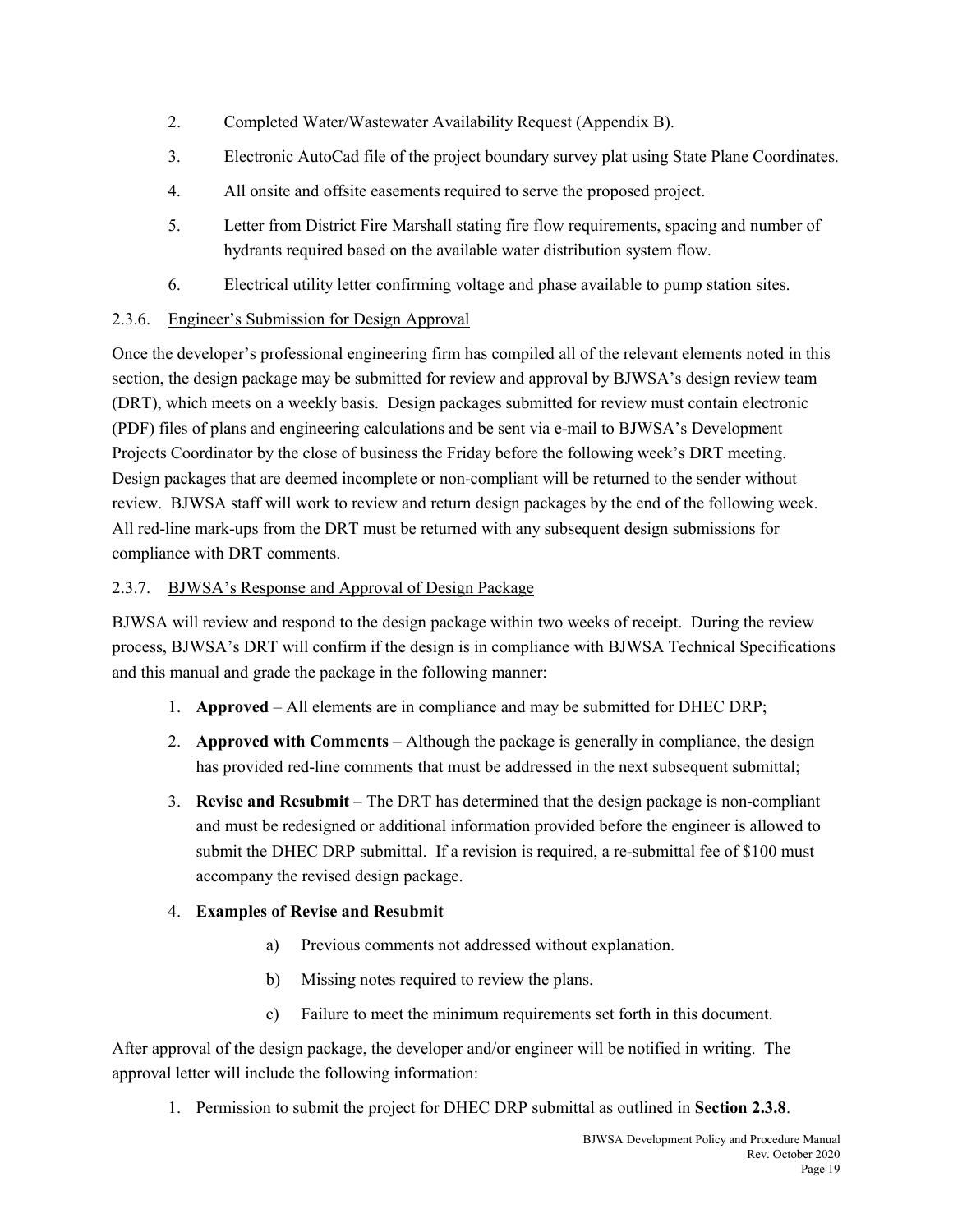- 2. Confirmation that BJWSA will own, operate, and maintain the constructed water and sewer utilities once construction is completed.
- 3. Estimation of capacity fees and project fees corresponding to the water and sewer loadings provided in the engineering calculations, which must be paid with the DRP submittal.

Once approved, the developer or engineer may not modify the design package without written consent from BJWSA. Any revisions to the design package will require a resubmission and approval by BJWSA's DRT. Revisions to the design package may result in additional assessment of capacity or project fees, as determined by BJWSA.

Any project that has been inactive for a period of 12 months shall be considered void and removed from active status 30 days after notification from the BJWSA Engineering Department. If the project is voided, any future return to active status will require re-submittal as a new project and new fees will be assessed.

#### 2.3.8. Delegated Review Process (DRP) Submittal – Water/Wastewater

BJWSA is an approved DRP agency for water and wastewater construction. Upon approval of the Design Package and upon the authorization of the BJWSA Engineering Department, the Engineer may submit the following to BJWSA for SCDHEC DRP submission:

1. A transmittal letter, signed by the professional engineer of record, noting that the project is a DRP submittal. The letter should state the project has been reviewed by BJWSA and complies with DHEC Regulations R.61-58 and/or R.61-67.

- 2. DHEC application to construct the water and wastewater facilities with two (2) copies and a check payable to SCDHEC for fees based upon the delegated review program.
- 3. Four (4) sets of construction plans and a letter referring to the use of BJWSA specifications. The plans must be sealed, certified and signed by the design engineer in blue ink.
- 4. Four (4) sets of design calculations for the water and wastewater systems.
- 5. OCRM certification for water and wastewater.
- 6. Four (4)  $8\frac{1}{2}$ " x 11" copies of a detailed location map separate from the plans.
- 7. Two (2) copies of an overall layout sheet of the wastewater system separate from the plans, showing the proposed sewer lines and their sizes and including existing streets and sewer lines. The proposed sewer lines must be highlighted for easy identification.
- 8. Lowcountry Council of Governments (LCOG) 208 Certification Fee, to be obtained by BJWSA (Check made payable to LCOG).
- 9. SC DHEC Water Construction Permit Fee (Check made payable to SC DHEC).
- 10. SC DHEC Sewer Construction Permit Fee (Check made payable to SC DHEC).

BJWSA will send the DRP submittal for the DHEC Construction Permit. BJWSA will submit the application package to DHEC on the next business day after receipt of all required documentation. Upon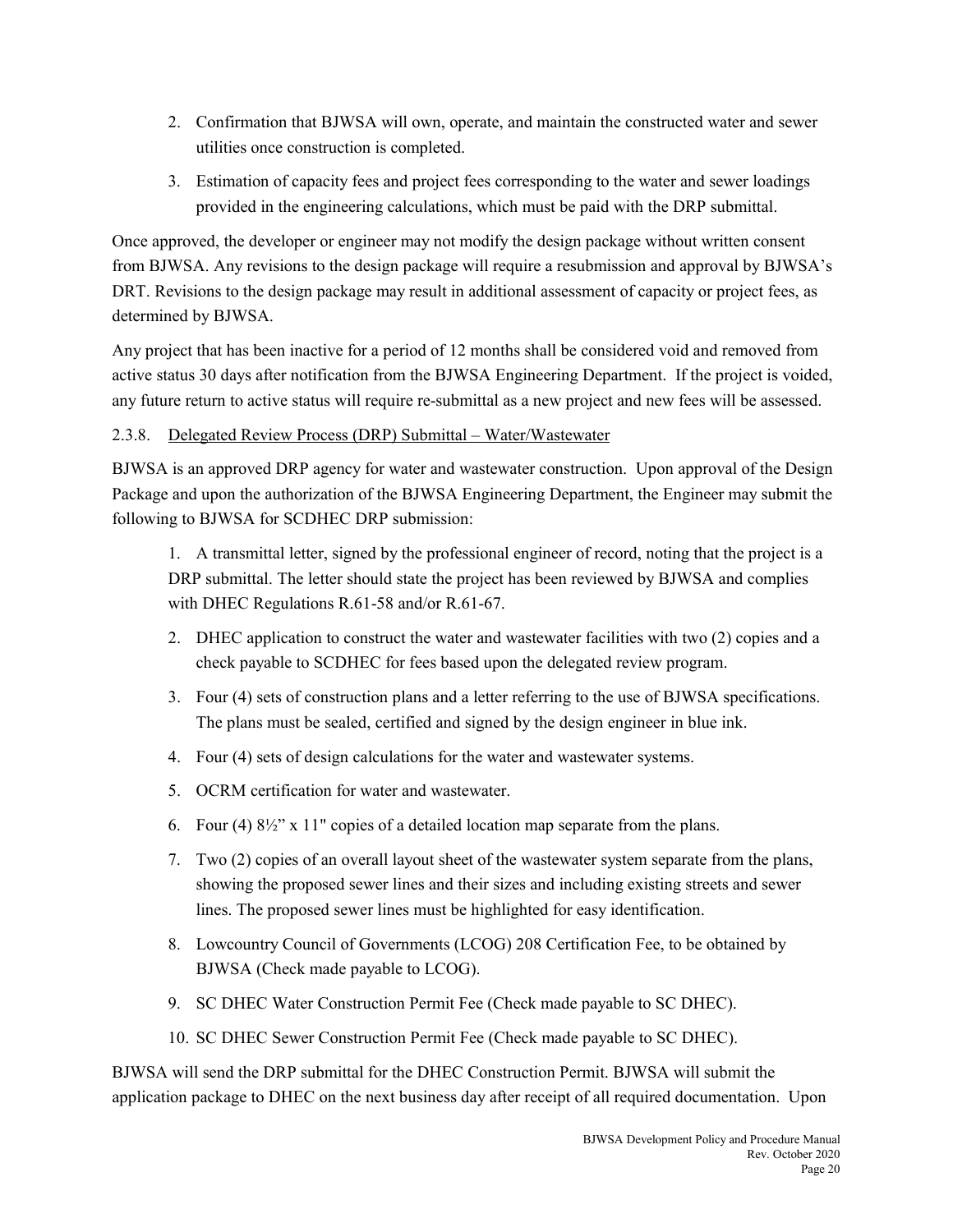issuance of the SCDHEC Construction Permit, the developer or engineer will be responsible for providing copies of the approval letter and the construction permit to BJWSA and the appropriate municipal development agencies.

#### **2.4 Water/Wastewater Capacity Fee Determination**

Water and wastewater capacity must be purchased for each development, based on the number of residential and/or commercial units proposed for SCDHEC construction permitting and also submitted to the municipal planning agency for development permitting. In order for a developer to receive a capacity commitment from BJWSA, all capacity fees and any other applicable fees must be paid for the total number of units for which the commitment is requested.

If for financial reasons, a developer decides to phase a development after DRP approval, capacity fees may not be reduced or refunded unless the number of units is also reduced on the SCDHEC construction permit and the municipal agency development permit. BJWSA must approve the phasing plan as part of the project design approval process. BJWSA system-wide fees for water and wastewater capacity used to calculate the fees due will be quoted along with approval of the design package and are due and payable upon receipt of the DRP submittal.

#### 2.4.1 Residential Development Capacity

Water and wastewater capacity must be purchased for each residential development based on the number of single-family homes, also called residential equivalent units (REU). Capacity fees for residential developments are calculated based on values per REU of 400 GPD for water and 300 GPD for sewer.

#### 2.4.2 Multi-family Development Capacity

Water and wastewater capacity must be purchased for each multi-family facility. Water capacity fees are calculated by using a peaking factor of 1.3 times the wastewater capacity, which is calculated using SCDHEC's unit contributory loadings for various applications (Appendix A). Metering of water consumption for these facilities must be accomplished using master meters for each building. The required wastewater capacity fees are calculated using the DHEC approved reduced unit contributory loadings, as shown below. Capacity fees for multi-family projects using the SC DHEC standard loadings for permitting are also based on the reduced loadings shown below.

| <b>Apartments</b> | <b>Accepted Unit Loadings</b> |
|-------------------|-------------------------------|
| 1 bedroom         | 150 GPD/apartment unit        |
| 2 bedroom         | 200 GPD/apartment unit        |
| 3 bedroom         | 250 GPD/apartment unit        |

#### 2.4.3 Commercial Development Capacity

Water and wastewater capacity must be purchased for each commercial facility in a development. Water capacity is calculated using a peaking factor of 1.3 times the wastewater capacity using SCDHEC's Unit Contributory Loadings Chart for various applications (Appendix A). Capacity fees are calculated using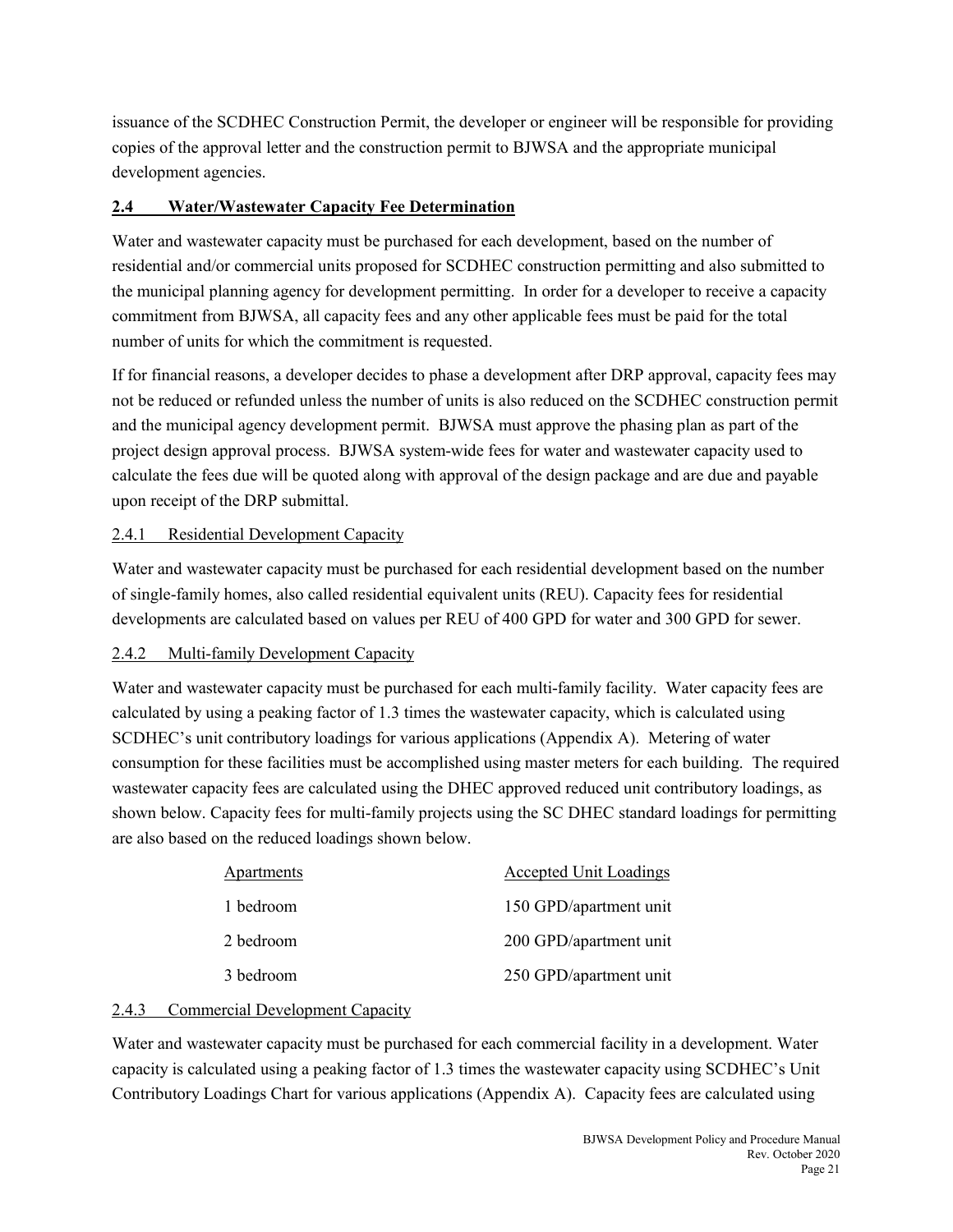BJWSA's system-wide development fees for water and wastewater in effect at the time of design approval. The minimum capacity required for any commercial unit or space is 200 GPD for wastewater and 300 GPD for water. Additional capacity may be required at the time service is requested and the specific use of the facility is established.

Commercial facility water and wastewater capacities may be adjusted if historical consumption data from similar facilities is available from the developer. A minimum of twelve continuous months of consumption data is required from at least three establishments in similar market areas. The data, which must be verified by the engineer and approved by BJWSA, shall be based on the peak quarterly historical consumption.

BJWSA will periodically monitor consumption to verify the amount of capacity utilized in a commercial facility. If, after one year of operation, the facility has consumed water and/or generated wastewater in volumes greater than the capacity commitment assigned to the facility, BJWSA reserves the right to assess the customer additional capacity fees based upon the average of the highest three (3) months of consumption that occurred during the past 12 months. An invoice for the additional fees will be sent and if necessary, service may be terminated for non-payment.

#### 2.4.4 Payment of Fees and Commitment of Capacity

Capacity fees for a proposed development must be paid in full or otherwise secured prior to a commitment of capacity to the project by BJWSA.

#### 2.4.5 Transfer, Reassignment or Sale of BJWSA Water/Wastewater Capacity

Water and sewer capacity not assigned to a specific parcel may be transferred or reassigned within the BJWSA service area upon the written approval of the Authority. Requests for such transfers or reassignments must be directed to the BJWSA Engineering Department and should specify the following:

- 1. Transferring individual or party.
- 2. Receiving individual or party.
- 3. Parcel to which capacity was initially assigned.
- 4. Parcel to which capacity will be assigned.
- 5. Description of capacity being transferred (water and/or sewer, REU or GPD, etc.).
- **6.** Notarized signatures of all parties taking part in the transfer or reassignment.

#### **2.5 BJWSA Ancillary Fees**

#### 2.5.1 Project Development Fees

Project development fees are due prior to the Pre-construction Conference. These fees are required to recover staff costs incurred by BJWSA in evaluating the design and monitoring the construction. For a phased development, the fees are based upon the number of units in the specific phase being constructed. The following project fees from BJWSA's Ancillary Fee Schedule will be quoted with the capacity fees: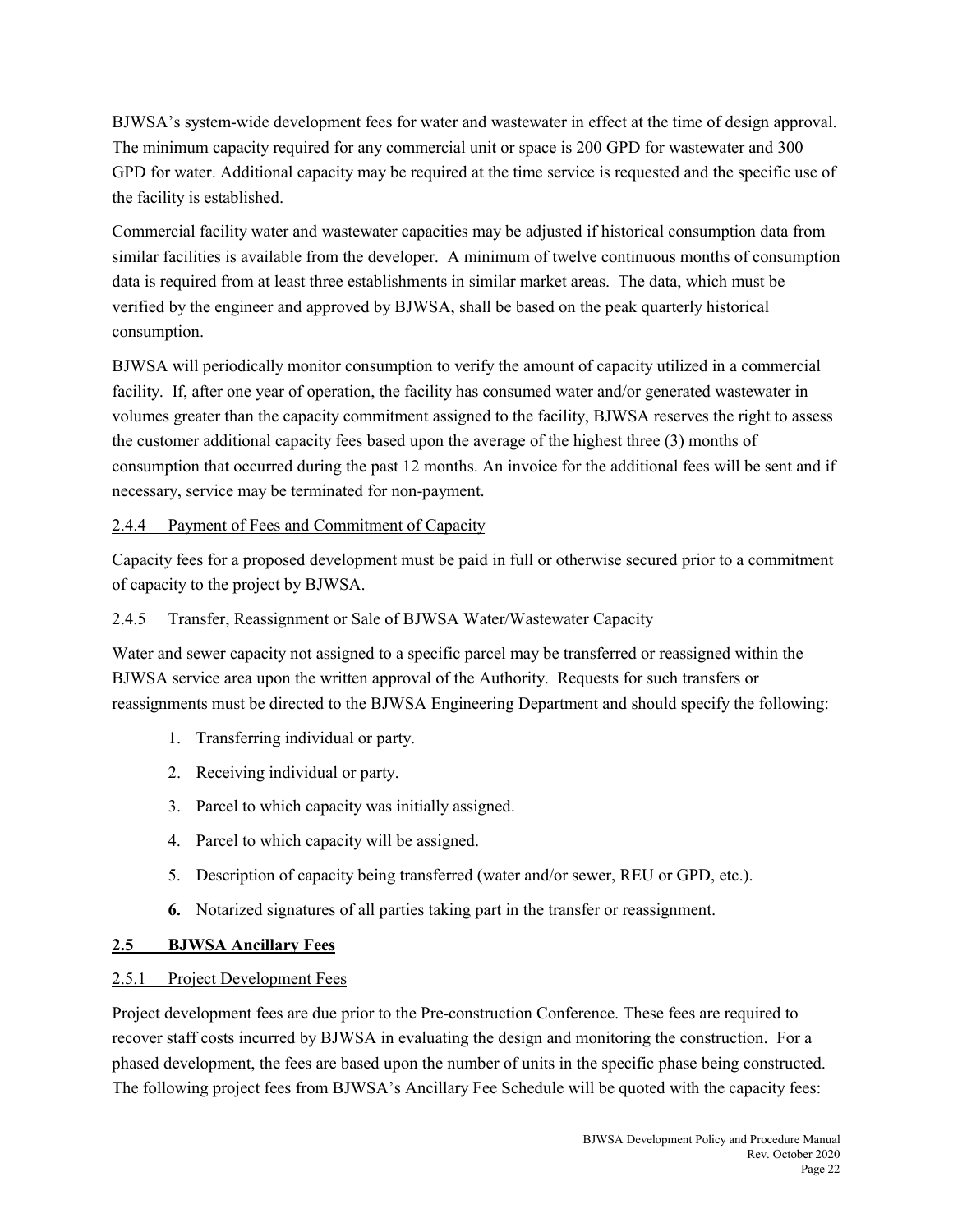- 1. Water/Sewer Availability Letter Fee
- 2. Plan Review Fee
- 3. Construction Inspection Fee
- 4. Record Drawing Conversion to GIS Fee
- 5. Easement Recording Fee
- 6. Pump Station Deed Recording Fee (if a pump station is included in the project)

#### 2.5.2 Construction and Hydrant Meter Rental Fees

If, in the course of development, construction water is needed, the developer's contractor can rent water meters that connect to hydrant outlets on existing water lines. The meters available for this purpose are:

- 1. Construction Meter  $\frac{3}{4}$ " hose bibb connection to a hydrant outlet
- 2. Hydrant Meter/Backflow Device full size connection to a hydrant outlet

These meters can be ordered by contacting BJWSA's Customer Service Department and paying the associated rental deposit indicated in BJWSA's Ancillary Fee Schedule. Before BJWSA can issue the service authorization at the end of construction, the contractor must return all rented equipment and pay for any associated metered water usage.

#### 2.5.3 Water and Sewer Tap Fees

Tap fees account for the cost associated with physically tapping into a water main, force main or gravity sewer main and installing a water or sewer service connection to the property line of parcel to be served. Water tap fees include the cost of the water meter, and as such are dependent on the size of the connection and meter required and are shown in BJWSA's Ancillary Fee Schedule.

#### 2.5.4 Sewer Lateral Inspection Fees

The Authority's responsibility for water and sewer service to a parcel typically ends at the property line fronting the road right-of-way. However, BJWSA crews represent the various municipal building departments by inspecting the gravity sewer lateral from the structure to the cleanout at the property line. In order to inspect the sewer lateral, the developer's plumbing contractor must slope the line at the proper grade and leave the trench open until the sewer inspection is completed. The sewer inspection fee associated with this work is shown in BJWSA's Ancillary Fee Schedule**.**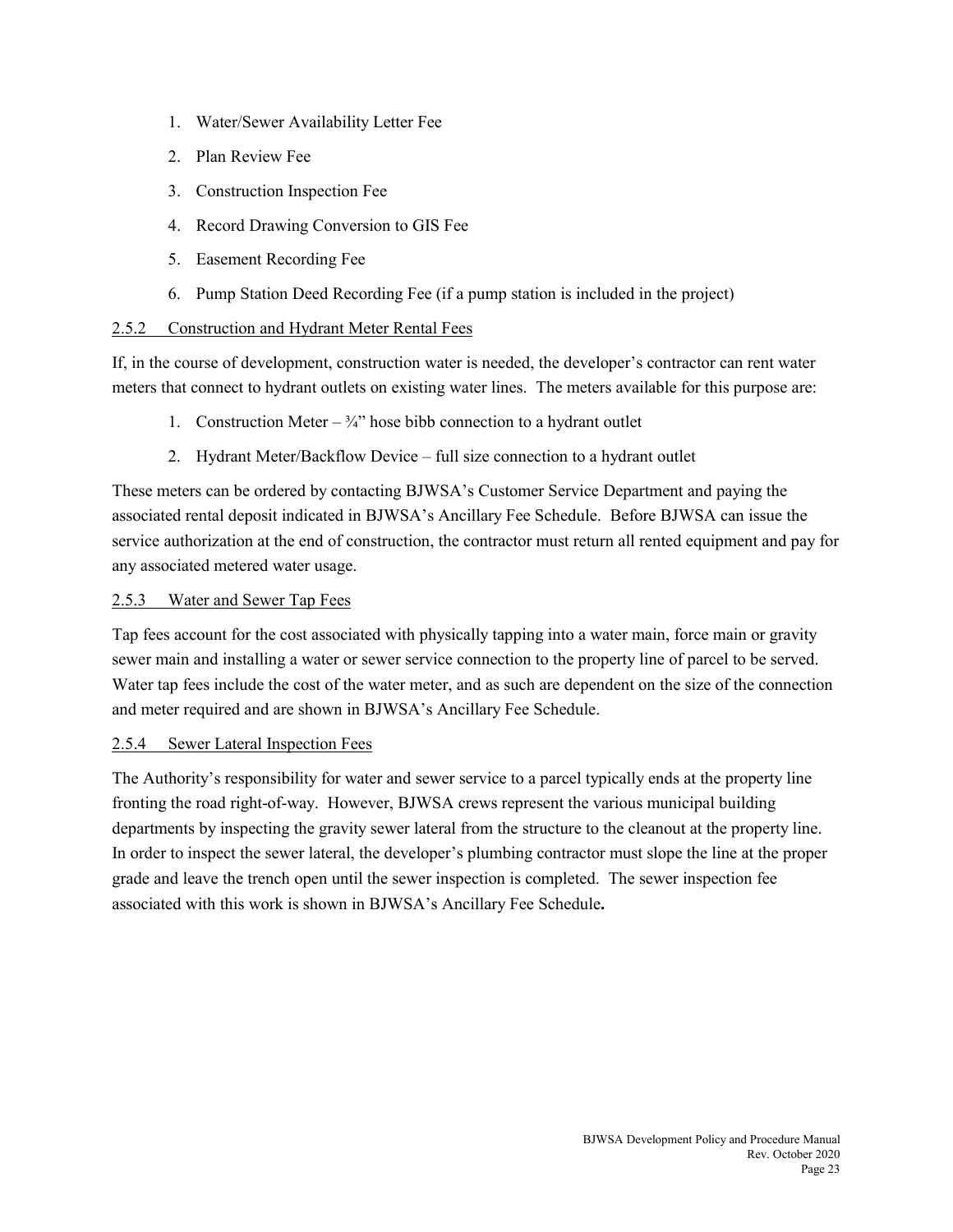#### **CHAPTER 3: CONSTRUCTION PROCEDURES**

#### **3.1 - Pre-construction Conference**

A pre-construction conference (pre-con) shall be required for every development project that involves the construction of water and/or wastewater facilities. The purpose of the pre-con is as follows:

- 1. Present the engineer's approved drawings and material submittals;
- 2. Go over the contractor's proposed construction methods;
- 3. Review BJWSA safety requirements and construction inspection procedures;
- 4. Discuss the project close-out requirements.

Any deviations from the approved drawings and material submittals must be submitted to the BJWSA Engineering Department at least 48 hours prior to the scheduled pre-con. No construction will begin until the pre-con is held and BJWSA gives authorization to proceed. The pre-con must be scheduled through the BJWSA Development Projects Engineer after receipt of the SCDHEC Construction Permit, approval of the final construction drawings and material shop drawings, verification of contractor licensing and payment of all outstanding fees. Also, the engineer must acquire and present all encroachment permits, rights-of-way and electronic drawing files prior to scheduling the pre-con. It is recommended that the engineer contact BJWSA a minimum of five days prior to the proposed date to ensure availability of all concerned parties. BJWSA's project manager will specify the time and place of the pre-con, which should include the following project stakeholders:

- 1. Engineer
- 2. Developer Representative
- 3. Contractor and sub-contractor(s), if applicable.
- 4. Town, County, and SC DOT representatives, if applicable
- 5. Other utility representatives if applicable.

The engineer is responsible for notifying the above-mentioned parties. In cases where the developer is located outside the area, the engineer may act in his behalf. However, developers must provide a letter at the pre-construction conference stating that they have read this manual and will comply with all BJWSA requirements contained herein.

#### 3.1.1 Construction Drawing Approval

The project drawings submitted by the engineer in the DRP package represent the approved construction drawings once they are permitted by SCDHEC for issuance of the Permit to Construct. BJWSA's Engineering Department reserves the right to approve these drawings with comments if minor additional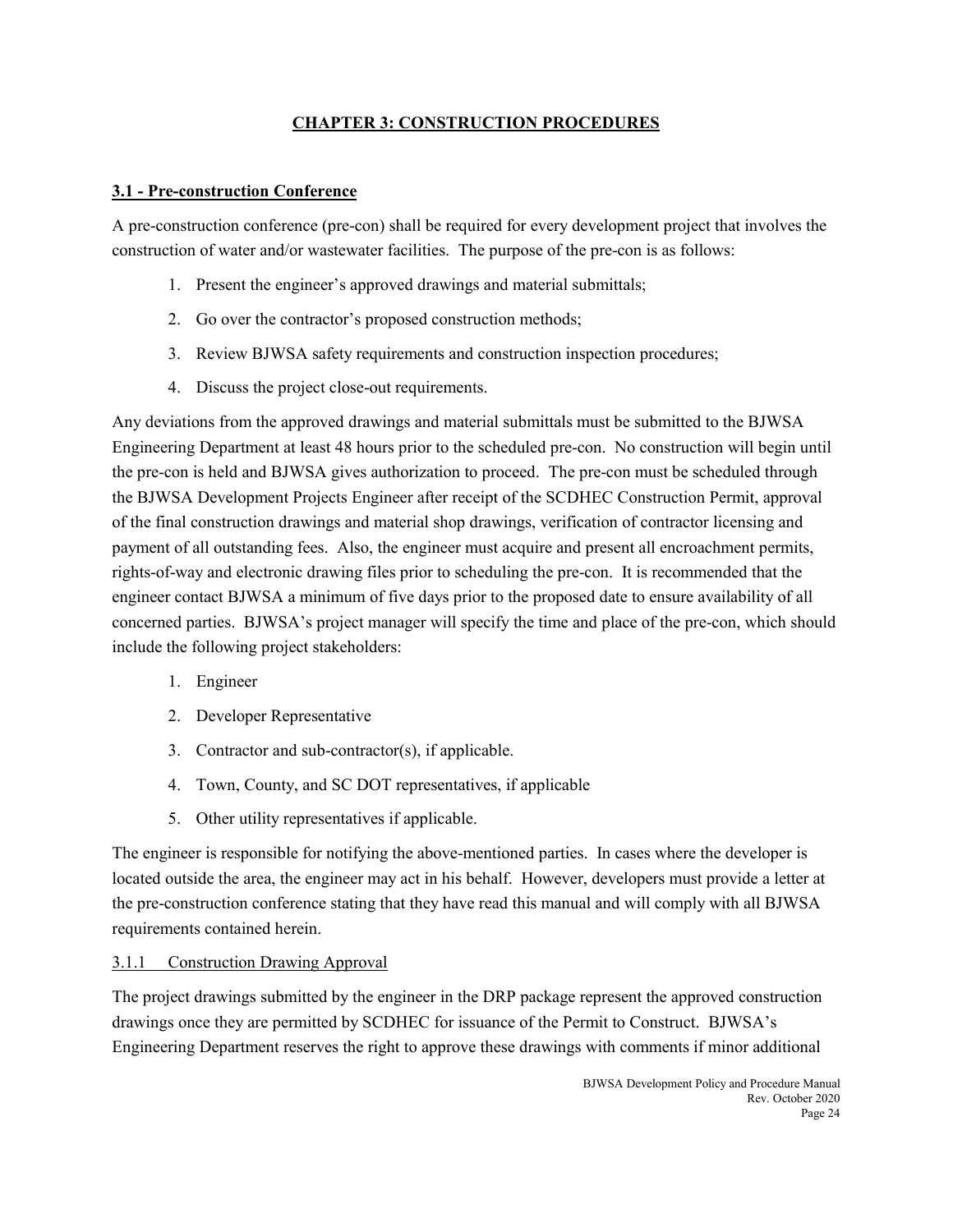considerations are required prior to construction. If the construction drawings are "approved with comments", then a final construction set must be submitted along with the material shop drawing submittals at least 48 hours prior to the pre-con.

#### 3.1.2 Material Shop Drawing Submittals

Material shop drawing submittals are required for all physical assets to ensure that they comply with BJWSA Technical Specifications. These submittals are project-specific, and as such, must include or highlight only the specific materials to be used in the project. All material submittals must be routed in electronic format. Paper submittals or faxes will not be accepted. The submittal approval process and progression are as follows:

- 1. Material vendor furnishes submittals to the contractor based on the project requirements.
- 2. Contractor reviews the submittals for compliance with SCDHEC permitted construction drawings and BJWSA Technical Specifications and forwards to the developer's engineer-ofrecord when complete;
- 3. The developer's engineer-of-record verifies compliance, stamps and signs the submittal, and forwards the package to the BJWSA project manager. If it is determined that the material shop drawing submittal is not in compliance, the engineer shall return it to the contractor for correction and resubmission as noted above.
- 4. BJWSA's project manager reviews the submittal from the developer's engineer-of-record, verifies compliance, and notifies the engineer that the materials are approved for construction. If it is determined that the material shop drawing submittal is not in compliance, the submittal will be returned to the engineer for correction and resubmission as noted above.

#### 3.1.3 Contractor Licensing Requirements

A list of all subcontractors performing the water and/or sewer installation must be provided to BJWSA at least 48 hours prior to the pre-construction conference. In this list, all contractors and subcontractors will be required to provide their current license number, classification and sub-classifications as listed with the South Carolina Board of Labor, Licensing and Regulation (SCLLR).

- 1. BJWSA reserves the right to reject any contractor and/or subcontractor. No developer or contractor shall subcontract the construction of an approved project to another party without written approval from BJWSA. If it is discovered that a developer/contractor has subcontracted all or part of a job without notification to BJWSA, the contractor and subcontractor may be restricted from performing future work on utilities connected onto the BJWSA system and the installed product may have to be removed. A stop work order may be issued on any work in progress that is in violation of these terms and conditions.
- BJWSA Development Policy and Procedure Manual Rev. October 2020 2. Any contractor or subcontractor who, in the opinion of BJWSA, has not performed in a satisfactory manner may be restricted from working on any project that will be connected to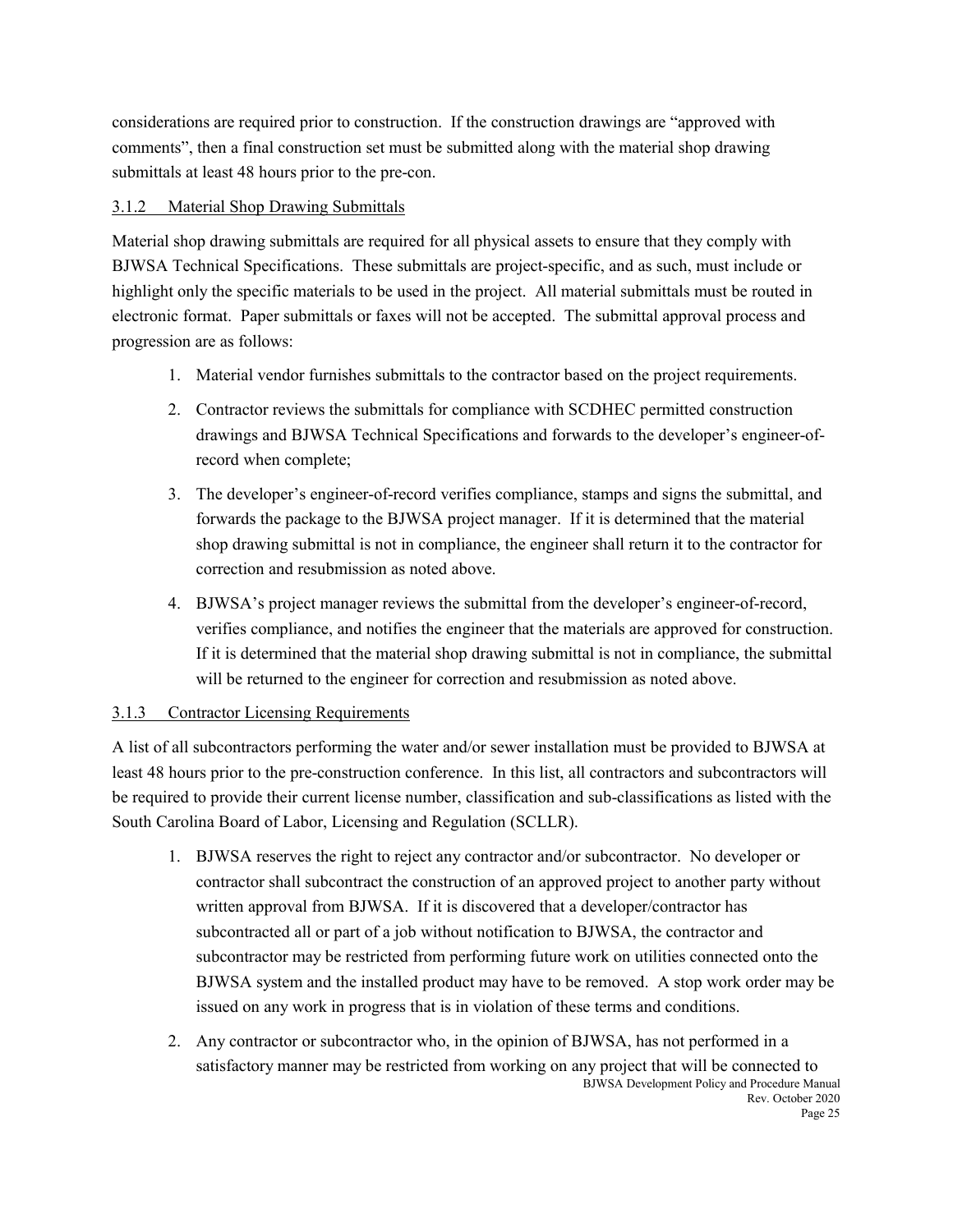the BJWSA system. A notice of restriction shall be issued in writing by the BJWSA Engineering Department via registered mail. A list of contractors restricted from working on BJWSA projects is available from the Engineering Office.

- 3. Pursuant to the above statements, contractors and/or subcontractors may be rejected or restricted from working on BJWSA projects for the following reasons:
	- a. Failure to perform work in a timely manner and in accordance with project schedules.
	- b. Constructing facilities not in compliance with approved plans and specifications.
	- c. Producing sub-standard or poor-quality work.
	- d. Failure to perform warranty work.
	- e. Chronic failure to comply with BJWSA's Development Policy and Procedures.
- 4. Any contractor in violation of this policy may be suspended from work in the BJWSA system for a minimum of one year from the date of notification. The contractor must submit a request for reinstatement to BJWSA's Director of Engineering after the suspension period has expired.

#### **3.2 General Construction Procedures**

All work shall be in accordance with the latest edition of BJWSA's Technical Specifications. Failure to comply with these specifications will be cause for rejection of all work and as-built plans.

#### 3.2.1 Worksite Safety

- 1. Contractor Responsibilities:
	- a. The Contractor is responsible for assuring that construction safety procedures, as required by Federal, State, and Local Regulations, are observed. The Contractor is required to take all necessary steps to prevent injury to persons or property in the performance of his contract.
	- b. If a BJWSA Inspector, as part of his routine duties, observes unsafe practices or construction methods, he will normally inform the Contractor's Superintendent or Developer's Engineer of the hazard. If appropriate action is not taken, the BJWSA Inspector may direct that all work be stopped until corrective measures are taken to assure a safe working environment.
	- c. The Contractor shall remedy any and all damage, injury or loss to any property, caused directly or indirectly, in whole or in part, by the Contractor or a person employed by them, or anyone for whose acts any of them may be liable.
- 2. Accident Prevention:
	- a. In the performance of the contract, the Contractor shall comply with the applicable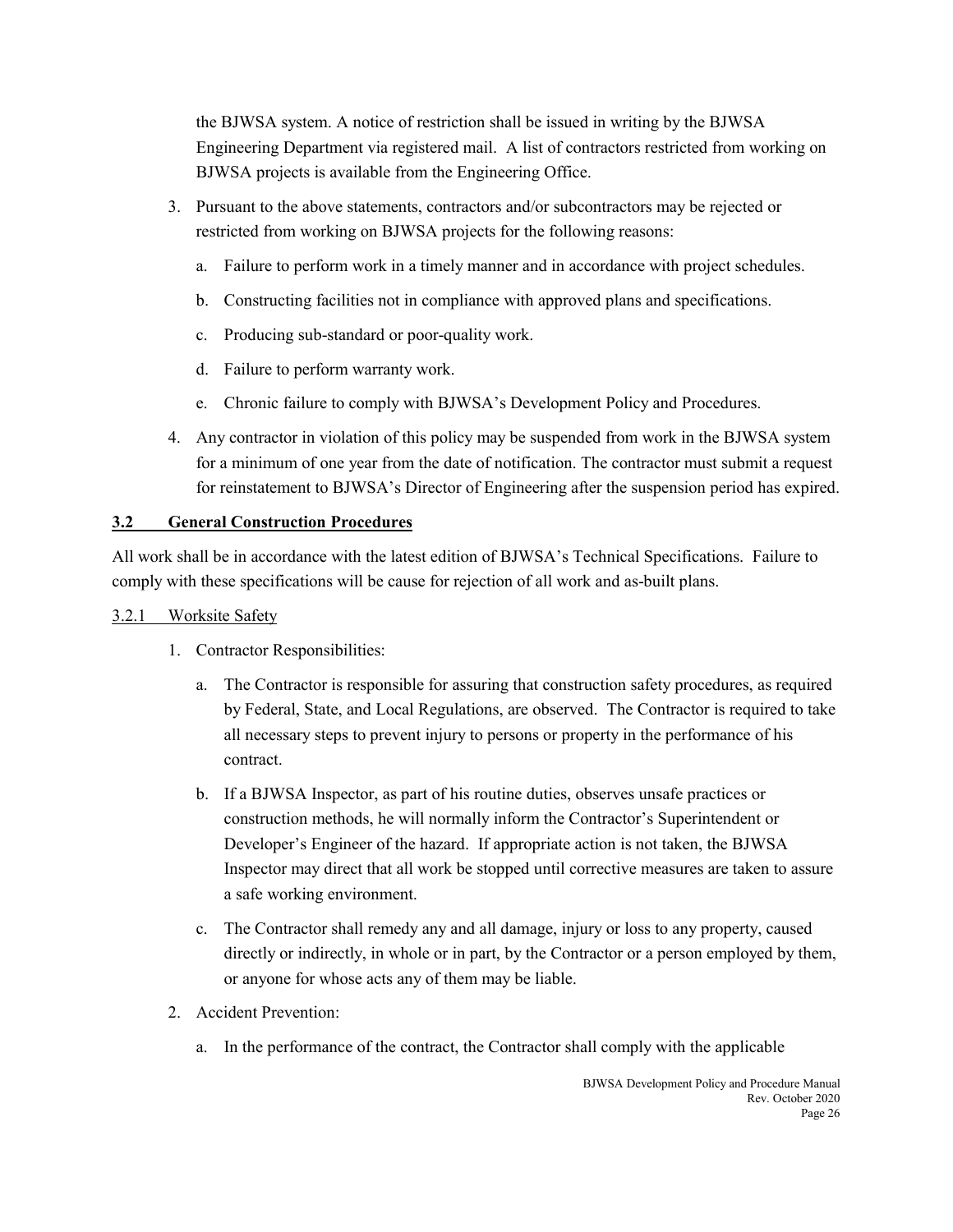provisions of the regulations issued by the Secretary of Labor pursuant to Section 107 of the Contract Work Hours and Safety Standards Act entitled, "Safety and Health Regulations for Construction" (C29 CFT 1518), renumbered as Part 1926. Occupational Safety and Health Standards (29 CFR Part 1910) issued by the Secretary of Labor pursuant to the Williams Steigen Occupational Safety and Health Act of 1970 are applicable to work performed by the Contractor subject to the provisions of the act.

- b. The Contractor will utilize and maintain, as required by conditions and progress of the work, all necessary safeguards. He will notify owners of adjacent utilities and property, when execution of the work may affect them.
- c. The Contractor will take all necessary precautions for the safety of the general public as well as his employees. All roadside work shall be properly marked with lights, cones and barrels in accordance with the most recent revision of Part V of the South Carolina Manual on Uniform Traffic Control Devices for Streets and Highways.
- d. At all times during the construction of the project and its component parts, the Contractor shall provide, install, and maintain proper temporary supports, shoring, and bracing to prevent any damage, injury, or loss to all employees performing the work and other persons who may be affected.

#### 3.2.2 Wet Tap Connections on Water Mains or Force Mains

All  $2" - 12"$  diameter wet taps on existing water and sewer lines must be performed by BJWSA. Wet taps greater than 12" diameter must be performed by an approved tapping contractor. The Developer's contractor will be responsible for safe excavation and shoring of the trench at the location to be tapped and shall mark the tap location. See **Appendix D**, Tapping Policy and Procedures, for instructions. Fees associated with the taps are listed on BJWSA's Ancillary Fee Schedule.

#### 3.2.3 Service Interruptions and Shutdowns for Water Main/Force Main Tie-ins

When a wet tap is not possible or the relocation of a water or sewer line requires interruption of service, BJWSA must review and approve the procedure. Once approval has been received, the contractor must contact BJWSA's construction manager to schedule the interruption a minimum of ten (10) business days in advance of the work. BJWSA will identify those customers affected by the shut down and schedule notification by mail or by distributing door hangers a minimum of 48 hours prior to the service interruption. The schedule agreed upon by the contractor must be strictly followed. If weather conditions prohibit the work from being performed, the interruption must be rescheduled in accordance with the above procedures.

#### 3.2.4 New Service Connections for Commercial Development

New service connections for commercial developments must be performed by BJWSA or a licensed utility contractor. Administrative fees will be charged in accordance with the fee rates and charges indicated in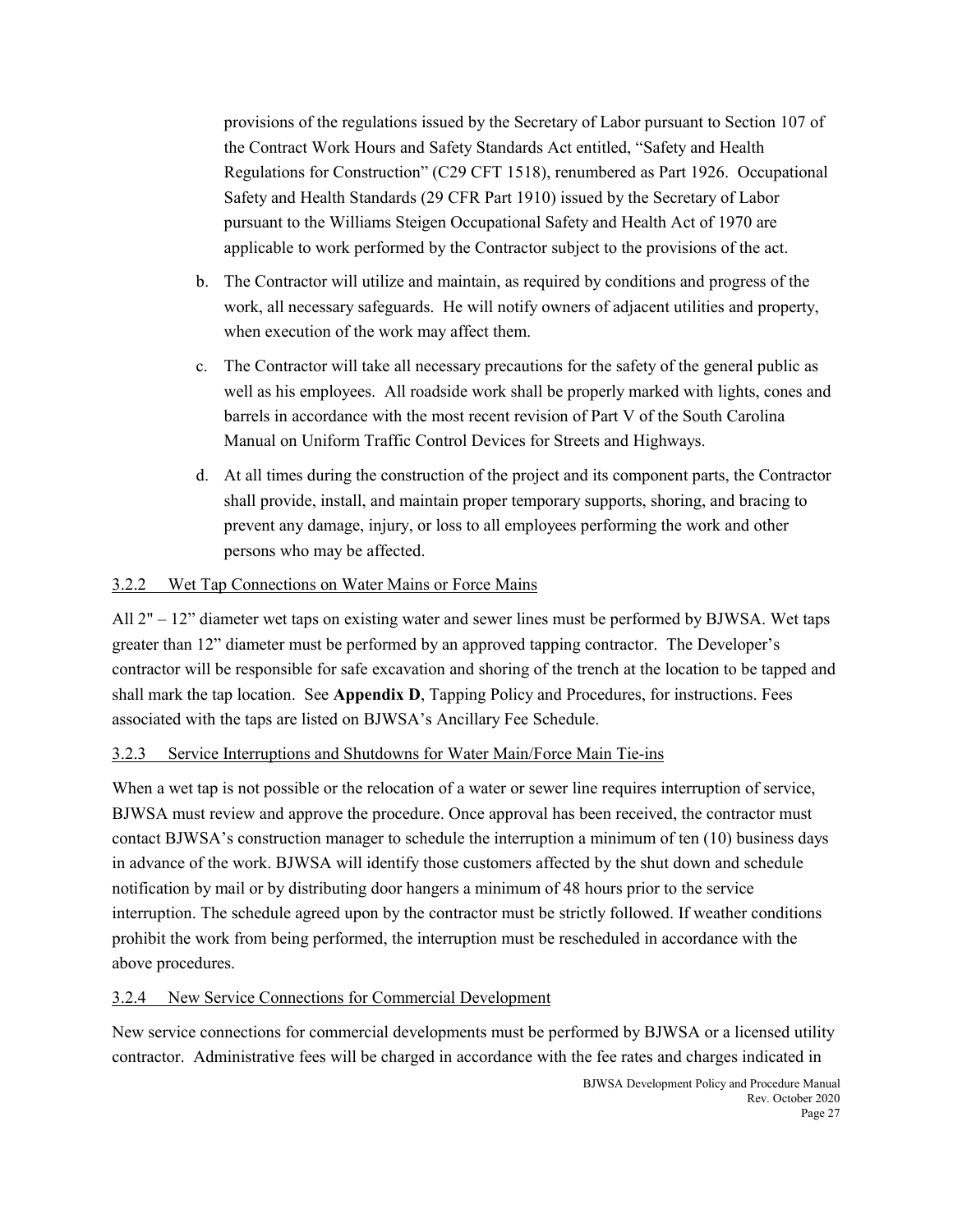BJWSA's Ancillary Fee Schedule. The procedure for an individual commercial service connection is as follows:

- 1. A completed Water/Wastewater Availability Request Form **(Appendix B)** and site plan must be submitted to the BJWSA Engineering Department. The site plan must show the locations of water and/or sewer laterals, along with connections at the building and/or property line.
- 2. Water/wastewater usage calculations for the commercial site, including peak water flow requirements in GPM and/or building plumbing system fixture unit counts, should be submitted from the developer's engineer.
- 3. The Engineering staff will review the project for certain requirements, such as payment of water and sewer capacity fees, material shop drawing submittals, tap construction methods, backflow prevention devices, water meter sizing and location, fire protection, sewer discharge protection and limitations (grease traps or oil-water separators), etc.
- 4. Once BJWSA has reviewed and approved the submittal, a commercial quote outlining fees due will be issued to the applicant by the BJWSA Engineering Department. The fees must be paid to the Customer Service Department at least 15 working days prior to the desired date of connection to the system.
- 5. All sewer laterals, taps and connections must be inspected by BJWSA. The inspections are performed on Tuesdays and Thursdays, with a 24-hour notice required. The piping must be exposed from the building to the street connection at the time of inspection. All work must be done in accordance with BJWSA specifications.
- 6. Water and sewer connections to new systems may not be used prior to the issuance of a SCDHEC Approval to Place in Operation.
- 7. For commercial developments with multiple subdivided units, each unit will be required to have an individual metered water and sewer connection.
- 8. In the case of a multi-family development, water usage for each building will be master metered to include usage for the total number of units in each building.

#### 3.2.5 Stop Work Orders

BJWSA may issue a stop work order for any of the following reasons:

- 1. Failure to follow the approved plans and/or specifications for construction of the project;
- 2. Failure to abide by applicable BJWSA operational policies and/or procedures;
- 3. Failure to use OSHA and BJWSA safe work practices in the construction site;
- 4. Failure to adhere to SCDOT or other municipal requirements or conditions.

BJWSA Development Policy and Procedure Manual BJWSA's construction manager will send copies of the stop work order to the developer, engineer, and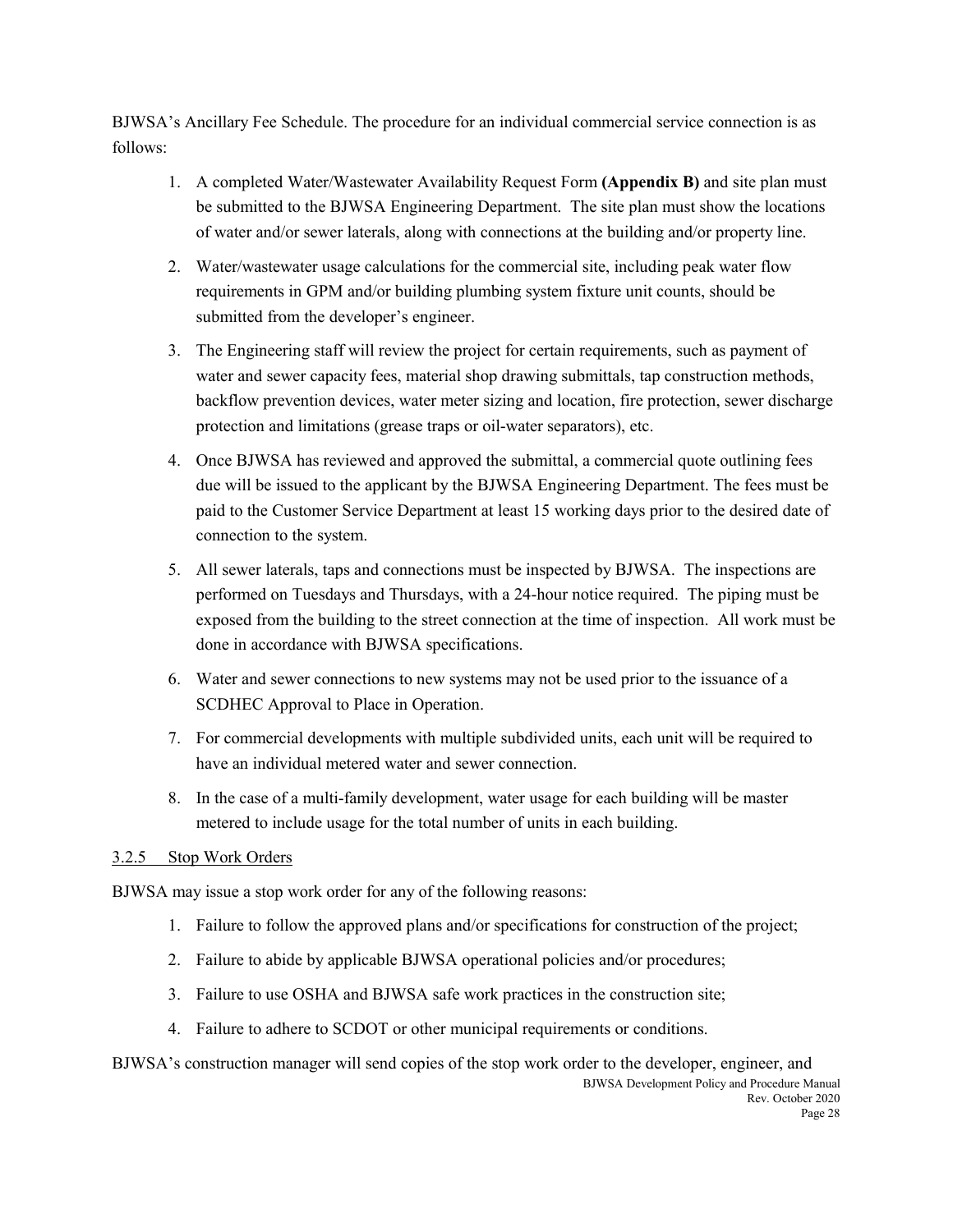contractor. A copy will be left on site with the in-charge contractor representative.

Approval to restart construction shall be issued only by BJWSA's construction manager. Any construction performed by a contractor while under a stop work order will be considered unacceptable by BJWSA and subject to removal and reconstruction.

#### **3.3 Waterline Construction Procedures**

#### 3.3.1 Construction Water Use Policy

All construction involving the extension of water mains or requiring the use of construction water must comply with this Section.

- 1. On all projects that require extension of existing water mains, an in-line temporary meter (jumper connection) is required for installation at the same time the wet tap is made for the project. This jumper connection consists of a 2" hydrant turbine meter and backflow prevention device. The contractor must contact BJWSA Customer Service to lease this device. See BJWSA's Ancillary Fee Schedule for the fee associated with the meter.
- 2. At all times, the main tap valve will remain closed unless opened by BJWSA for scheduled water usage. Unauthorized use or tampering with the main valve is grounds for a stop work order, administrative fees, civil penalties, or criminal prosecution.
- 3. After service authorization has been issued, the contractor shall return the hydrant meter and backflow device to BJWSA within two weeks and pay for all metered water use. The contractor/developer will be advised of applicable water rates at the pre-construction conference by the BJWSA project manager.

#### 3.3.2 Hydrant Usage

Hydrant operation will be controlled and closely monitored by BJWSA to ensure the integrity of the water system. Contamination of the potable system can occur due to improper use of or connection to hydrants. Directly following installation, all hydrants must be bagged and taped, tied or otherwise secured to provide visual confirmation that the water system is not ready for operation and acceptance by BJWSA. Also:

- 1. No one except Authority personnel, the local fire department and authorized customers are approved to use a fire hydrant or post hydrant within BJWSA's service area.
- 2. A request for fire flow information shall be made through BJWSA's Field Operations Department by e-mailing the hydrant number (on the top nut) to [HYDRANT@BJWSA.ORG.](mailto:HYDRANT@BJWSA.ORG) Persons or entities wanting to perform fire flow tests on BJWSA's system must be in the presence of BJWSA staff. See BJWSA's Ancillary Fee Schedule for the associated testing fee.
- 3. Unauthorized persons or entities may not use a hydrant in the BJWSA system to obtain water to fill tanker trucks, hydro seeders or for any other purpose, unless they complete a hydrant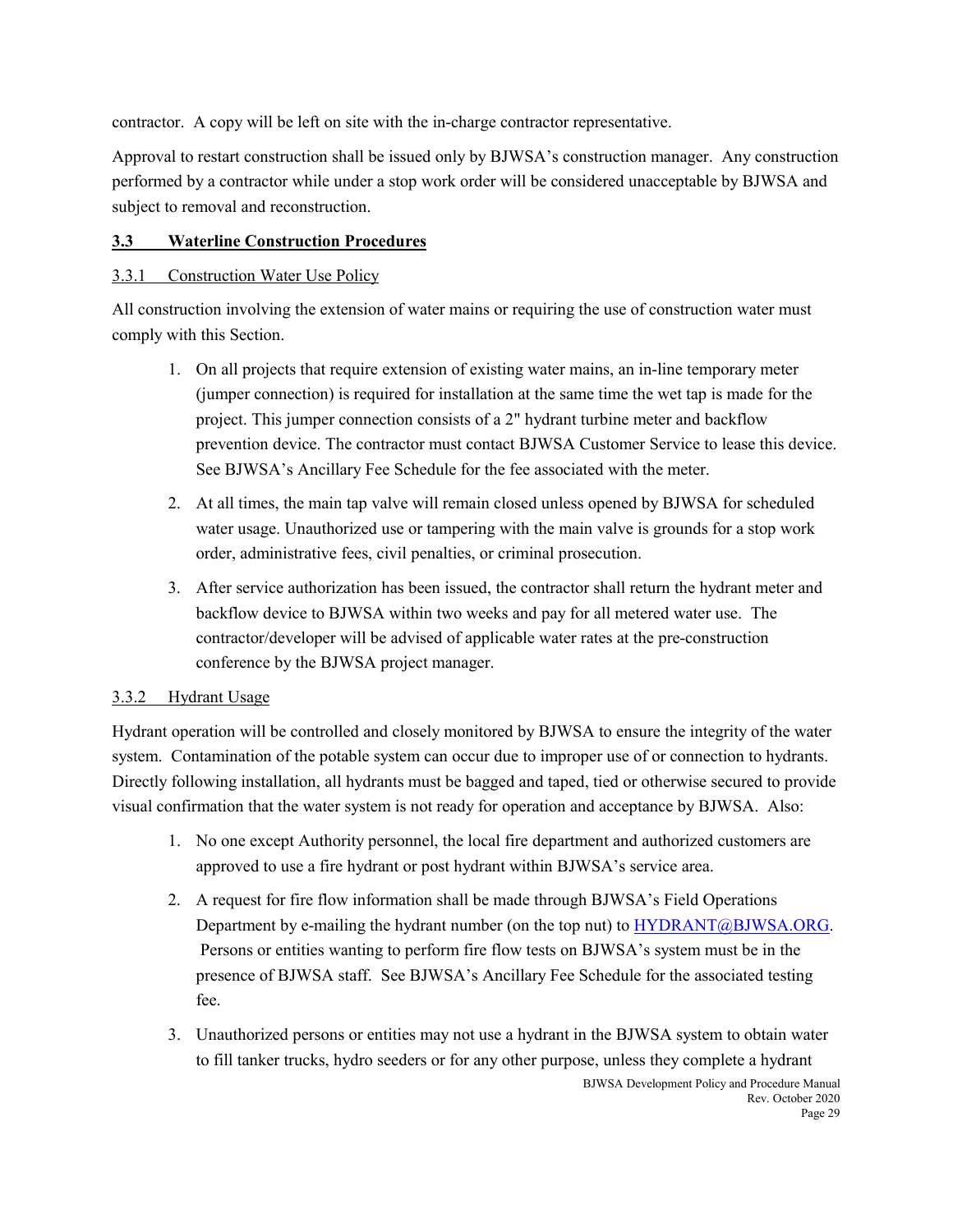meter rental application which may be obtained from the Customer Service Department and pay the appropriate deposit prior to receiving the hydrant meter.

- 4. After the work has been completed and the hydrant meter is no longer needed, the contractor will remove the hydrant meter, return it to BJWSA and pay for all metered water use. Once the meter has been returned and no damage to the meter or hydrant is evident, BJWSA will refund the deposit. If the user fees are unpaid or repairs are required, these costs will be deducted from the deposit and the remainder will be returned to the contractor. If the contractor intends to use the hydrant meter for more than 30 days, the meter readings must be submitted to the BJWSA Customer Service Department by the 15<sup>th</sup> day of each month. Failure to do so may result in forfeiture of the contractor's deposit.
- 5. Any unauthorized use of a hydrant will be subject to unauthorized or illegal usage fees.

#### 3.3.4 Unauthorized or Illegal Usage

Unauthorized water usage is a violation of BJWSA policies and is subject to Unauthorized Usage Fees as listed in BJWSA's Ancillary Fee Schedule. Unauthorized water usage is also illegal and therefore subject to civil or criminal penalties in Magistrates Court. The decision whether to press legal charges will be made by the BJWSA General Manager. When an illegal connection is found:

- 1. BJWSA will confiscate the device used on any illegal connection. If the responsible person is at the scene, he will be advised of the policy and disconnect the device. Failure to comply with the request may result in BJWSA pressing charges.
- 2. BJWSA will calculate a bill for the estimated water used consumed based on twice the current unit consumption charge. If water is returned to BJWSA's sewer system, the estimated gallons used will also be subject to sewer charges at the highest volume charge per 1000 GAL currently approved. An invoice including these charges and the Unauthorized Usage Fee will be sent to the appropriate person.

#### **3.4 Gravity Sewer Construction Procedures**

#### 3.4.1 Gravity Sewer Main Extensions

Connection to existing manholes must be made in the presence of a BJWSA inspector. A 48-hour advance notification is required. No debris will be allowed to remain within the sewer system. Upon completion of the first section of gravity sewer, the contractor is required to plug the extension. The plug is not to be removed until service authorization is issued by BJWSA and a SC DHEC Approval to Place in Operation is received. The BJWSA inspector must witness the removal of all plugs. **Failure to comply with this provision is a violation of South Carolina State law.**

#### 3.4.2 Construction of Manholes Over Existing Gravity Sewer Mains

All manholes installed over an existing gravity sewer main must be constructed in the presence of a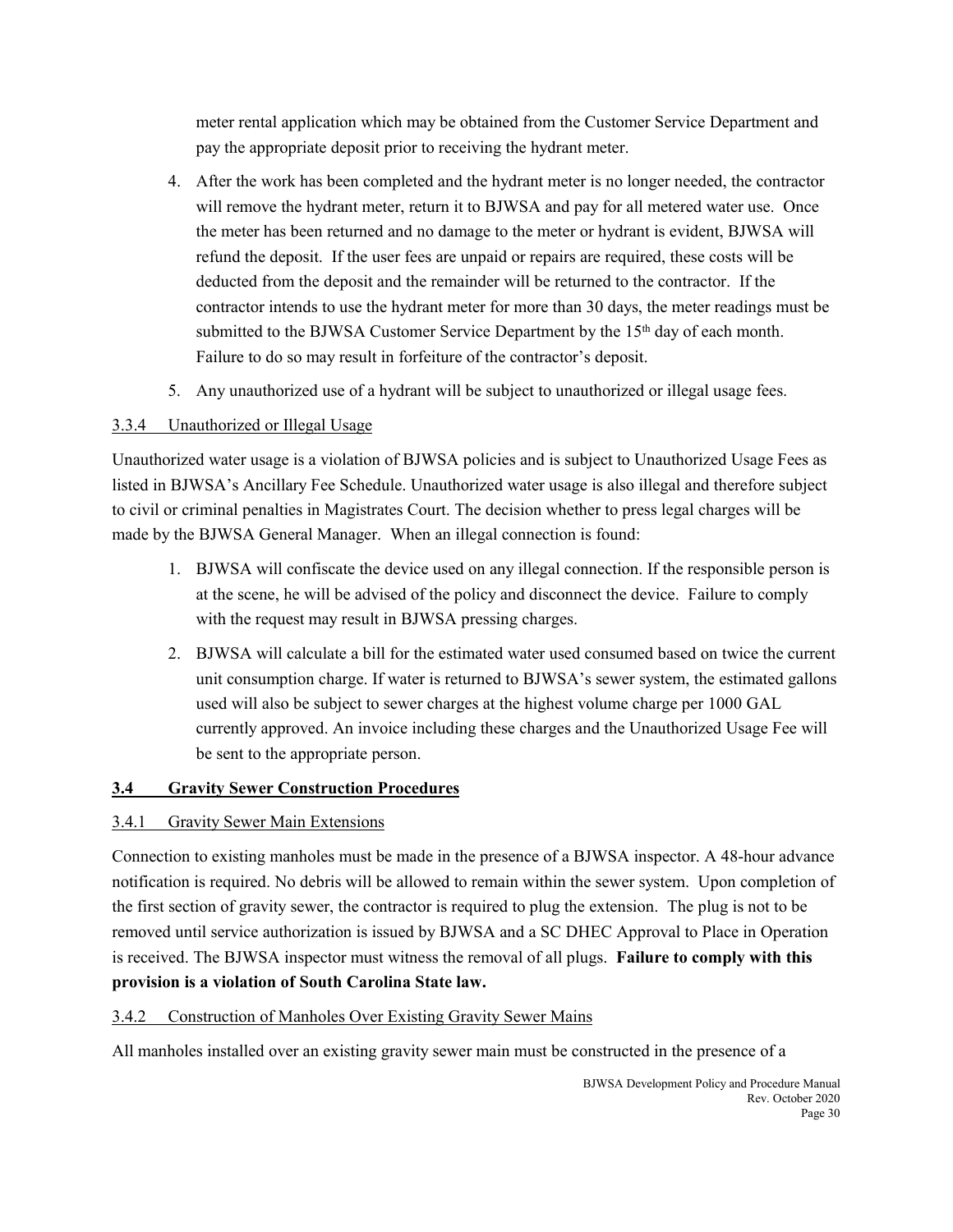BJWSA inspector. A 48-hour advance notification is required. The contractor shall provide a certified field-survey of existing pipe elevations at the point of tie-in, along with upstream and downstream manhole invert elevations before proceeding with manhole installation.

#### 3.4.3 Installation of Pump Station Wet Wells

The installation of all pump station wet wells must be witnessed by a BJWSA inspector. The specific steps to be inspected include the final excavation, placement of the stone base, and installation of the wet well bottom section. A 48-hour advance notification is required.

#### 3.4.4 Force Main Tie-Ins

All tie-ins of force mains into existing manholes must be done in the presence of a BJWSA inspector. A 48-hour advance notification is required.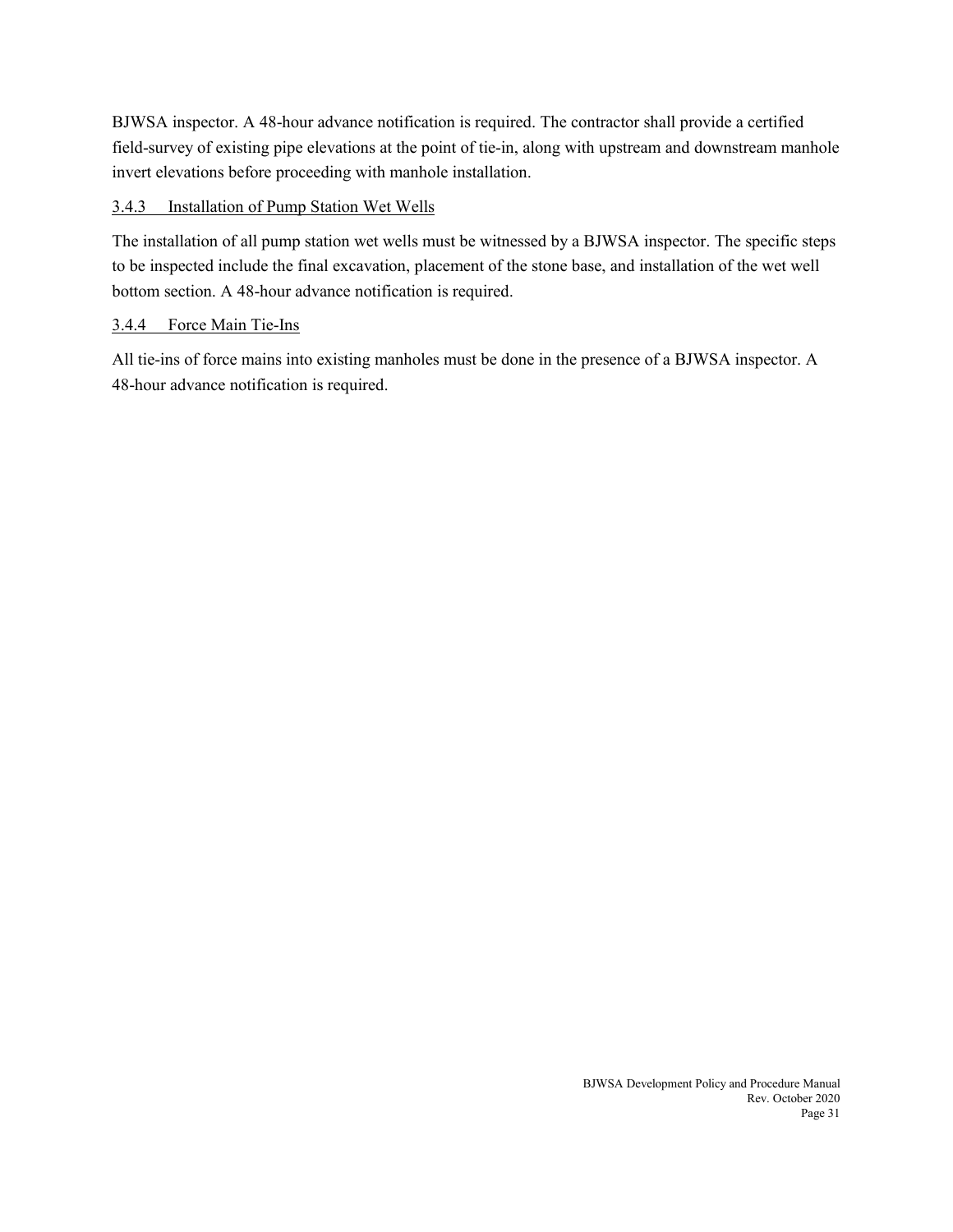#### **CHAPTER 4: PROJECT CLOSEOUT PROCEDURES**

#### **4.1 BJWSA Inspection Services**

#### 4.1.1 General Inspection – Construction Phase Review

Routine and unscheduled inspections of ongoing projects will be made by BJWSA personnel during the construction phase to ensure conformance with the approved plans and specifications, as well as compliance with this policy manual.

Projects approved for construction by the Authority automatically authorize BJWSA inspection personnel access to the construction site at all times for the purpose of inspecting constructed facilities or observing construction operations in progress. BJWSA inspectors will take appropriate action, as outlined herein, when improper material or unacceptable workmanship is detected on the project and will notify the contractor, engineer and/or developer.

BJWSA inspectors shall make periodic checks during all phases of construction to ensure that the contractor is complying fully with project design and specifications as well as the policies and procedures herein established. Any deviation or revision to the approved engineering plans shall be furnished in writing to the project design engineer. The contractor shall not initiate any deviations or revisions until the engineer and BJWSA have approved the change in writing.

#### 4.1.2 Punch List Inspection

A punch list inspection will be conducted at the request of the developer's engineer, who is responsible for coordinating the inspection schedule with the BJWSA inspector assigned to the project. Typically, this inspection should be performed on all water and sewer assets after final grading and associated roadwork is completed and all storm water appurtenances are installed. **Two (2) sets of preliminary (as-built) record construction plans shall be provided, along with an electronic copy, at the punch list inspection.** 

It is the responsibility of the developer and/or contractor to pump and dispose all extraneous water from the sewer system prior to the inspection. This extraneous water cannot be discharged into BJWSA's wastewater system.

After the BJWSA inspector verifies final changes to the preliminary as-built drawings, the engineer shall submit the final record drawings to the BJWSA project manager as outlined in **Appendix F**.

#### 4.1.3 Final Inspection

A final inspection may be requested only by the developer's engineer once all items identified during the punch list inspection have been corrected. The sewer system shall be cleaned and flushed prior to the final inspection. The developer's engineer and BJWSA inspector shall prepare a written punch list of any defects noted during the final inspection, and distribute copies to the developer and contractor. Any corrections to be made will reviewed by the developer's engineer and BJWSA inspector prior to issuance of the Service Authorization.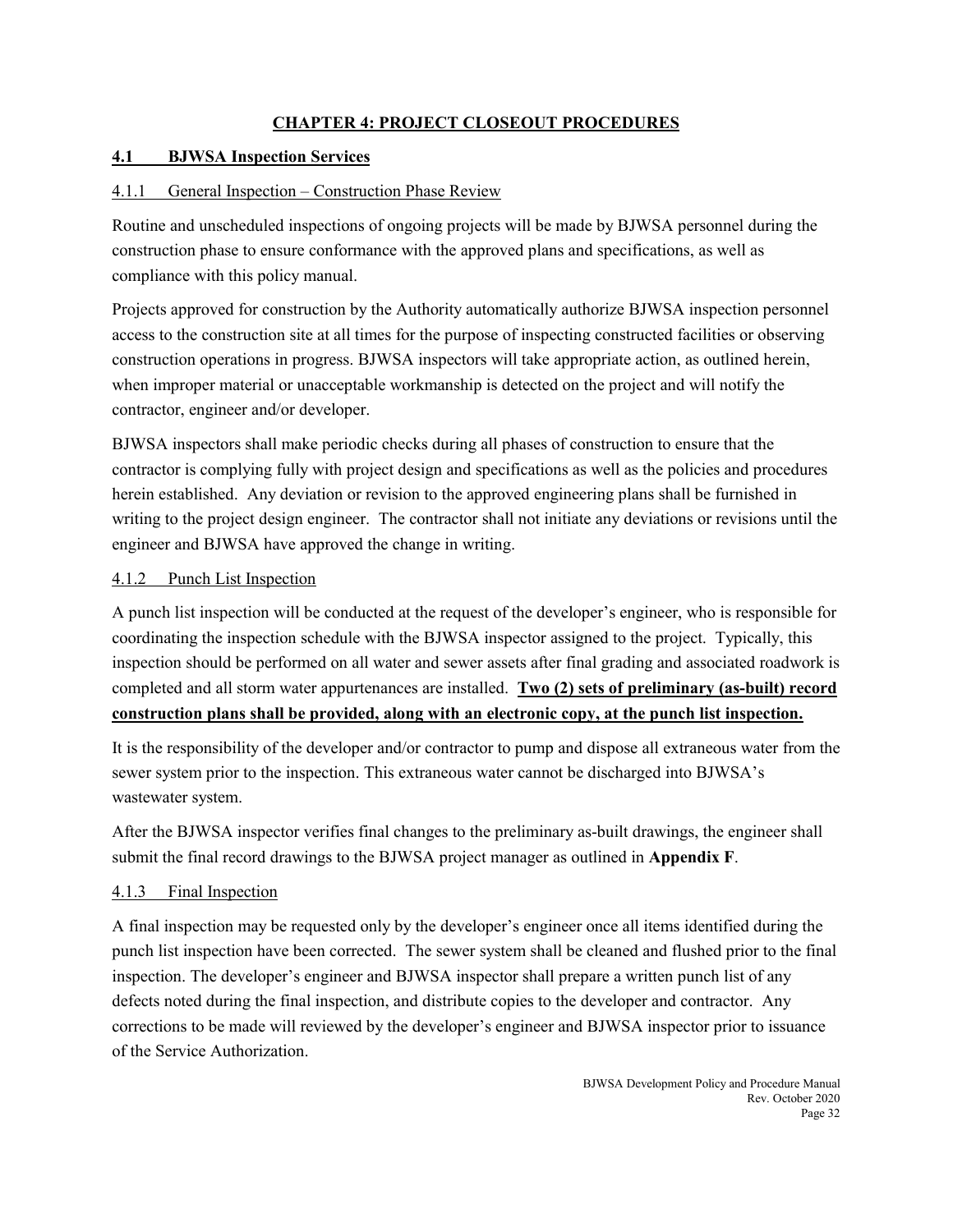#### **4.2 System Testing**

All structures retaining liquid, pressure piping, and gravity sewer piping shall be tested by the contractor as specified in the BJWSA Technical Specifications in accordance with SCDHEC regulations and as directed by the developer's engineer. All testing must be conducted in the presence of the BJWSA inspector and the engineer's representative in a manner that will minimize interference with the work progress.

#### 4.2.1 Soil Compaction Testing

All BJWSA pipelines constructed in the SCDOT right-of way must be inspected by a SCDOT certified soil technician as the pipe is installed, as stated in the conditions of the project encroachment permit. Post-installation compaction testing will not be allowed. Completed compaction testing reports must be submitted to the project inspector as part of the project punch list inspection prior to project closeout.

#### 4.2.2 Water Main and Force Main Hydrostatic Pressure Testing

All pressure pipelines must be subjected to hydrostatic testing in accordance with industry standards. These pipelines shall be tested to 1.5 times the working pressure, but not less than 150 PSI for a period of 2 hours. If the pipeline experiences a pressure drop of 5 PSI or greater, then the test fails. Refer to BJWSA Technical Specifications for more information on this procedure.

#### 4.2.3 Disinfection (BacT) Testing

Before being placed in service, all potable water pipelines, tanks or other structures used for potable water storage shall be disinfected by the contractor as specified in the BJWSA Technical Specifications and as directed by the developer's engineer.

#### 4.2.4 Gravity Sewer Testing

- 1. *Air Test* All gravity main tangents between manholes must be tested for leakage before being placed into service. In order to pass the air test, each tangent must maintain a pressure of 4 PSIG for five minutes. The project inspector should be notified prior to the air test, which must be witnessed by a representative of the engineer-of-record.
- 2. *Video Inspection Test* The contractor must provide a digital video inspection of each gravity sewer main tangent. The project inspector should be notified prior to the video inspection, which also must be witnessed by a representative of the engineer-of-record.

If the contractor is either unable or unwilling to pass these tests, then he may be required to relay the pipeline tangent and correct the failure before the acceptance by BJWSA.

#### 4.2.5 Pump Station Start-up Testing

Pump station start-up testing will be performed by the pump manufacturer's representative. The contractor for the project will contact the pump representative, the electrician for the station, and the project inspector for this start-up. Following the startup, the test results will be forwarded to the project engineer-of-record.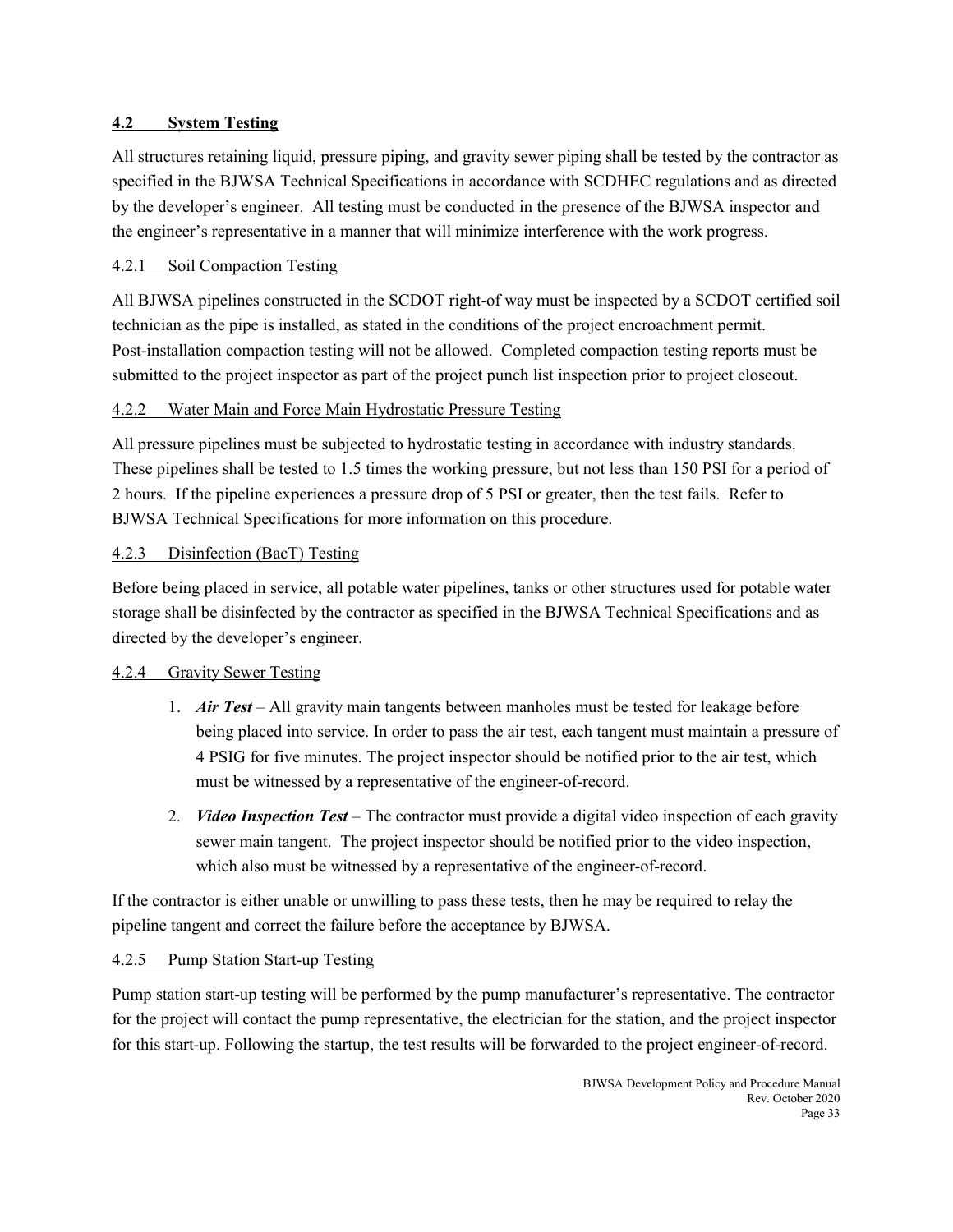#### **4.3 Project Closeout Requirements**

Before BJWSA issues the service authorization for the SC DHEC Permit to Operate, the following documentation must be submitted by the developer's engineer and approved by BJWSA as listed in **Appendix G, Project Closeout Documents** and **Appendix H, Service Authorization Requirements**.

4.3.1. Engineer's Certification Letter

Letter stating that the project was constructed as designed in accordance with the SC DHEC approved construction permit.

#### 4.3.2. Certificate of Non-litigation

Certificate signed by the developer, engineer and contractor that there are no liens or legal actions that would affect the dedication of water and/or sewer utilities to BJWSA.

#### 4.3.3. Contractor Guaranty

Guaranty stating that all work described or shown in the construction documents was performed and guaranteed for a period of twelve months.

#### 4.3.4. Asset Cost Certificate

Certificate verifying the incremental overall costs of water/sewer improvements.

#### 4.3.5. Asset Bill of Sale

Bill conferring ownership of the installed water and sewer physical assets to BJWSA.

#### 4.3.6. Pump Station Deed Executed and Recorded

Platting information required for easements or real property to be dedicated to BJWSA, conforming to Beaufort and/or Jasper County DSO requirements.

#### 4.3.7. Water/Sewer Utility Easements

An easement is a right afforded by a private property owner to BJWSA to access the water and sewer infrastructure serving a parcel for construction and maintenance activities. For developments with extensive infrastructure serving structures and end users on the parcel, BJWSA's standard document is a **blanket easement** as shown in template form in **Appendix G**. For developments with minor pipeline extensions, either through or across the front of the parcel, where the property owner wishes to limit the extent of encroachment, a specific or dedicated easement may be used. The width of a dedicated easement is determined as follows:

- 1. Minimum easement width for a single pipeline 15 FT.
- 2. Minimum easement width for two pressure pipes installed in parallel 20 FT.
- 3. Minimum easement width for pressure pipe and gravity sewer in parallel 25 FT.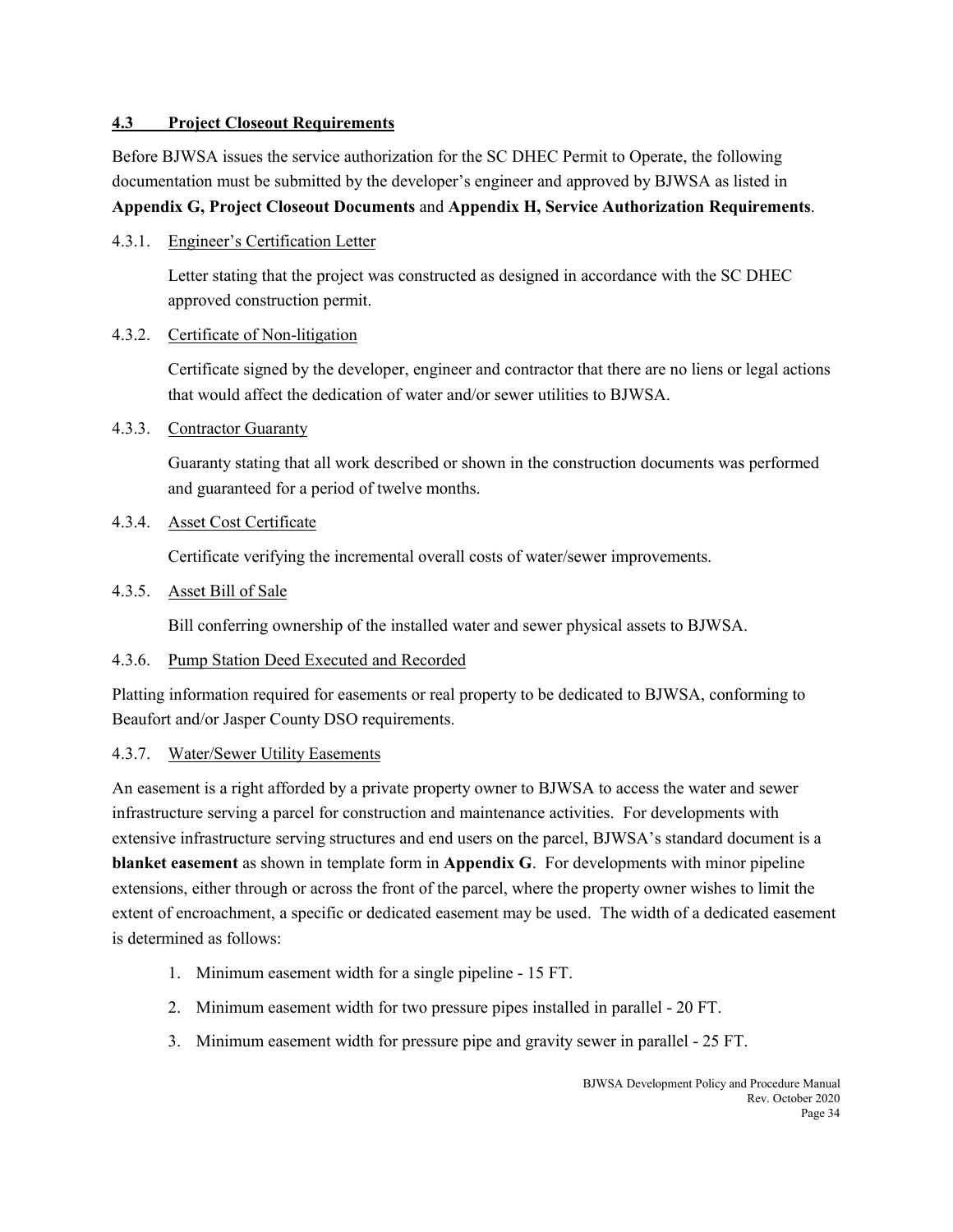A temporary dedicated construction easement may also be necessary to account for materials and equipment used during installation of water and sewer infrastructure through private property. Once the work is completed, the construction easement is terminated.

#### 4.3.8. System Testing Results

Results as described in **Sections 4.2** above.

#### 4.3.9. As-built Record Drawings

Record Drawings as described in **Appendix F**.

#### 4.3.10. Maintenance Bond

A maintenance bond shall be required on all water/wastewater construction projects. The purpose of the maintenance bond is to protect and ensure the integrity of systems taken over by BJWSA throughout the warranty period:

- 1. After issuance of the BJWSA Service Authorization and SC DHEC Operating Permit;
- 2. Before the development has been completed;
- 3. Through the warranty period and an additional 6 months to correct any defective items.

The amount of the bond shall be 10% of the total water and/or sewer construction costs or \$5,000, whichever is greater. The amount must be sufficient to cover all possible repairs required during the warranty period, as well as the manpower costs associated with locating any newly constructed water and/or sewer pipelines in conjunction with ongoing site work done during the remainder of construction. The bond will be cashed in the event that a repair is made to the system by BJWSA personnel during the warranty period. The acceptable form of the bond is a surety bond, certified or cashiers check. Once the BJWSA inspector completes the warranty inspection and/or the 18-month time period has elapsed, the bond will be released. However, if dry utilities are still not installed by the end of the warranty period, the maintenance bond must be extended.

#### **4.4 Final Acceptance – Service Authorization**

Once the engineer-of-record has fulfilled the project closeout requirements as listed in **Section 4.3**, the service authorization will be issued by the BJWSA Development Projects Manager. Final acceptance takes into account the following considerations:

- 1. Compliance with all Service Authorization requirements as shown on **Appendix H**.
- 2. Repair of any facilities damaged by site construction, paving, drainage, and dry utility installation activities during the warranty period.
- 3. Payment for any repairs performed by BJWSA.
- 4. Acceptance of final inspection results.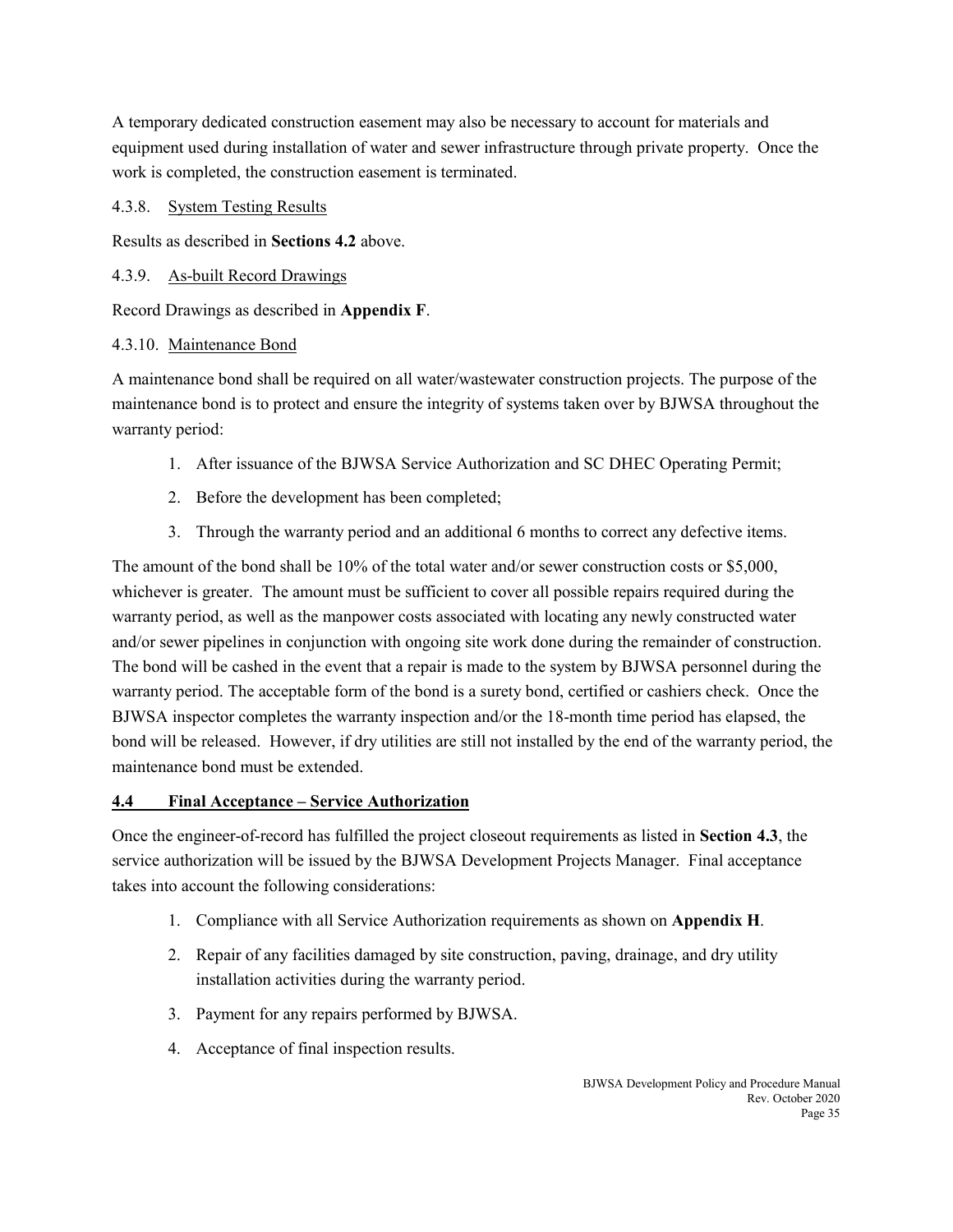**For gated residential communities, receipt of the gate pass code from the developer is required upon final project acceptance for ongoing water and sewer system operation and maintenance by BJWSA personnel. Any change in the gate code must be reported to the BJWSA to ensure that there is no interruption in service to customers.**

Upon issuance of the Service Authorization, the contractor must remove all jumper connections in the water system and plugs in the sewer system **in the presence of the BJWSA inspector**. The engineer must submit the Service Authorization with the required project certification and test results to SCDHEC in order to obtain the official Approval to Place in Operation. Upon issuance of the DHEC approval, BJWSA personnel will operate the main water valve connecting the new system and the one-year system warranty will begin. Then, the developer can apply for service and request taps and meters. Residential developments can apply for service through BJWSA's Customer Service Department. Commercial developments can apply for service through the BJWSA Engineering Department New Service Coordinator.

#### **The BJWSA Service Authorization and the SC DHEC Approval to Place in Operation must be issued before discharging any wastewater into the sewer system or using potable water in any development.**

Upon issuance of the Service Authorization and the SC DHEC Approval to Place in Operation, any modifications to the permitted water and sewer system, relocating of lot lines, subdivision or consolidation of existing lots is not permitted without written consent from BJWSA. Any revisions to the permitted systems require approval from BJWSA's DRT as outlined in **Section 2.3**.

If lot lines are alternated, the developer will be responsible for any costs associated with moving service laterals, modifying as-built record drawings, and updating the BJWSA Engineering Department. Any redesign associated with moving lot lines, must meet the minimum requirements set forth in the BJWSA technical specifications, to include abandoning of unused services at the main.

For any permitted system where the developer is proposing a change in use or demolition of an existing structure, the developer will be responsible for the cost associated with abandoning any unused service laterals as directed by BJWSA. The abandonment of the service lateral must meet the minimum requirements set forth in the BJWSA technical specification, to include abandoning of unused services at the main.

BJWSA may issue a partial service authorization, in conjunction with SCDHEC partial approval, for the following reasons:

- 1. If a project is divided into phases;
- 2. If the site work, including grading, paving, and dry utility installation is incomplete;
- 3. If construction water and/or fire protection is needed during construction of the development.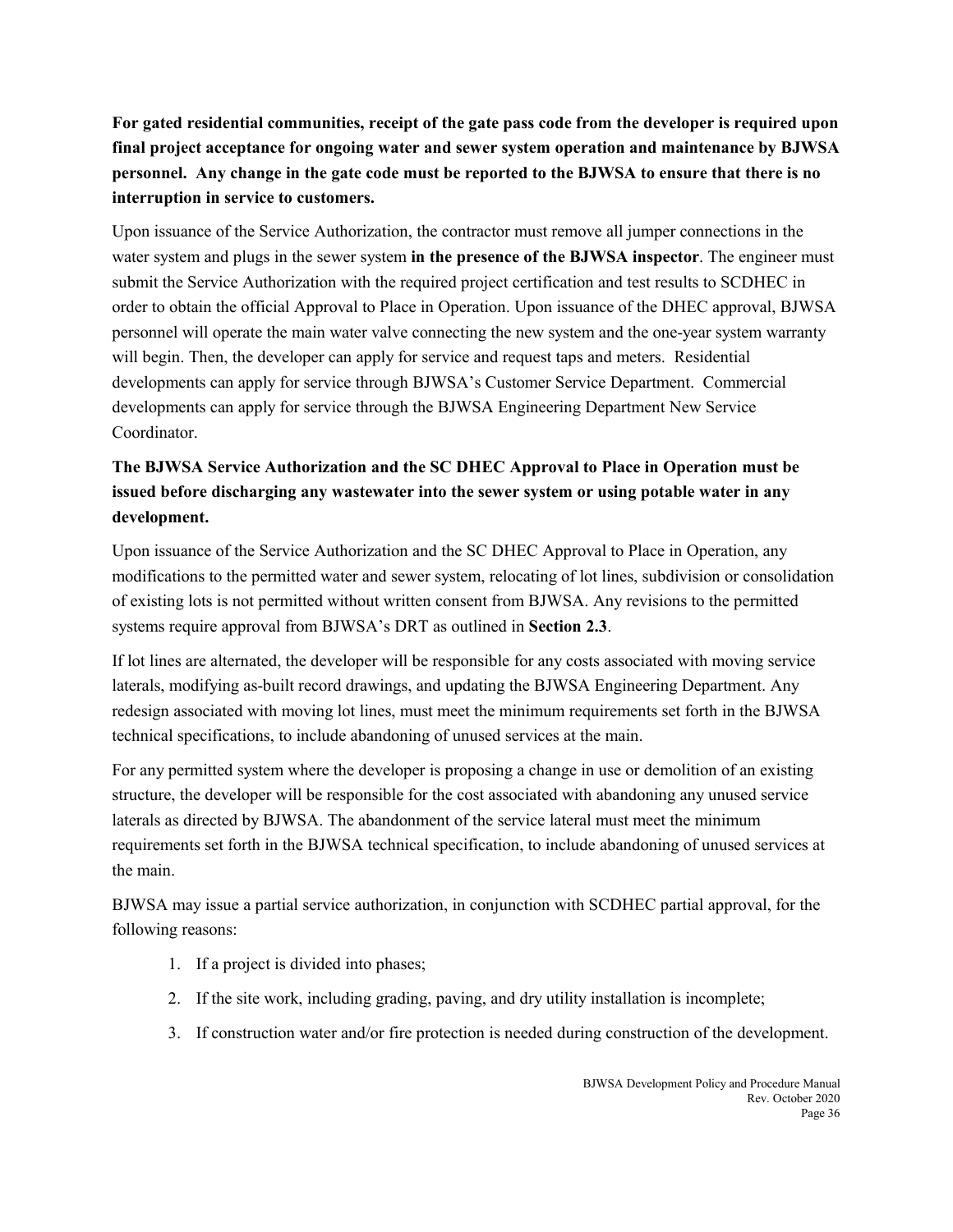In order to obtain a partial service authorization, the developer's engineer must provide preliminary asbuilt record drawings, test results, and a maintenance bond as stipulated in Section 4.3.

At the end of the project, this bond must be rolled over for an additional 18 months to cover the warranty period. BJWSA will notify the engineer in writing of the final acceptance of the system. At this time, the developer must provide a maintenance bond on the completed system as stipulated in Section 4.3.3.

#### **4.5 Project Warranty Period and Inspections**

The one (1) year warranty period begins with the issuance of the SC DHEC Approval to Place in Operation. For ongoing site work during the warranty period, any and all locate requests performed by BJWSA field crews will be billed to the developer on a time and expense basis. BJWSA will perform a warranty inspection (to include the area in the SC DOT right-of-way impacted by the project) during the last quarter of the warranty period. If needed, a punch list will be developed and submitted to the engineer and developer for correction. It is the responsibility of the developer to contact the contractor, who will be given 30 days to complete the punch list before the BJWSA arranges for the work to be done. If the BJWSA does the corrections, an invoice for the cost of the work will be sent to the developer. If the developer declines to pay for the corrective work performed by BJWSA, the maintenance bond will be liquidated for the outstanding amount due.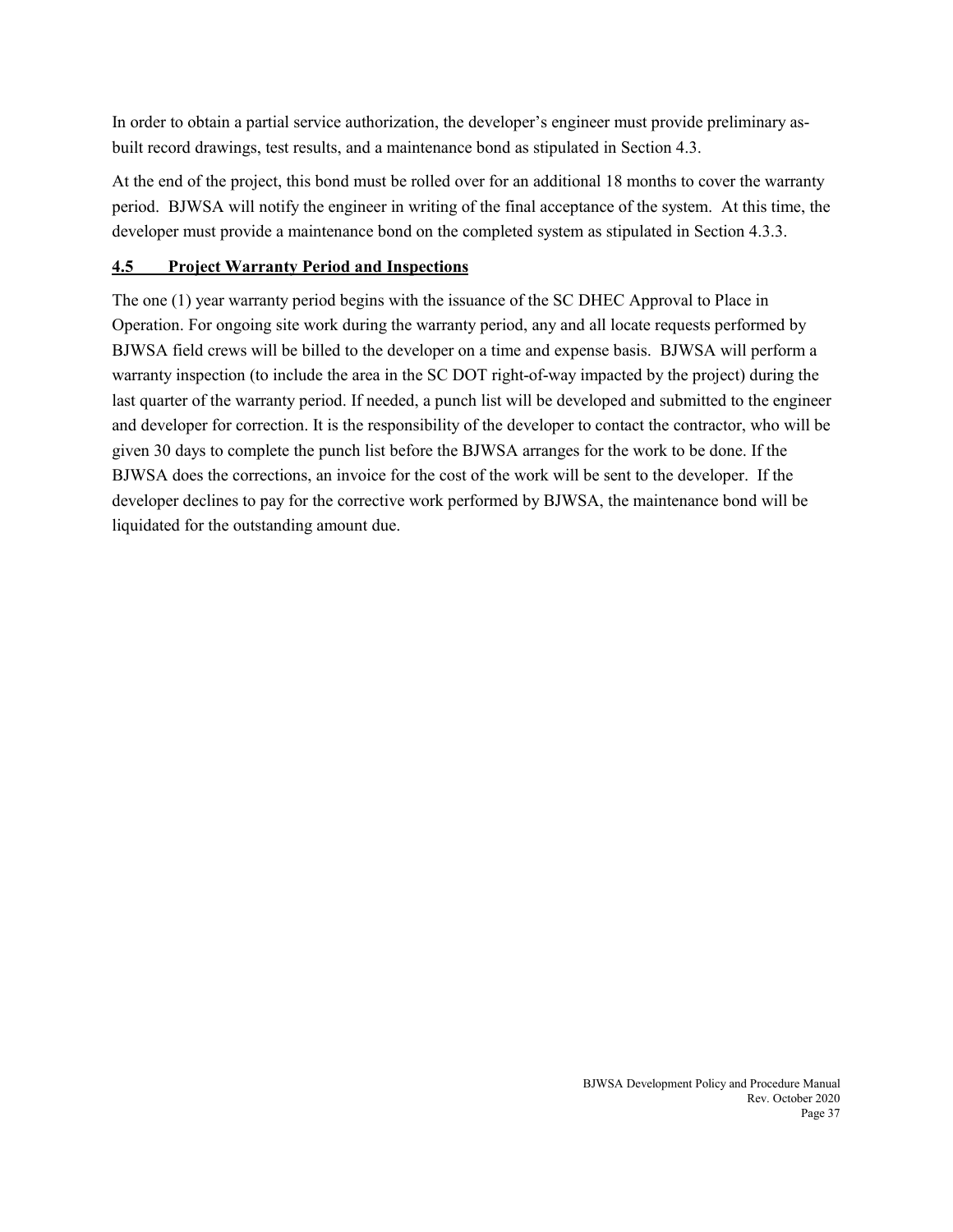#### **APPENDIX A**

#### **DHEC UNIT CONTRIBUTORY LOADINGS**

### **FOR WASTEWATER TREATMENT FACILITIES**

| <b>TYPE OF ESTABLISHMENT</b>                 | <u>HYDRAULIC LOADING (GPD)</u> |
|----------------------------------------------|--------------------------------|
| <b>Airport Terminal</b>                      |                                |
| Per Employee                                 | 8                              |
| Per Passenger                                | 4                              |
|                                              |                                |
| <b>Apartments, Condominiums, Patio Homes</b> |                                |
| Three (3) Bedrooms (per unit)                | 300                            |
| Two (2) Bedrooms (per unit)                  | 225                            |
| One (1) Bedroom (per unit)                   | 150                            |
|                                              |                                |
| <b>Assembly Halls</b>                        |                                |
| Per Seat                                     | 4                              |
| <b>Barber Shop</b>                           |                                |
| Per Employee                                 | 8                              |
| Per Chair                                    | 75                             |
|                                              |                                |
| <b>Bars, Taverns</b>                         |                                |
| Per Employee                                 | 8                              |
| Per Seat (excluding restaurant)              | 30                             |
| <b>Beauty Shop</b>                           |                                |
| Per Employee                                 | 8                              |
| Per Chair                                    | 94                             |
|                                              |                                |
| <b>Boarding House, Dormitory</b>             |                                |
| Per Resident                                 | 38                             |
|                                              |                                |
| <b>Bowling Alley</b>                         |                                |
| Per Employee                                 | 8                              |
| Per Lane, No Restaurant, Bar or Lounge       | 94                             |
| <b>Camps</b>                                 |                                |
| Resort, Luxury (per person)                  | 75                             |
| Summer (per person)                          | 38                             |
| Day, with Central Bathhouse (per person)     | 26                             |
| Travel Trailer (per site)                    | 131                            |
|                                              |                                |
| <b>Car Wash</b>                              |                                |
| Per Car Washed                               | 56                             |
| Churches                                     |                                |
| Per Seat                                     | $\overline{c}$                 |
| <b>Clinics, Doctor's Office</b>              |                                |
| Per Employee                                 | 11                             |
| Per Patient                                  | 4                              |
|                                              |                                |
| <b>Country Club, Fitness Center, Spa</b>     |                                |
| Per Member                                   | 38                             |
|                                              |                                |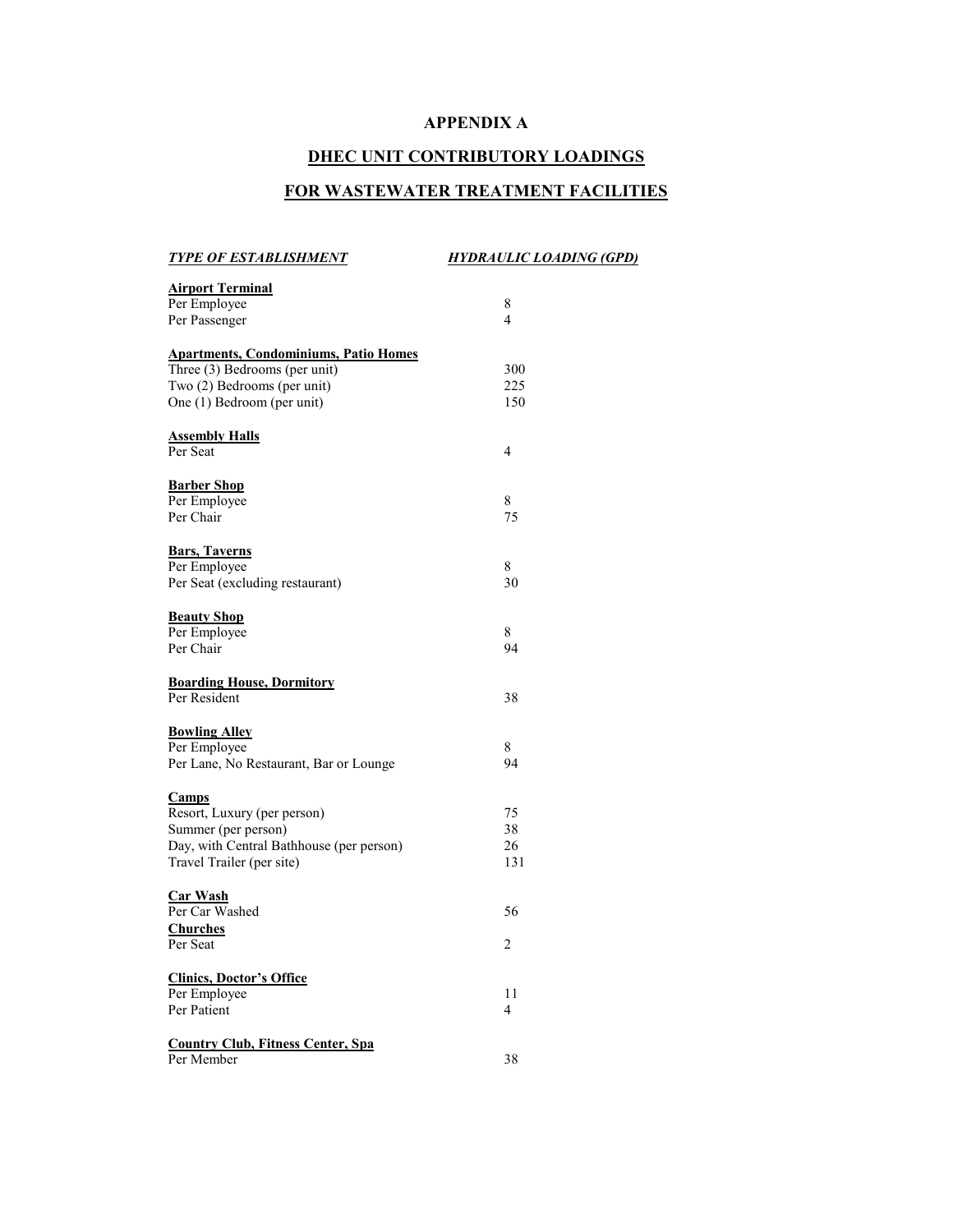| <b>Dentist Office</b>                                            |     |
|------------------------------------------------------------------|-----|
| Per Employee                                                     | 11  |
| Per Chair                                                        | 6   |
| Per Suction Unit (standard unit)                                 | 278 |
| Per Suction Unit (recycling unit)                                | 71  |
| Per Suction Unit (air generated unit)                            | 0   |
| <b>Factories, Industries</b>                                     |     |
| Per Employee                                                     | 19  |
| Per Employee, with Showers                                       | 26  |
| Per Employee, with Kitchen                                       | 30  |
| Per Employee, with Showers and Kitchen                           | 34  |
| <b>Fairgrounds</b>                                               |     |
| Average Attendance, Per Person                                   | 4   |
| <b>Grocery Stores</b>                                            |     |
| Per Person, no Restaurant or Food Preparation                    | 19  |
| <b>Hospitals</b>                                                 |     |
| Per Resident Staff                                               | 75  |
| Per Bed                                                          | 150 |
| <u>Hotels</u>                                                    |     |
| Per Bedroom, No Restaurant                                       | 75  |
| <b>Institutions</b>                                              |     |
| Per Resident                                                     | 75  |
| <b>Laundries</b><br>Self Service, Per Machine                    | 300 |
|                                                                  |     |
| <b>Marinas</b>                                                   |     |
| Per Slip                                                         | 23  |
| <b>Mobile Homes</b>                                              |     |
| Per Unit                                                         | 225 |
| <b>Motels</b>                                                    |     |
| Per Unit, No Restaurant                                          | 75  |
| <b>Nursing Homes</b>                                             |     |
| Per Bed                                                          | 75  |
| Per Bed, with Laundry                                            | 113 |
| <b>Offices, Small Stores, Business, Administration Buildings</b> |     |
| Per Person, No Restaurant                                        | 19  |
| <b>Picnic Parks</b>                                              |     |
| Average Attendance, Per Person                                   | 8   |
| Prison/Jail                                                      |     |
| Per Employee                                                     | 11  |
| Per Inmate                                                       | 94  |
| <b>Residences</b>                                                |     |
| Per House, Unit                                                  | 300 |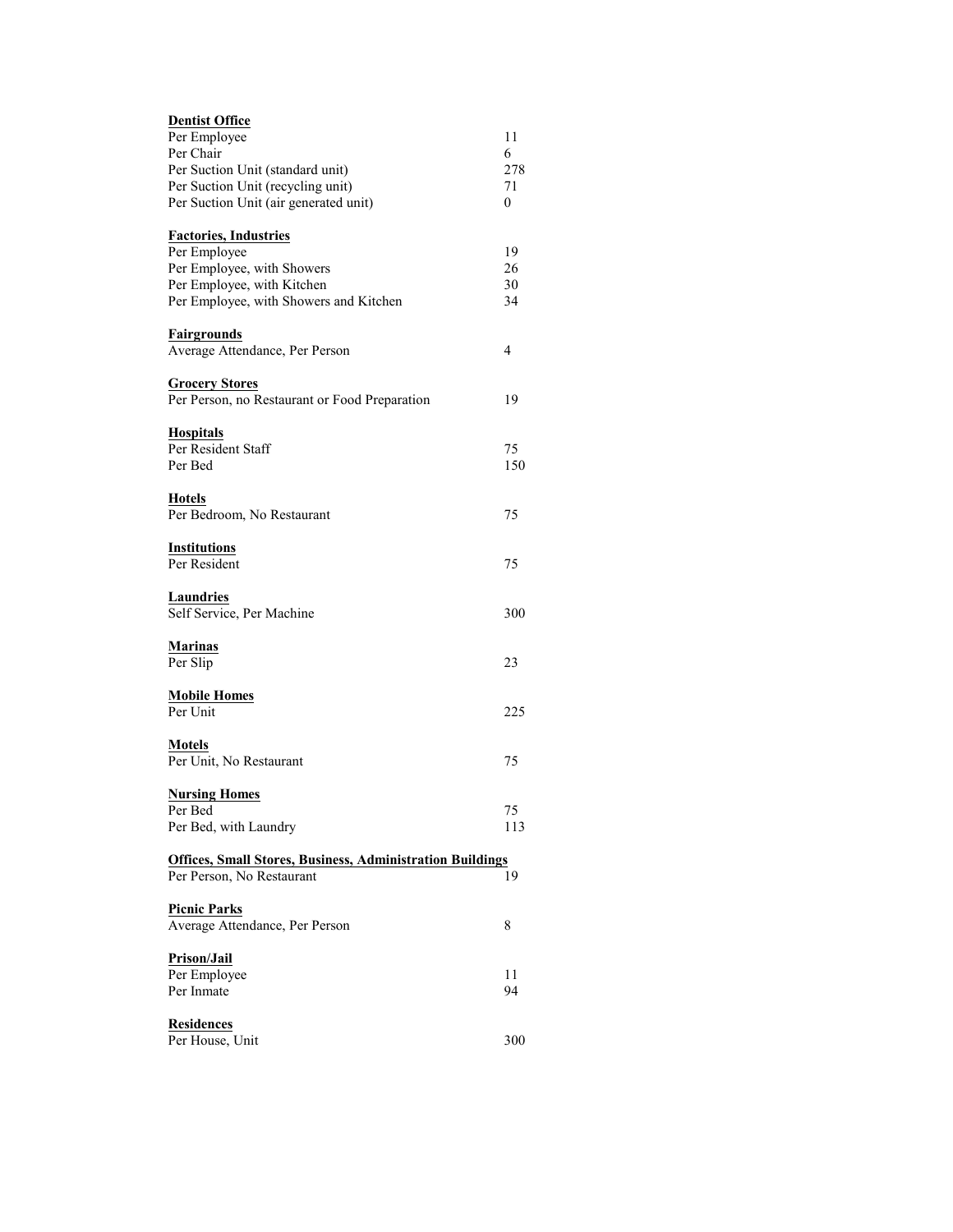| <b>Rest Areas, Welcome Centers</b>                      |     |
|---------------------------------------------------------|-----|
| Per Person                                              | 4   |
| Per Person, with Showers                                | 8   |
| <b>Rest Homes</b>                                       |     |
| Per Bed                                                 | 75  |
| Per Bed, with Laundry                                   | 113 |
| <b>Restaurants</b>                                      |     |
| Fast Food Type, Not 24 hours (Per Seat)                 | 30  |
| 24 Hour Restaurant (Per Seat)                           | 53  |
| Drive-in (Per Car Served)                               | 30  |
| Vending Machine, Walk-up Deli, Food Prep (Per Person)   | 30  |
| <b>Schools, Day Care</b>                                |     |
| Per Person                                              | 8   |
| Per Person, with Cafeteria                              | 11  |
| Per Person, with Cafeteria, Gym and Showers             | 15  |
| <b>Service Stations</b>                                 |     |
| Per Employee                                            | 8   |
| Per Car Served                                          | 8   |
| Car Wash (Per Car Served)                               | 56  |
| <b>Shopping Centers, Large Department Stores, Malls</b> |     |
| Per Person, No Restaurant                               | 19  |
| <b>Stadiums, Coliseums</b>                              |     |
| Per Seat, No Restaurant                                 | 4   |
| <b>Swimming Pools</b>                                   |     |
| Per Person, with Sewer Facilities and Showers           | 8   |
| Theaters:                                               |     |
| Indoor (Per Seat), Drive In (Per Stall)                 | 4   |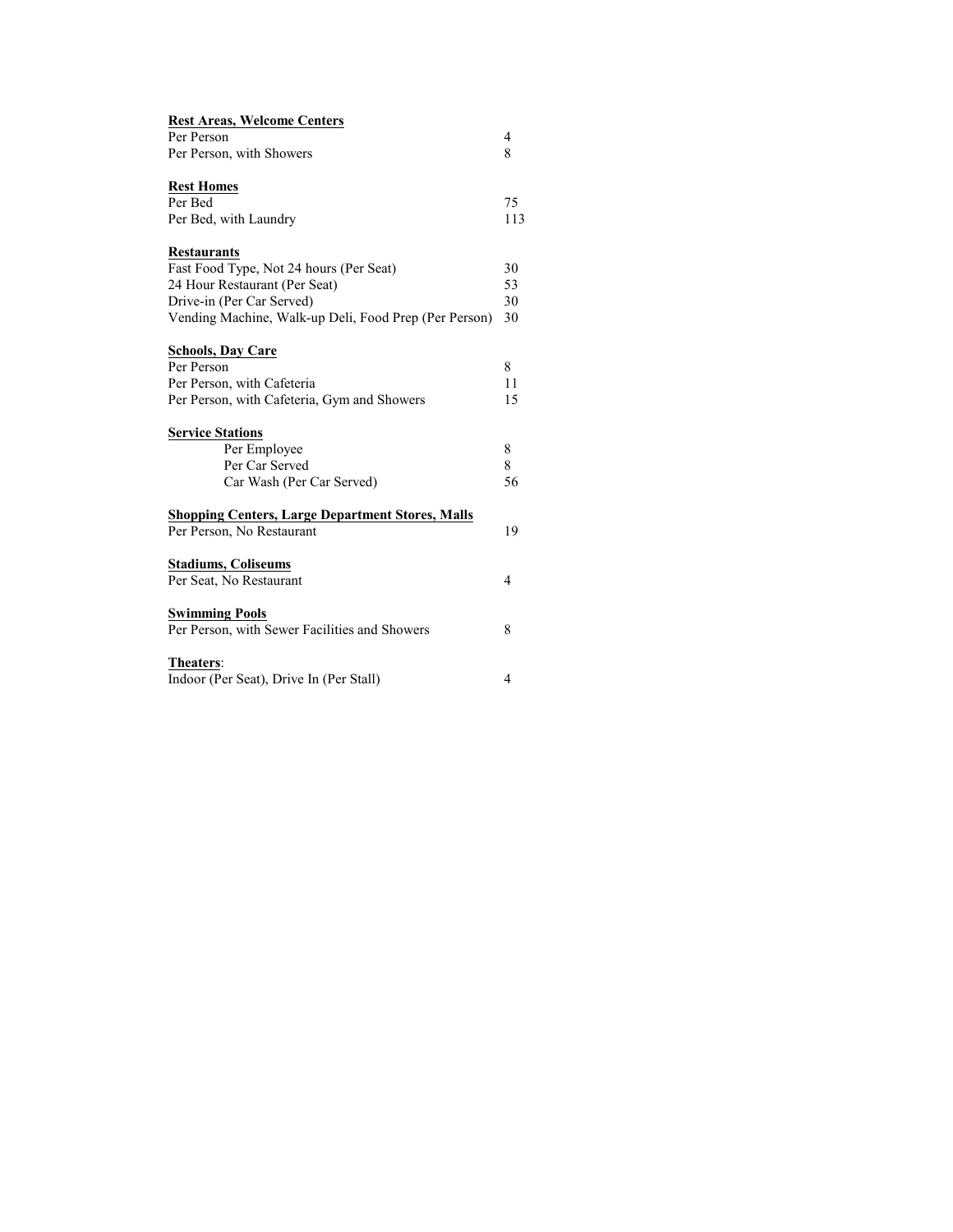#### **APPENDIX B**

#### **WATER/WASTEWATER AVAILABILITY REQUEST FORM**

|           | Date: <u>Date:</u>                                                                                                                                                                                                               |            |            |               |
|-----------|----------------------------------------------------------------------------------------------------------------------------------------------------------------------------------------------------------------------------------|------------|------------|---------------|
| A.        |                                                                                                                                                                                                                                  |            |            |               |
|           |                                                                                                                                                                                                                                  |            |            |               |
|           |                                                                                                                                                                                                                                  |            |            |               |
|           | Address: E-mail E-mail                                                                                                                                                                                                           |            |            |               |
|           | Owner Engineer: Phone# Phone# Phone# Phone# Phone# Phone# Phone# Phone# Phone# Phone# Phone# Phone Phone Phone Phone Phone Phone Phone Phone Phone Phone Phone Phone Phone Phone Phone Phone Phone Phone Phone Phone Phone Pho   |            |            |               |
|           | Address: E-mail E-mail E-mail E-mail E-mail E-mail E-mail E-mail E-mail E-mail E-mail E-mail E-mail E-mail E-mail E-mail E-mail E-mail E-mail E-mail E-mail E-mail E-mail E-mail E-mail E-mail E-mail E-mail E-mail E-mail E-m   |            |            |               |
| <b>B.</b> | Development Name: Name: Name and Allen Name and Allen Name and Allen Name and Allen Name and Allen Name and Al                                                                                                                   |            |            |               |
|           | Development Location: New York Contact 2018                                                                                                                                                                                      |            |            |               |
|           |                                                                                                                                                                                                                                  |            |            |               |
| C.        |                                                                                                                                                                                                                                  |            |            |               |
|           | Proposed DRC Final Review Date:<br>and the contract of the contract of the contract of the contract of the contract of the contract of the contract of the contract of the contract of the contract of the contract of the contr |            |            |               |
| D.        | <b>Type of Development (Circle appropriate choice)</b>                                                                                                                                                                           |            |            |               |
|           | Residential<br>Multi-Family                                                                                                                                                                                                      | Commercial | Industrial | Institutional |
|           | Type of Business: 1999 and 2009 and 2009 and 2009 and 2009 and 2009 and 2009 and 2009 and 2009 and 2009 and 20                                                                                                                   |            |            |               |
|           | Number of Units: Building Area (SQ FT):                                                                                                                                                                                          |            |            |               |
| E.        | <b>Anticipated Water/Sewer Capacity Required</b>                                                                                                                                                                                 |            |            |               |
|           | Number of employees: example and the state of employees and the state of employees and the state of employees.                                                                                                                   |            |            |               |
|           |                                                                                                                                                                                                                                  |            |            |               |
|           |                                                                                                                                                                                                                                  |            |            |               |
|           |                                                                                                                                                                                                                                  |            |            |               |
|           |                                                                                                                                                                                                                                  |            |            |               |
|           | ** SITE PLANS AND DESIGN CALCULATIONS ARE NEEDED FOR FEE QUOTES**                                                                                                                                                                |            |            |               |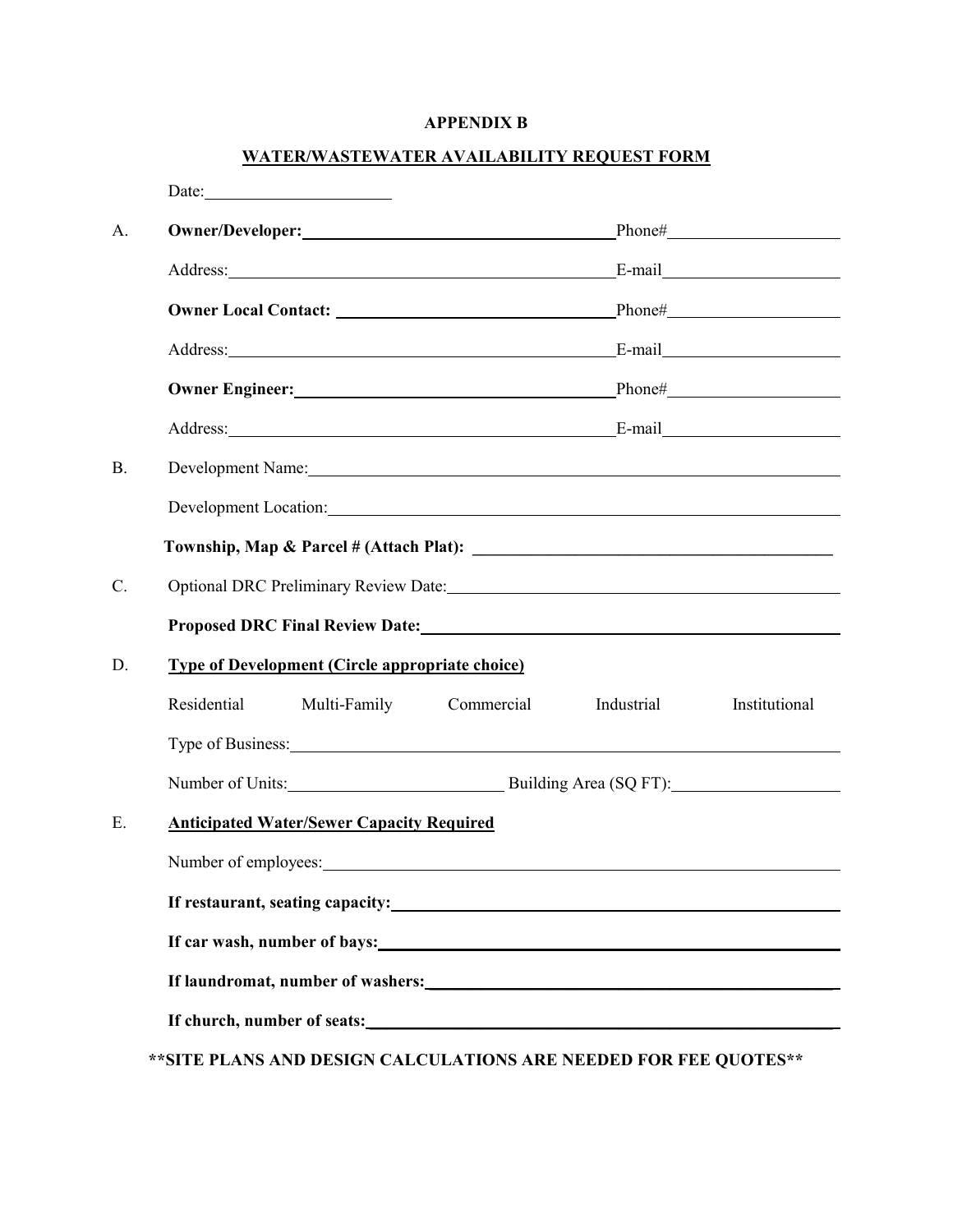#### **APPENDIX C**

#### **BJWSA TAP REQUEST FORM**

| Date: 2008. Contract of the Contract of the Contract of the Contract of the Contract of the Contract of the Contract of the Contract of the Contract of the Contract of the Contract of the Contract of the Contract of the Co |                                                                                                                                                                                                                                |  |
|--------------------------------------------------------------------------------------------------------------------------------------------------------------------------------------------------------------------------------|--------------------------------------------------------------------------------------------------------------------------------------------------------------------------------------------------------------------------------|--|
|                                                                                                                                                                                                                                |                                                                                                                                                                                                                                |  |
| Installer of Tap Assembly                                                                                                                                                                                                      |                                                                                                                                                                                                                                |  |
|                                                                                                                                                                                                                                | (Contractor or Wholesale Customer): 2008 2009 2010 2021 2022 2023 2024 2022 2023 2024 2022 2023 2024 2022 2023 2024 2022 2023 2024 2022 2023 2024 2022 2023 2024 2022 2023 2024 2022 2023 2024 2022 2023 2024 2022 2023 2024 2 |  |
|                                                                                                                                                                                                                                |                                                                                                                                                                                                                                |  |
|                                                                                                                                                                                                                                |                                                                                                                                                                                                                                |  |
|                                                                                                                                                                                                                                | ,我们也不会有什么。""我们的人,我们也不会有什么?""我们的人,我们也不会有什么?""我们的人,我们也不会有什么?""我们的人,我们也不会有什么?""我们的人                                                                                                                                               |  |
|                                                                                                                                                                                                                                |                                                                                                                                                                                                                                |  |
|                                                                                                                                                                                                                                |                                                                                                                                                                                                                                |  |
|                                                                                                                                                                                                                                | Date Needed: New York Changes and Section 1989                                                                                                                                                                                 |  |
| Contact Person:                                                                                                                                                                                                                |                                                                                                                                                                                                                                |  |
| and the control of the control of the control of the control of the control of the control of the control of the<br>To be completed by BJWSA:                                                                                  |                                                                                                                                                                                                                                |  |
| Date Received: __                                                                                                                                                                                                              |                                                                                                                                                                                                                                |  |
|                                                                                                                                                                                                                                |                                                                                                                                                                                                                                |  |
| Date Payment Received:                                                                                                                                                                                                         |                                                                                                                                                                                                                                |  |

**Customer Service: Attach work order to this form and forward to the Pipeline Division**.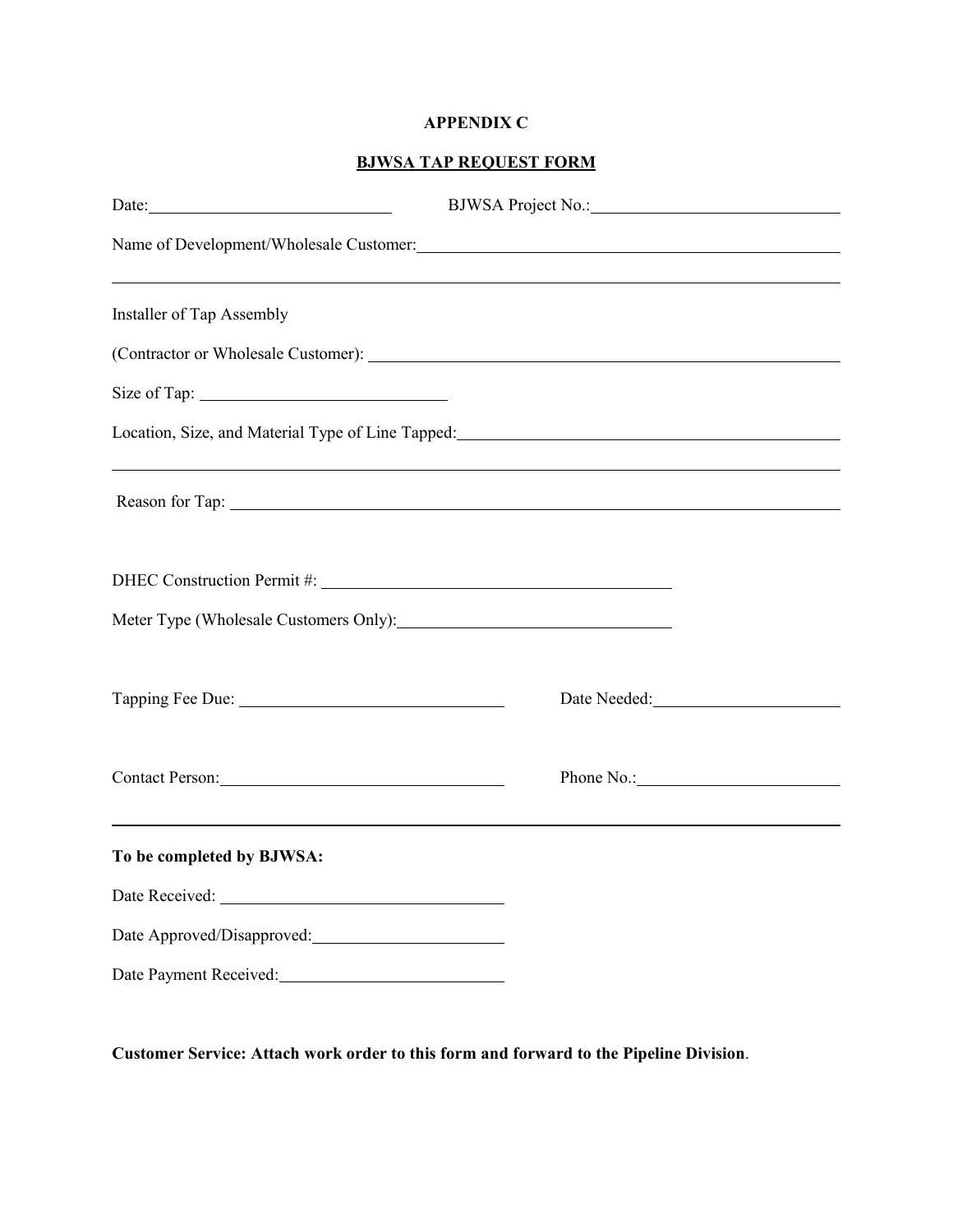#### **APPENDIX D**

#### **BJWSA WET TAPPING POLICY & PROCEDURE**

#### **PURPOSE**

The purpose of this policy is to ensure that BJWSA's water and wastewater pressurized pipelines are not compromised when new developments connect to the system. Because every tap made onto the BJWSA system is a potential contamination and/or leak point, this Tapping Policy must be followed to eliminate the use of excessive taps, improper procedures, and/or unapproved equipment during the tapping process.

#### **POLICY**

BJWSA personnel shall perform all taps ranging in size from 2" to 12" diameter on the water and wastewater transmission and distribution systems. For taps greater than 12", the tapping contractor must be approved by BJWSA. A minimum size of BJWSA pipeline to be tapped is 6" for water mains and 4" for force mains.

#### **PROCEDURE**

- 1. The *Tap Request Form* (**Appendix C**) must be submitted to BJWSA's Construction Manager minimum of two weeks prior to the requested date of the tap.
- 2. A description of the tap assembly submitted with the material submittal must accompany the request form.
- **3.** Upon approval of the tap assembly, the contractor may request the scheduling of the tap through BJWSA's Field Operations Department. Tap fees will be quoted by BJWSA's New Services Coordinator and must be paid prior to scheduling the tap.
- 4. The contractor must excavate the line and install the tap assembly and confirm the pressure test prior to the arrival of BJWSA's tapping crew. The tap assembly must hold 150 PSI when BJWSA's crew arrives. **If the BJWSA crew arrives as scheduled and the test fails, an additional return charge of one half of the tap cost must be paid prior to rescheduling.**
- 5. The tap assembly and associated piping will be owned, operated and maintained by BJWSA.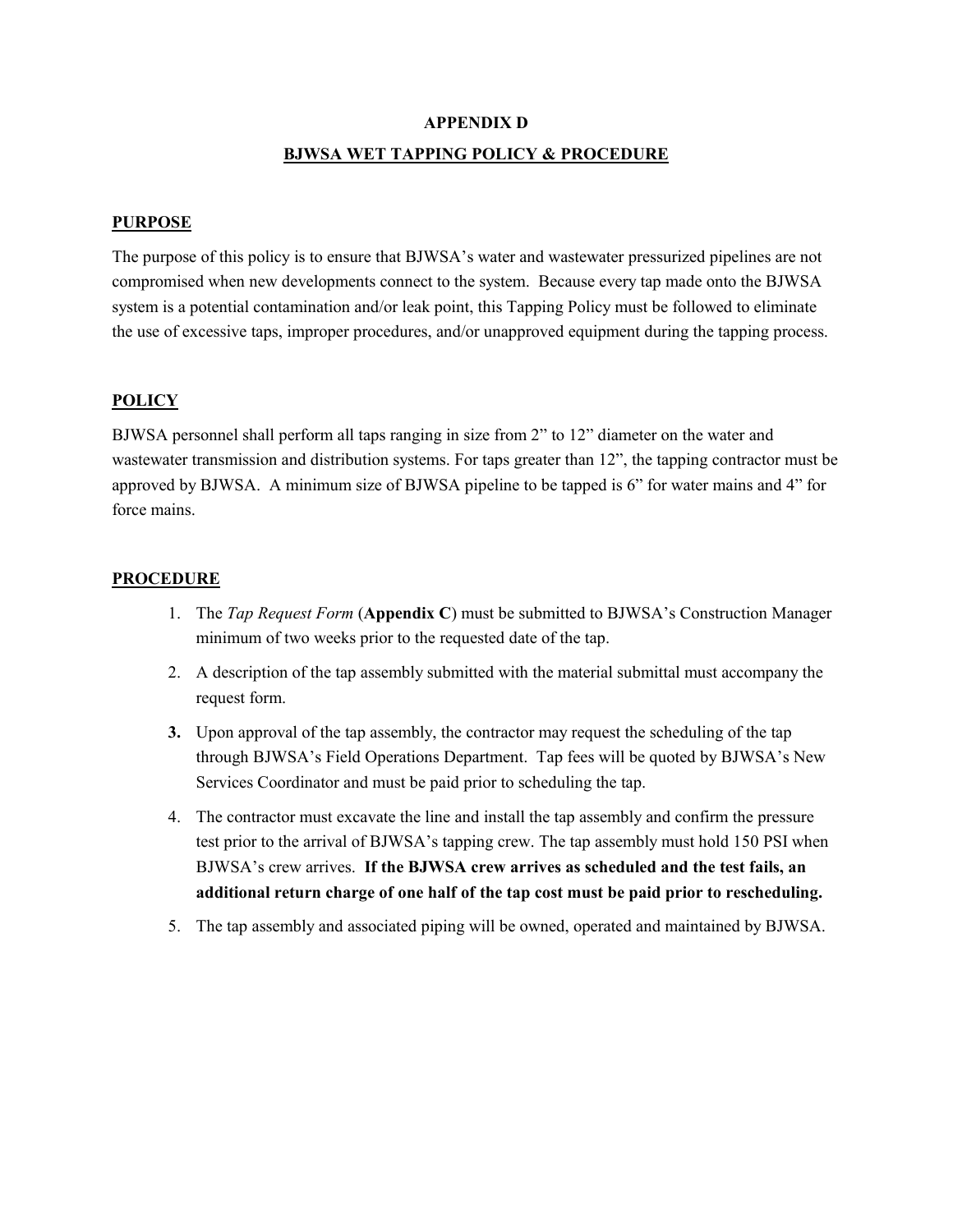#### **APPENDIX E**

#### **BJWSA GRAVITY SEWER TAP SPECIFICATION**

**The intent of this specification is to ensure that every service lateral connected to BJWSA's sewer collection system will perform properly for the life of the building it serves. Inspections emphasize the following criteria: quality of materials used, grade maintained along the full length on the pipe, access to the pipe in the event that service is needed, conformance to all applicable County codes and construction techniques. The following guidelines shall be followed for this purpose.**

- 1. If existing sewer lateral is stubbed out at a lot property line, the contractor must slope lateral to this stub out. No other taps to the gravity main or manholes shall be made without approval of the Authority. The contractor must verify location and elevation of this lateral before laying out the plumbing plans.
- 2. The lateral must be constructed of 4" or 6" either all SDR-35 (ASTM-3034) gasketed sewer pipe or all SCH-40 DWD PVC pipe. Do not mix pipe types. **Commercial buildings must be 6".**
- 3. All laterals using SDR-35 gasketed pipe must also use gasketed fittings. No petroleum-based pipeline shall be used. All lettering on pipe must be on top and exposed.
- 4. All laterals using SCH-40 DWD PVC must use glued fittings. All fittings must have purple primer/cleaner and grey medium glue. All lettering must be on top and exposed.
- 5. The minimum finished grade of the pipe is  $\frac{1}{4}$ -inch per foot on 4" and  $\frac{1}{8}$ -inch per foot on 6". The Authority will determine if this grade can be modified. A minimum 1-foot cover is required for all lateral piping.
- 6. Pipe must be run straight, with no more than a 5% deflection. The start and finish point must be verified by a leveling instrument before laying pipe.
- 7. There must be a dual sweep clean out at building and a 4" clean out at the property line. All clean outs except the one directly adjacent to the building shall include a PVC cap surrounded by a metal valve box with a sewer lid. A clean out is required at any bend or change of direction in the sewer lateral. All clean outs must be turned towards the main and set to final finished grade. Clean out spacing shall not exceed 70 FT.
- 8. The plumber will be responsible for barricading any open holes or ditches.
- 9. The contractor must call the NOB (843-987-7980) or SOB (843-987-8045) Field Operations Coordinator between the hours of 7:30 am and 4:00 pm to schedule sewer tap inspections for completed taps. Barring emergencies, inspections will be done on Mondays, Wednesdays, and Fridays only. Information for an inspection may be called in up to 4:00 pm the afternoon before an inspection day or e-mailed to inspection@bjwsa.org. BJWSA cannot schedule a specific time for an inspection.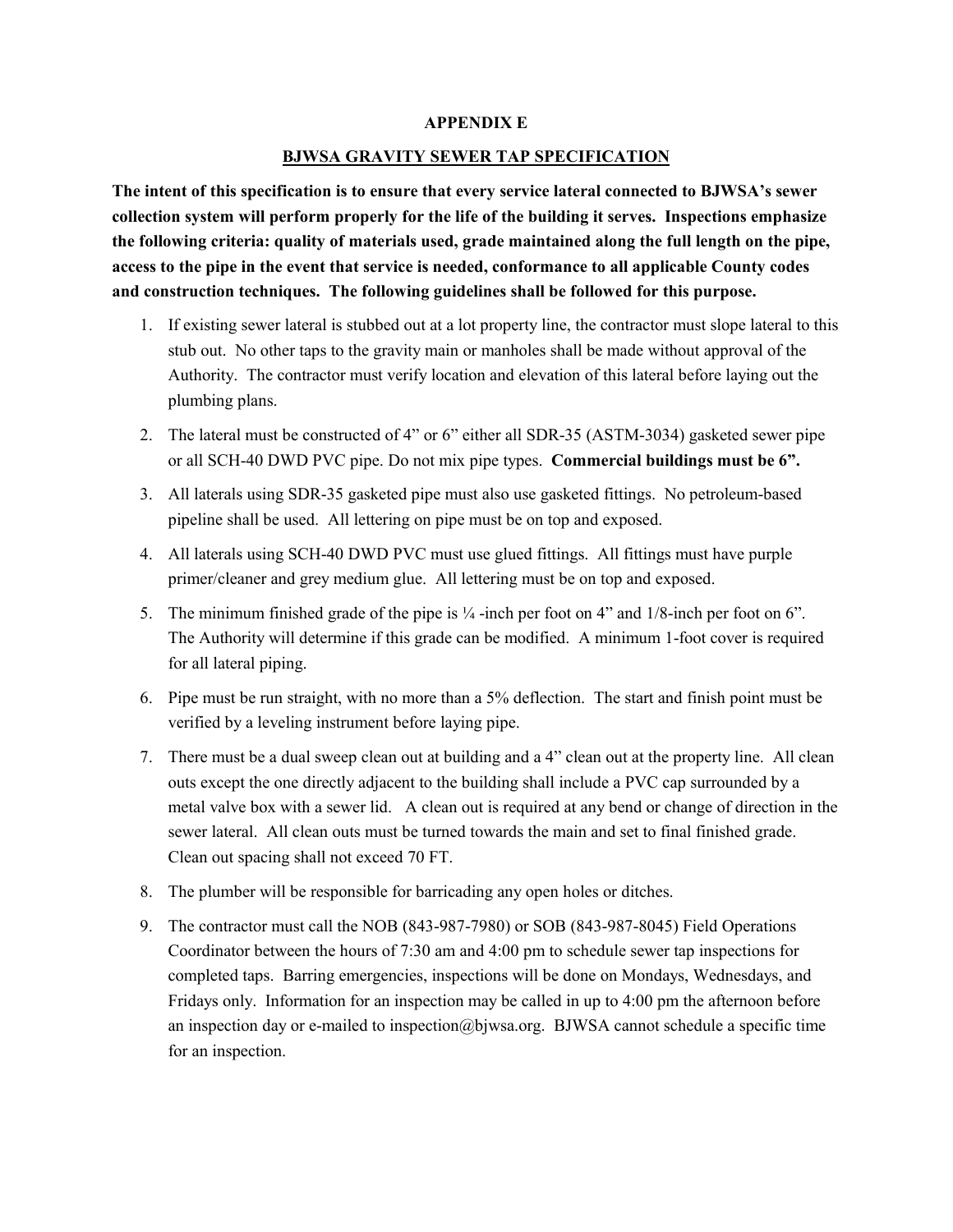10. If an inspection fails or is not complete, the plumber is responsible for correcting the problem and calling the appropriate Field Operations Coordinator for a re-inspection. There will be a reinspection fee. The re-inspection will be the clean out nearest the building. A copy of the approved form will be E-mailed to the proper Building Codes Department. Permanent power connection will not be allowed until the Building Codes Department is notified of the approved sewer inspection or a letter is received from BJWSA allowing permanent power but no CO.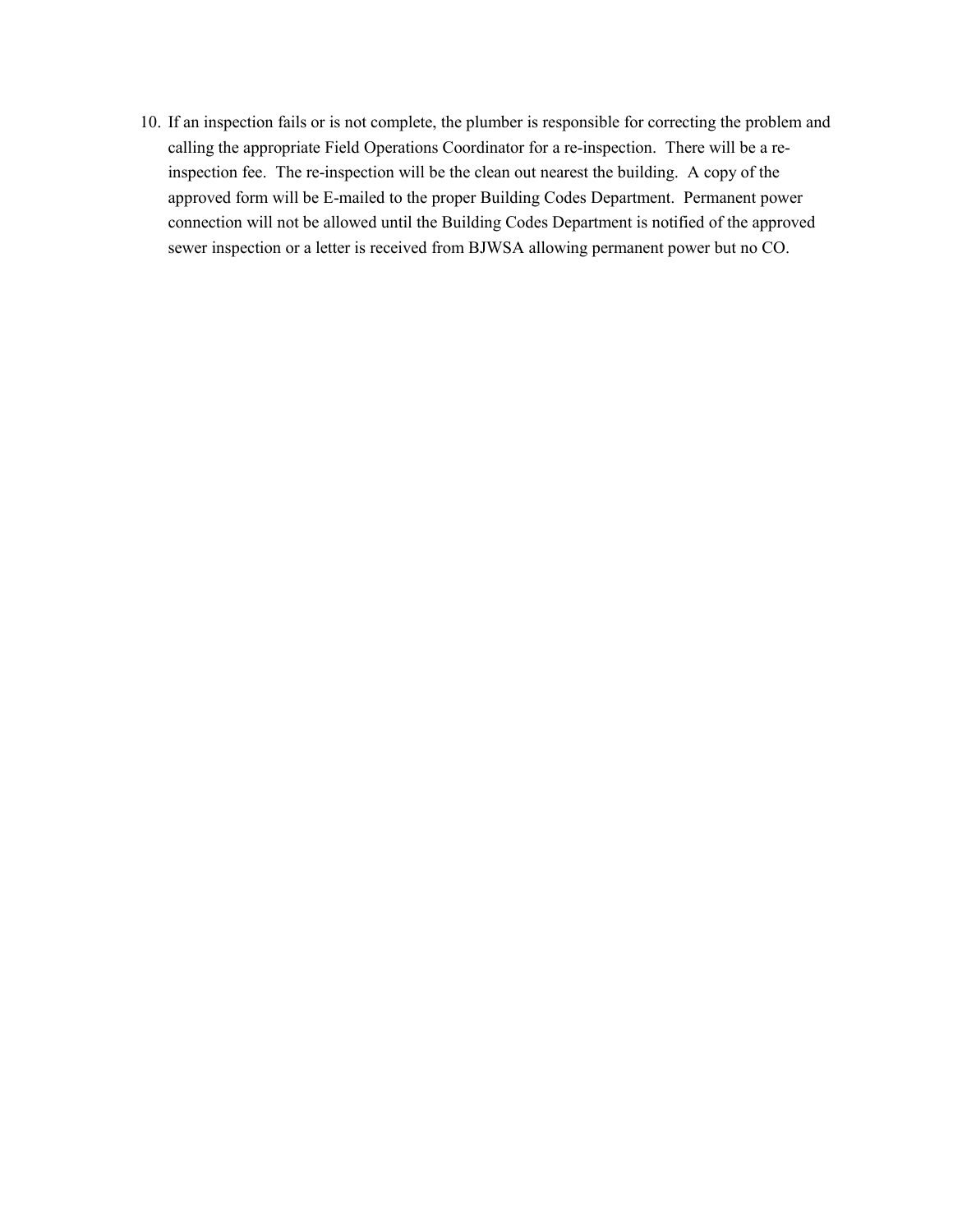#### **APPENDIX F**

#### **AS-BUILT RECORD DRAWINGS**

The purpose of the **as-built record drawings** is to verify that the water and sewer systems serving the project were installed per BJWSA Technical Specifications, in accordance with the SC DHEC approved construction permit, and recorded to show the actual locations of the water and sewer assets turned over to the Authority for long term ownership, operation and maintenance.

The BJWSA Development Projects Manager shall issue the service authorization after verification by the BJWSA Construction Manager and Inspector that the project is complete, and that the information on the as-built record drawings is correct and consistent with the SCDHEC approved design as described in **Section 2.3.2**.

The following elements must be submitted by the developer's engineer prior to the service authorization:

- 1. An electronic format (dwg, dxf, winzip, pkzip) of AutoCAD in paper view via e-mail.
- 2. A paper set in PDF format via e-mail.

All electronic files will be reviewed for adherence to BJWSA standards before service authorization is issued. In addition to the Design Drawing Requirements as described in **Section 2.3.2** of this document, the as-built record drawings shall incorporate the following elements:

#### GENERAL NOTES

- 1. Developer's name, address, and telephone number (all sheets).
- 2. Contractor's name, address, and telephone number (all sheets).
- 3. Street names, 911 addresses, and lot numbers (all sheets).
- 4. The "Record Date" must be boldly marked on each plan sheet.
- 5. Plans submitted shall be in the USA South Carolina State Plane, RNAD 83 coordinate system **(Map Code SC83F)** with data in units of FT. Elevations may be based on either the 1929 or 1987 USGS Datum, which must be identified on the as-built cover sheet and all subsequent site plan sheets.
- 6. Only information pertinent to the location of water and/or sewer facilities being dedicated to BJWSA should be shown.
- 7. Plans shall show material lists for all dedicated assets, which include item name, manufacturer, model number, size and description.
- 8. Phased projects will be required to submit as-built drawings for subsequent phases, which include as-built information on all prior phases. Lot numbers throughout all phases shall run consecutively and not repeated on later phases. Naming convention shall remain consistent throughout phases.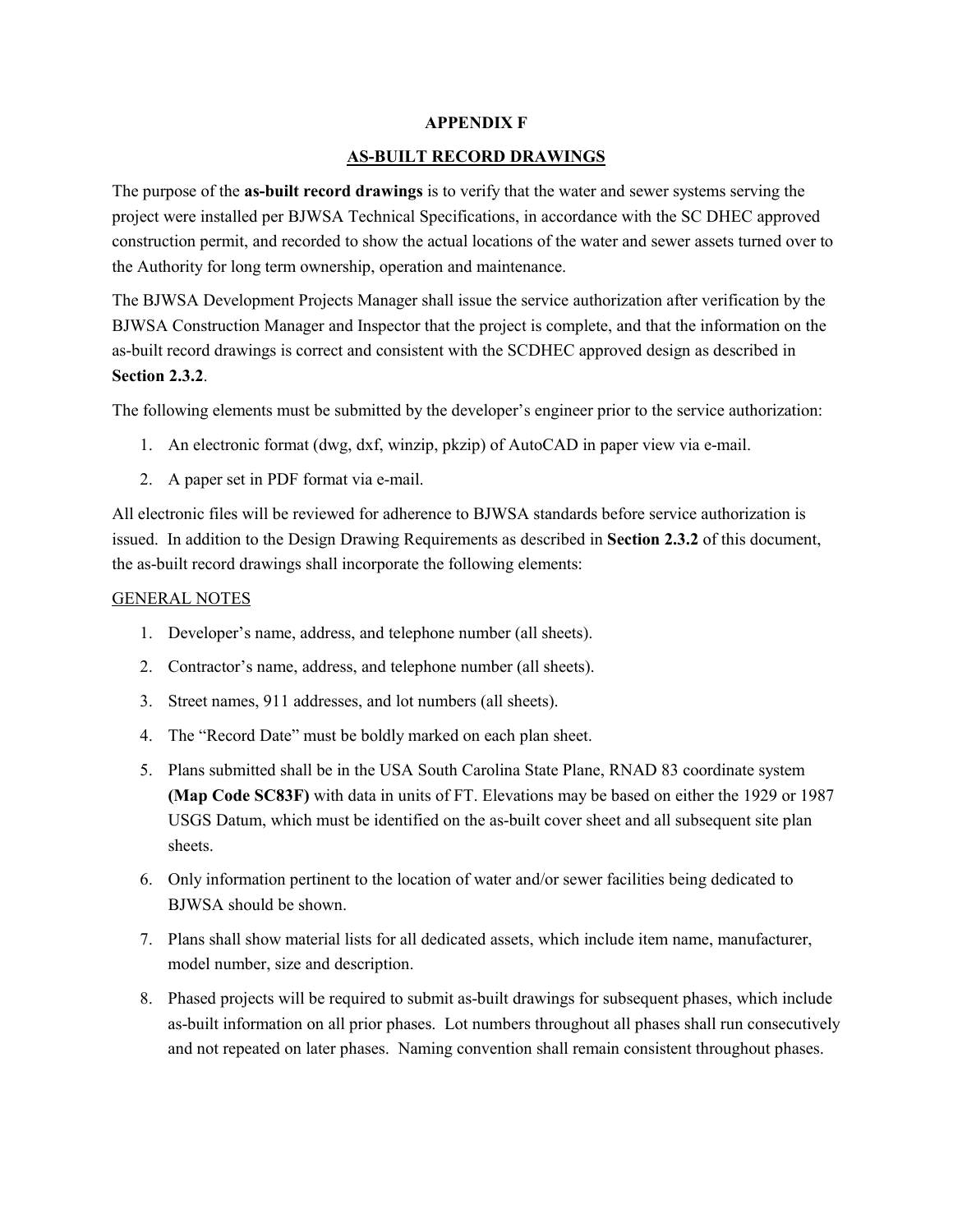- 9. Plans shall show all facilities abandoned in place, but no reference shall be made to any proposed or removed facilities.
- 10. All storm sewer, water, and wastewater pipeline utility crossings must be shown, including vertical and horizontal separation distances, depth of cover, and pipe materials. Show the location of all existing dry utilities (electric, cable, telephone, natural gas, etc.)
- 11. Water, wastewater and storm drains are to be shown concurrently on plan view drawing sheets. **Do not submit separate sheets for these utilities.**

#### AUTOCAD NOTES

- 1. Submit one electronic file containing the water and/or wastewater utilities that were shown as-built in addition to the site where the utilities were constructed. The files must have an insertion point of 0,0,0 referencing the South Carolina State Plane Coordinate System. Preserve the project integrity by maintaining the site as a whole rather than breaking it up into multiple drawing files.
- 2. Layer the water and/or wastewater features, including text, individually on separate layers.
- 3. All entities and object colors must be drawn BYLAYER.
- 4. All dimensions shall be to the nearest one hundredth of a foot in the vertical plane and the nearest tenth of a foot in the horizontal plane, with angles to the nearest minute. Dimensions to be on suggested layer.

#### EASEMENTS & PLATS

- 1. Show all easements conveyed and surveyed boundaries of any property deeded to BJWSA.
- 2. Show where water and/or sewer facilities are located within private property through an easement granted by the property owner. A surveyor will establish metes and bounds of such easements.

#### WATER MAINS AND ASSOCIATED FEATURES

- 1. Water mains shall be referenced to permanent visible structures, including road centerlines, edges of pavement, buildings, manholes, catch basins, and power poles. Rights-of-way/property line boundaries may be used in the absence of the other references noted. Tie-down locations of all valves, bends, and tees, to fire hydrants, manholes, buildings, markers, or other permanent structures. A minimum of two tie-down dimensions are required for each fitting. Show depth of cover on all valves and fittings if greater than 3'. Station numbering is acceptable to show the tiedown locations.
- 2. A "blow-up" is required of all valve clusters and other areas of congestion if not clearly shown otherwise. Show distance from hydrant to main line. Show depth of cover if less than 3' or greater than 5' deep.
- 3. Show tie-down locations of water service termination points to permanent structures such as buildings, manholes and fire hydrants. Property corners may be used in the absence of other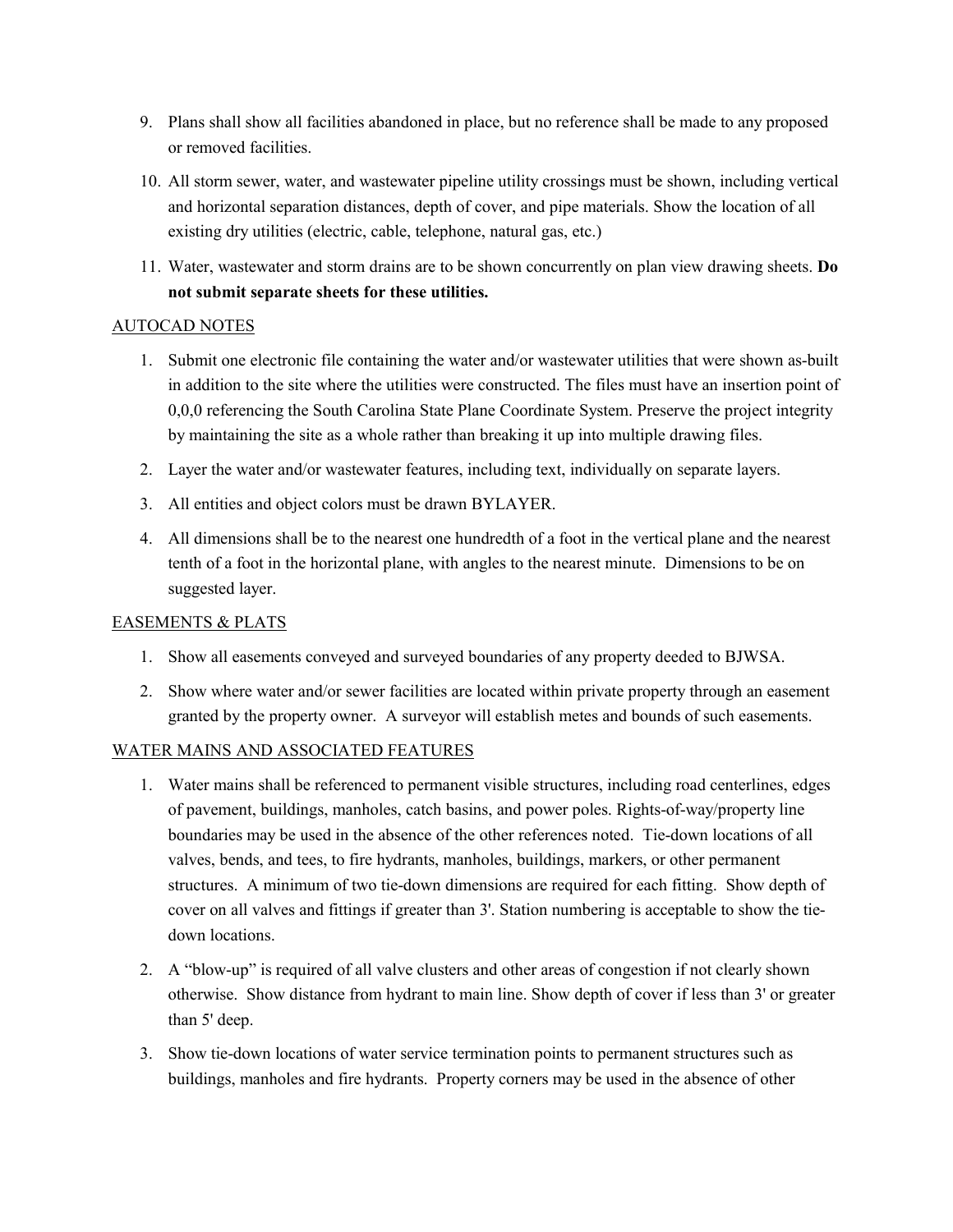reference points when visible permanent structures are not nearby.

4. Provide on plans the type and manufacturer of all valves, linear feet of water main, as well as the size, type and class of pipe.

#### GRAVITY SEWER MAINS

- 1. Provide schedule of sewer line tangents with manhole rim and invert elevations, pipe diameter, length, type and class, and slope. Manholes shall be tied to permanent visible features, including road centerline or edge of pavement, rights-of-way, property line boundaries and/or corners and storm water structures.
- 2. Laterals shall be stationed from the downstream manhole to upstream, with all manholes reverting to 0+00 for the next line tangent. End of service lateral shall be located from property corners.
- 3. Show on the drawing the linear feet of sewer main (manhole to manhole) number of single and double services.
- 4. Provide mean sea level (MSL) elevation on top of force main connection to manhole or force main manifold.

#### SEWER PUMP STATIONS

- 1. Complete layout of the pump station shall be shown in detail, with the layout representing the actual as-built condition of all entities. Provide elevations for the following points: influent line invert, bottom of wet well, top of slab (including brass benchmark), pump off level, pump on level, lead/lag levels, both pumps on level, and high-water alarm level. The pump station detail shall include all conduit layouts, as well as the electrical power service from the meter to the transformer.
- 2. The orientation of the pump station site shown on all sheets must be preserved.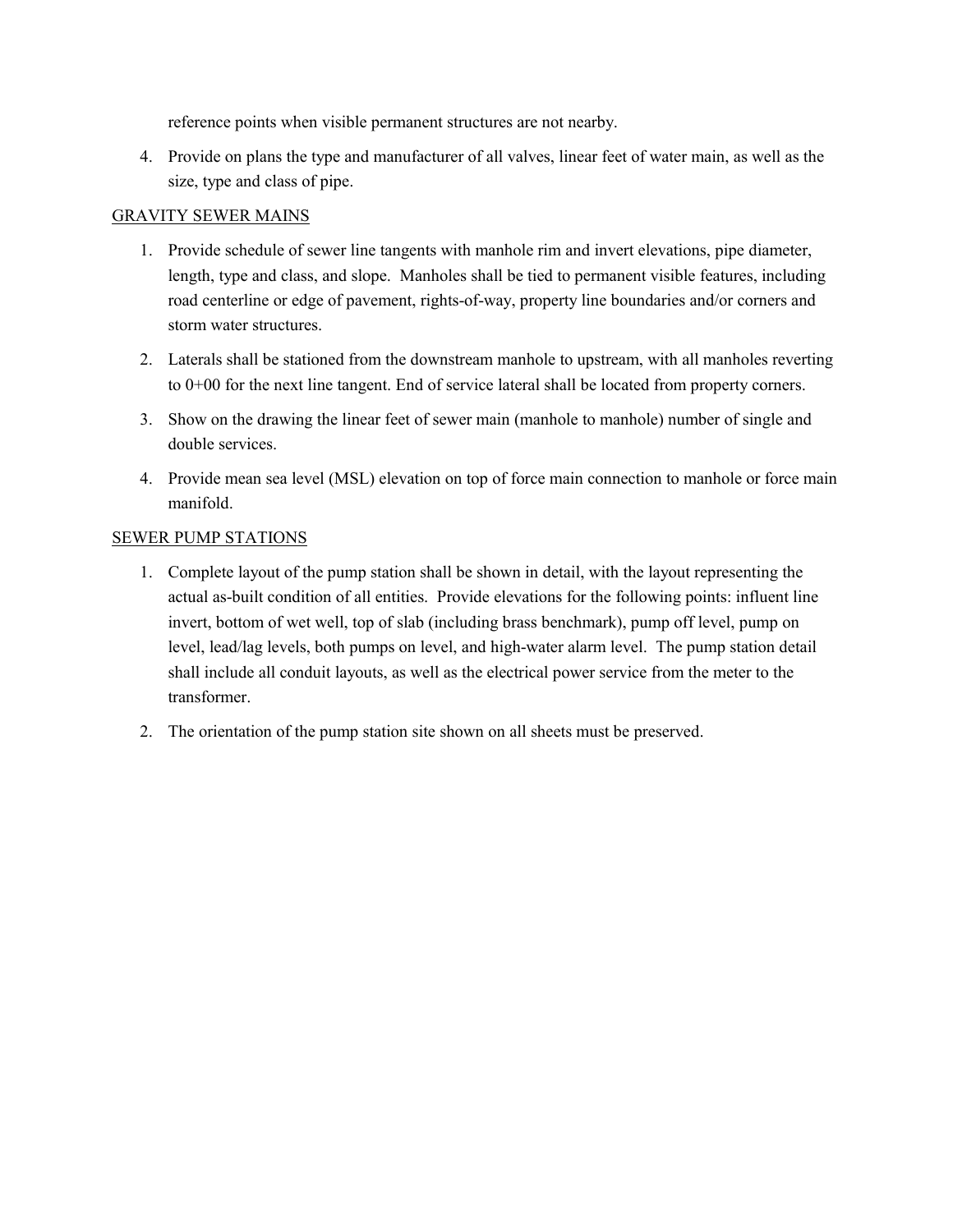**The following statements shall appear on all record drawings and shall be signed by a licensed surveyor and the engineer of record, and show their respective registration numbers.**

#### **SURVEYOR'S CERTIFICATION:**

I hereby state that to the best of my knowledge, information, and belief, the survey shown hereon was made in accordance with the requirements of the minimum standards manual for the practice of land surveying in South Carolina, and meets or exceeds the requirements for a Class A survey as specified therein; also there are no visible encroachments or projections other than shown. I also state that the survey shown is based upon USA South Carolina State Plane, NAD 83 coordinate system and elevations are based upon the **USGS Datum.** 

SURVEYOR'S NAME (PRINTED):

SURVEYOR'S SIGNATURE:

SC RLS NUMBER:

DATE:

#### **Alternate Surveyor Wording:**

I hereby state that, to the best of my knowledge, information, and belief, the survey shown hereon was made in accordance with the requirements of the minimum standards manual for the practice of land surveying in South Carolina, **and maintains a minimum horizontal accuracy of 0.2 FT and a minimum vertical accuracy of 0.01 FT;** also there are no visible encroachments or projections other than shown. I also state that the survey shown is based upon USA South Carolina State Plane, NAD 83 coordinate system and elevations are based upon the \_\_\_\_\_ USGS Datum.

#### **ENGINEERS CERTIFICATION:**

These record drawings have been prepared based upon information provided by others and our periodic observations. (ENGINEERING FIRM NAME) has reviewed this information and to the best of our information, knowledge and belief these Record Drawings represent the approved site development plans.

ENGINEER'S NAME (PRINTED):

SC PE NUMBER:

DATE:

SEAL: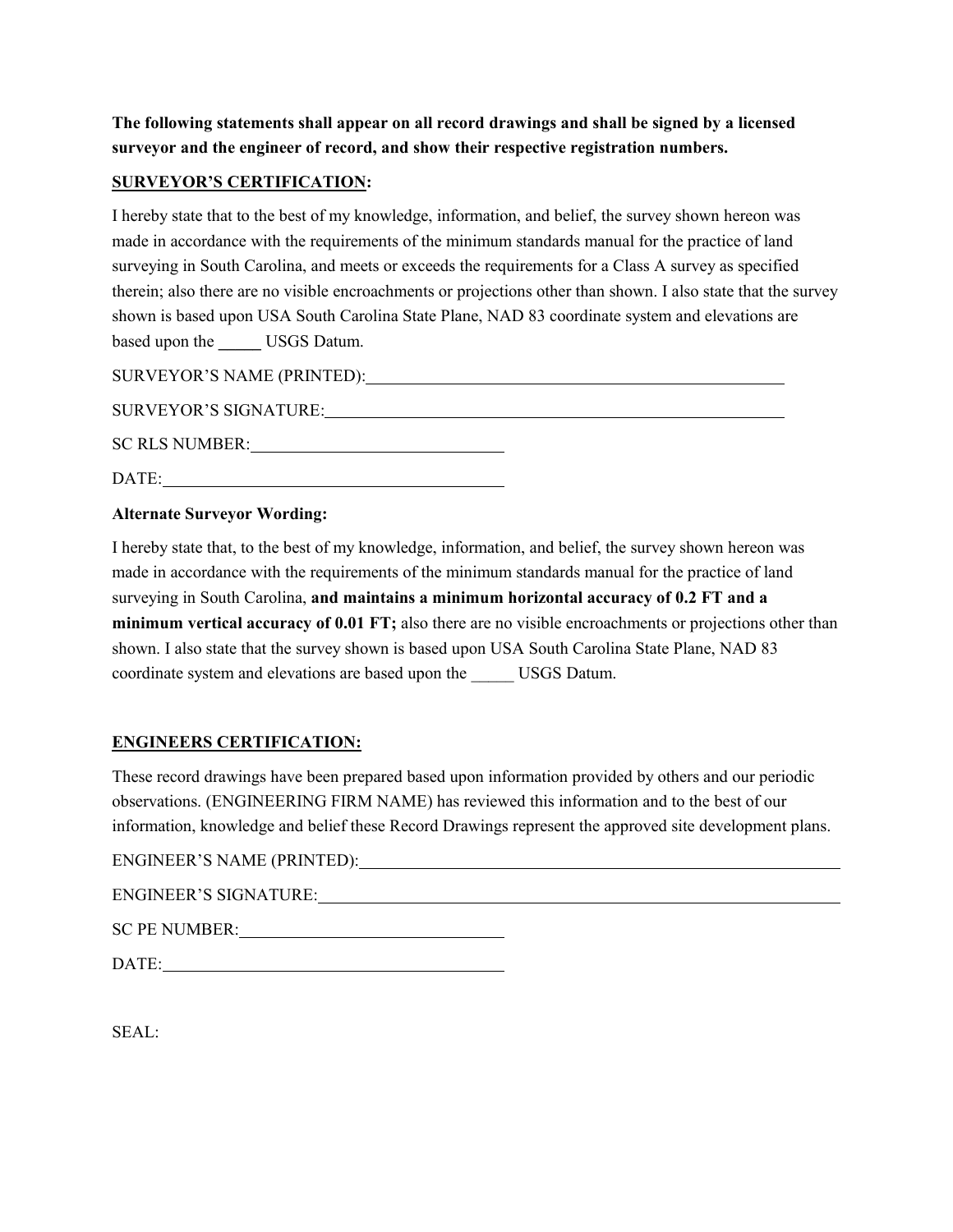#### **APPENDIX G**

#### **PROJECT CLOSEOUT DOCUMENTS**

#### *ATTACHMENTS INCLUDED:*

- I. Certificate of Non-litigation
- II. Contractor Guaranty
- III. Asset Cost Certificate
- IV. Asset Bill of Sale Document
- V. Water/Sewer Utility Blanket Easement Document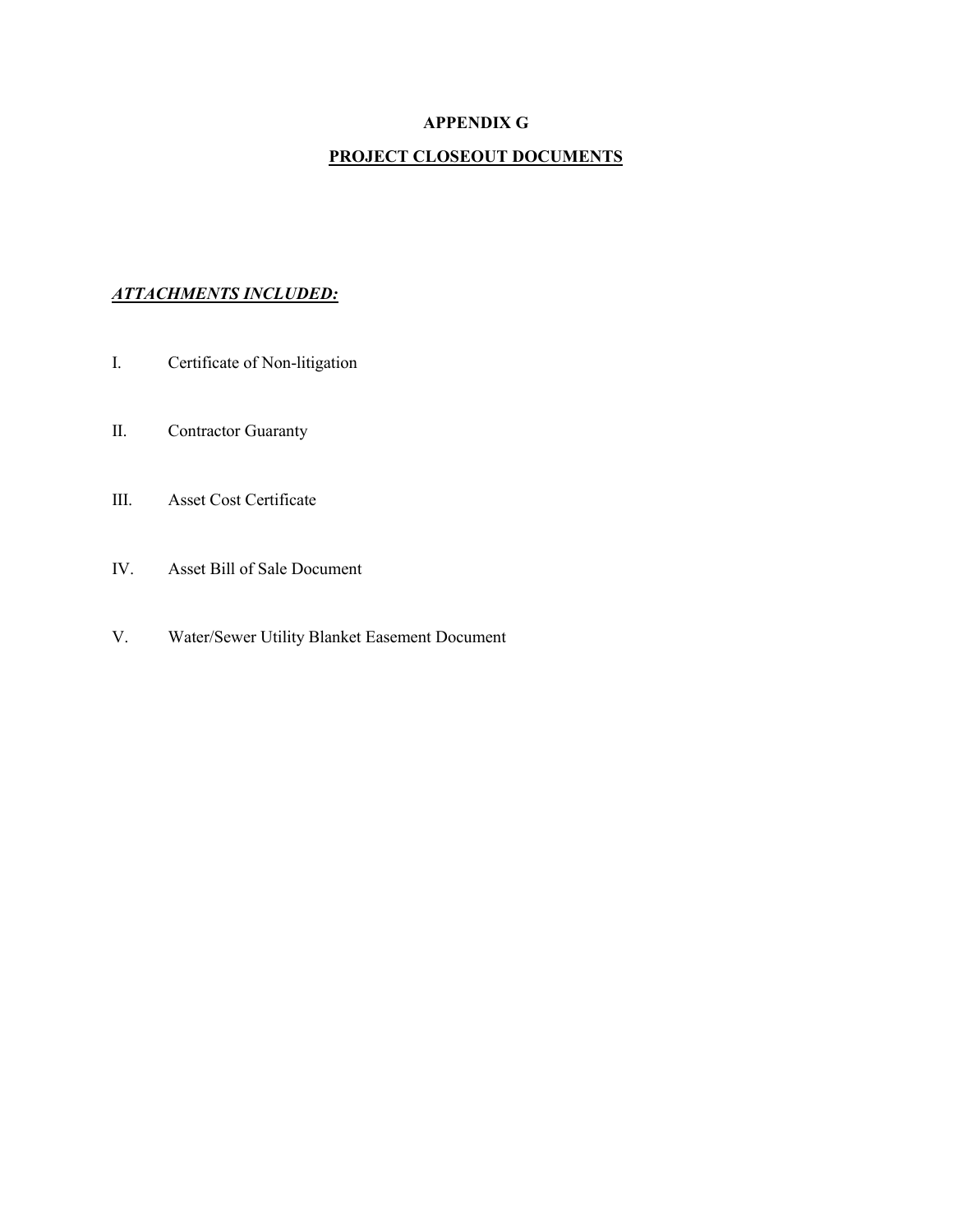Attachment I

Date:

**General Manager**  Beaufort-Jasper Water and Sewer Authority Post Office Box 2149 Beaufort, South Carolina 29901

Certificate of Non-Litigation for (Project Name):

Dear Sir:

This is to certify that there are no pending or threatened actions at law that will affect the fee simple dedication of the *water and/or sewer utilities* for the above referenced project. I further certify that all affected contractors, sub-contractors, material suppliers, engineers, attorneys, or other persons, firms or corporations retained for the purpose of designing, planning, and/or constructing the *water and/or sewer utilities* on the referenced project have been paid in full.

| Witness | Developer  |
|---------|------------|
| Witness |            |
| Witness | Contractor |
| Witness |            |
| Witness | Engineer   |
| Witness |            |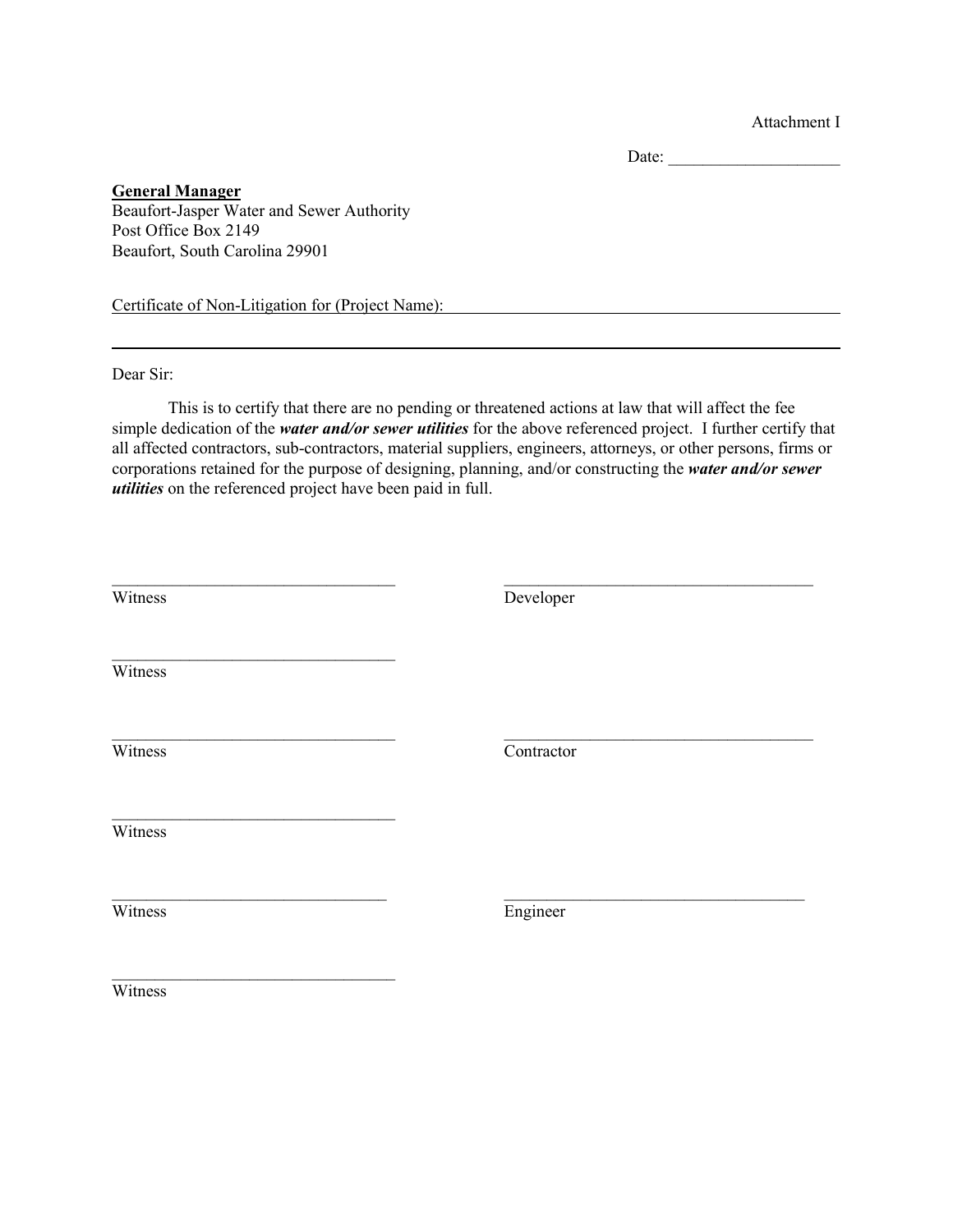#### **CONTRACTOR GUARANTY**

**WHEREAS,** Beaufort-Jasper Water and Sewer Authority, as the ultimate owner and operator of \_\_\_\_\_\_\_\_\_\_\_\_\_\_\_\_\_\_\_\_\_\_\_\_\_\_\_\_\_ (project name) water and/or sewer utility systems, located at \_\_\_\_\_\_\_\_\_\_\_\_\_\_\_\_\_\_\_\_\_\_\_\_\_\_\_\_\_\_\_\_\_\_\_\_\_\_\_\_\_\_ (street address, lot, block, or tract), requires tangible assurance as to the quality of materials and workmanship used on the project; and,

**WHEREAS, WHEREAS**, and responsible contractor having constructed and/or supervised the construction of the project, desires to assure Beaufort-Jasper Water and Sewer Authority that the quality of materials and workmanship meet published standards governing the construction of such utilities work;

**THEREFORE,** it is hereby agreed that neither final payment by the developer nor any provision in the contract with the developer, no partial or entire use of the constructed utility improvements by Beaufort-Jasper Water and Sewer Authority or the public shall constitute an acceptance of work not performed in accordance with approved plans, or relieve the contractor of liability or responsibility for faulty materials or workmanship. It is further agreed that the contractor shall promptly remedy any defects in the work, with the exception of damages construed as acts of God, at his own expense, and pay for any damage to other work resulting therefrom which shall appear within twelve (12) months from the date the "Permit to Operate" is issued by SC DHEC.

**THEREFORE,** the contractor hereby certifies that all work described or shown on the construction documents was performed. If it can be demonstrated that work was not performed, then the contractor shall remedy the oversight at his own expense or reimburse BJWSA for the cost plus twenty (20%) per cent for administrative costs. This clause shall be in effect indefinitely.

**IN WITNESS WHEREOF,** this instrument of **GENERAL GUARANTY** is hereby executed.

| Attest:                               |                           |        | (Authorized Signature of Contractor) |
|---------------------------------------|---------------------------|--------|--------------------------------------|
| For:                                  |                           |        | (Company Name)                       |
| At:                                   |                           |        | (Company Address)                    |
| Submitted and sworn to before me this |                           | day of | -20                                  |
| By                                    | (Authorized Official) for |        | (Company)                            |

Notary Public for South Carolina My commission expires

 $\mathcal{L}_\text{max}$  , where  $\mathcal{L}_\text{max}$  and  $\mathcal{L}_\text{max}$  and  $\mathcal{L}_\text{max}$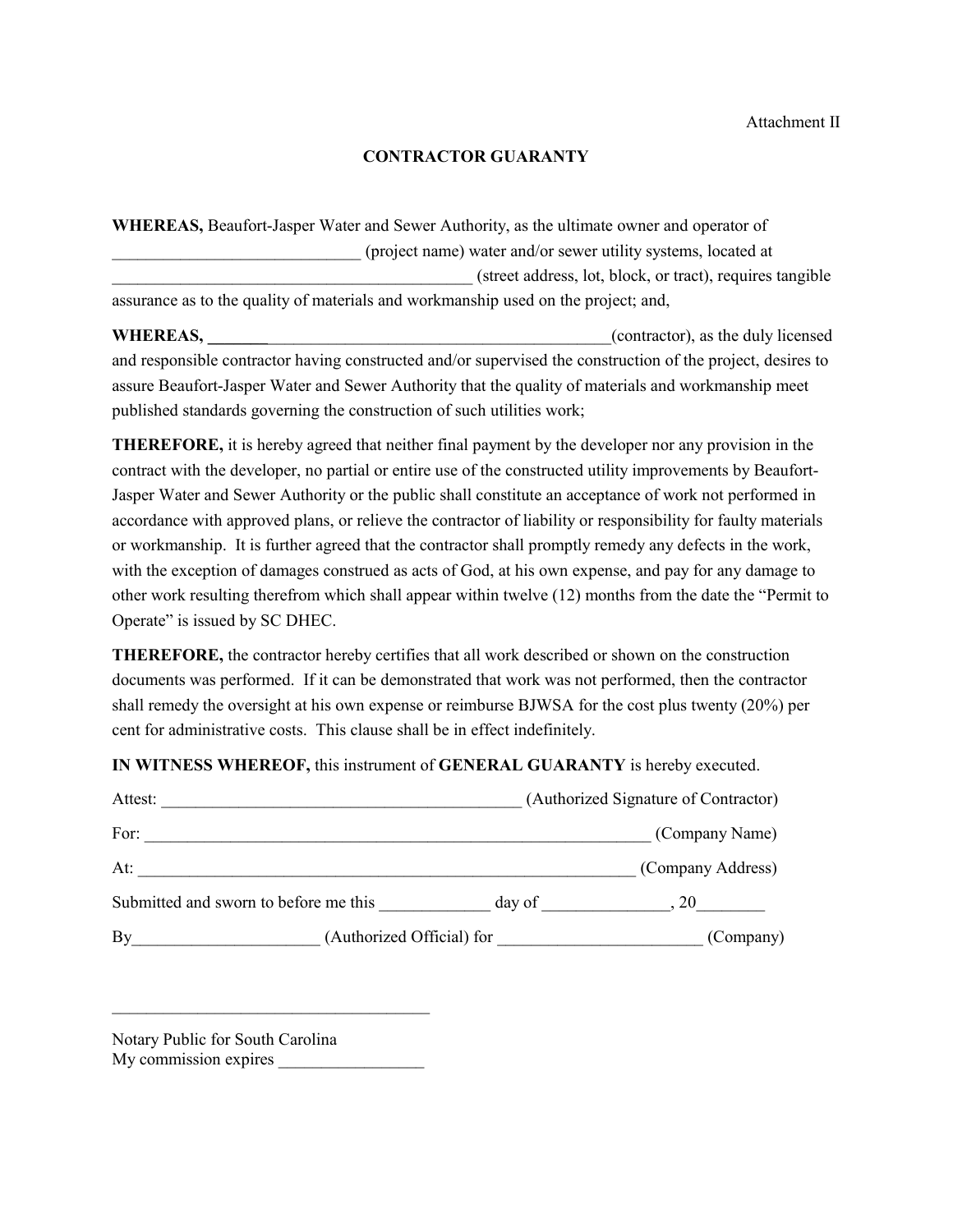| STATE OF SOUTH CAROLINA |  |
|-------------------------|--|
|                         |  |
| COUNTY OF BEAUFORT      |  |

Attachment III

#### ) **COST CERTIFICATE**

I, \_\_\_\_\_\_\_\_\_\_\_\_\_\_\_\_\_\_\_\_\_\_\_\_\_\_\_\_\_\_\_\_\_\_ (developer or representative name) who constructed

\_\_\_\_\_\_\_\_\_\_\_\_\_\_\_\_\_\_\_\_\_\_\_\_\_\_\_\_\_\_\_\_\_\_\_ (project name), hereby attest that the cost of the water and/or sewer improvements, including engineering and related development costs, is as follows:

| <b>WATER:</b> | Pipeline Size      | Pipeline Length          | Pipeline Cost            |
|---------------|--------------------|--------------------------|--------------------------|
|               | Pipeline Size      | Pipeline Length          | Pipeline Cost            |
|               | Pipeline Size      | Pipeline Length          | Pipeline Cost            |
|               | Number of Hydrants |                          |                          |
| <b>SEWER:</b> | Force Main Size    | Force Main Length        | Force Main Cost          |
|               | Gravity Main Size  | Gravity Main Length      | Gravity Main Cost        |
|               | Number of Manholes | <b>Pump Station Size</b> | <b>Pump Station Cost</b> |
|               |                    | Name of Developer        |                          |

#### Signature of Developer or Representative

 $\mathcal{L}_\text{max}$  , where  $\mathcal{L}_\text{max}$  and  $\mathcal{L}_\text{max}$  and  $\mathcal{L}_\text{max}$ 

SWORN to before me

This  $\_\_\_\_\_\$  day of  $\_\_\_\_\$ , 20 $\_\_\_\_\_\$ 

\_\_\_\_\_\_\_\_\_\_\_\_\_\_\_\_\_\_\_\_\_\_\_\_\_\_\_\_\_\_\_\_\_\_\_\_\_

Notary Public for South Carolina

My commission expires \_\_\_\_\_\_\_\_\_\_\_\_\_\_\_\_\_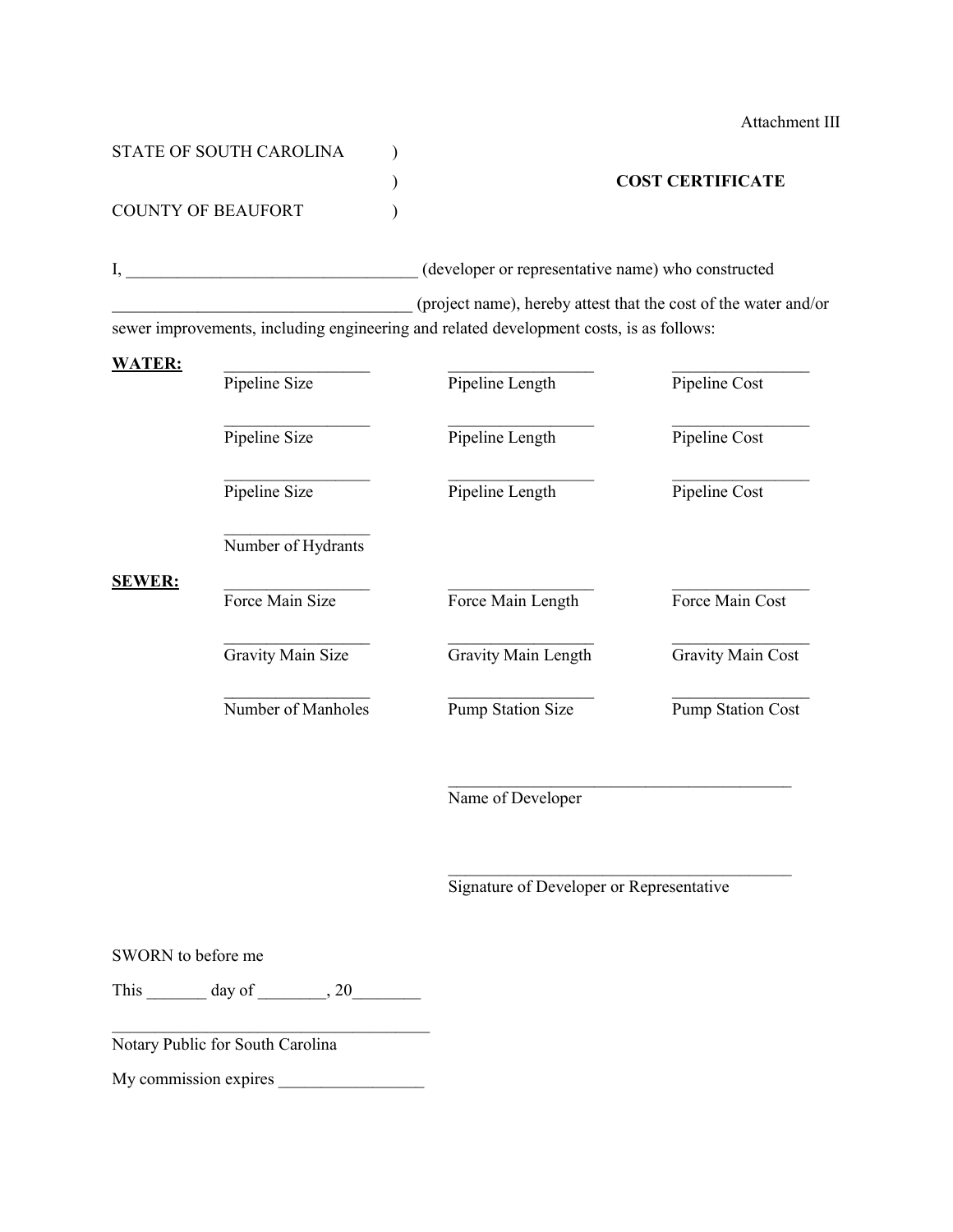Attachment IV

#### STATE OF SOUTH CAROLINA )

COUNTY OF BEAUFORT (1)

) BILL OF SALE

KNOW ALL MEN BY THESE PRESENTS, that \_\_\_\_

(Grantor) for and in consideration of the sum of One (\$1.00) Dollar to it in hand paid, at and before the sealing and delivery of these presents by BEAUFORT-JASPER WATER AND SEWER AUTHORITY (the receipt of which is hereby acknowledged), have bargained and sold, by these Presents do bargain, sell, and deliver to the said BEAUFORT-JASPER WATER AND SEWER AUTHORITY, the following described property, to-wit:

PERSONAL PROPERTY DESCRIBED IN EXHIBIT "A", WHICH IS ATTACHED HERETO AND INCORPORATED HEREIN BY REFERENCE AND LOCATED OR AFFIXED TO THE REAL PROPERTY DESCRIBED IN EXHIBIT "B", WHICH IS ALSO ATTACHED HERETO AND INCORPORATED HEREIN BY REFERENCE.

To have and to hold the same unto the said BEAUFORT-JASPER WATER AND SEWER AUTHORITY, its successors and assigns forever.

And Grantor does hereby binds its successors, heirs, and assigns, to warrant and forever defend all and singular the said bargained property unto the said BEAUFORT-JASPER WATER AND SEWER AUTHORITY, its successors, heirs, and assigns, against Grantor and its successors, heirs, and assigns and all persons lawfully claiming or to claim the same, or any part thereof.

IN WITNESS WHEREOF Grantor has set its hand and seal on the in the year of our Lord two thousand ten in the Two Hundred and Thirty-fourth year of the Sovereignty and Independence of the United States of America.

Sealed and Delivered in the Presence of

Witness 1

 $\mathbf{By:}$ 

Attest:

Witness 2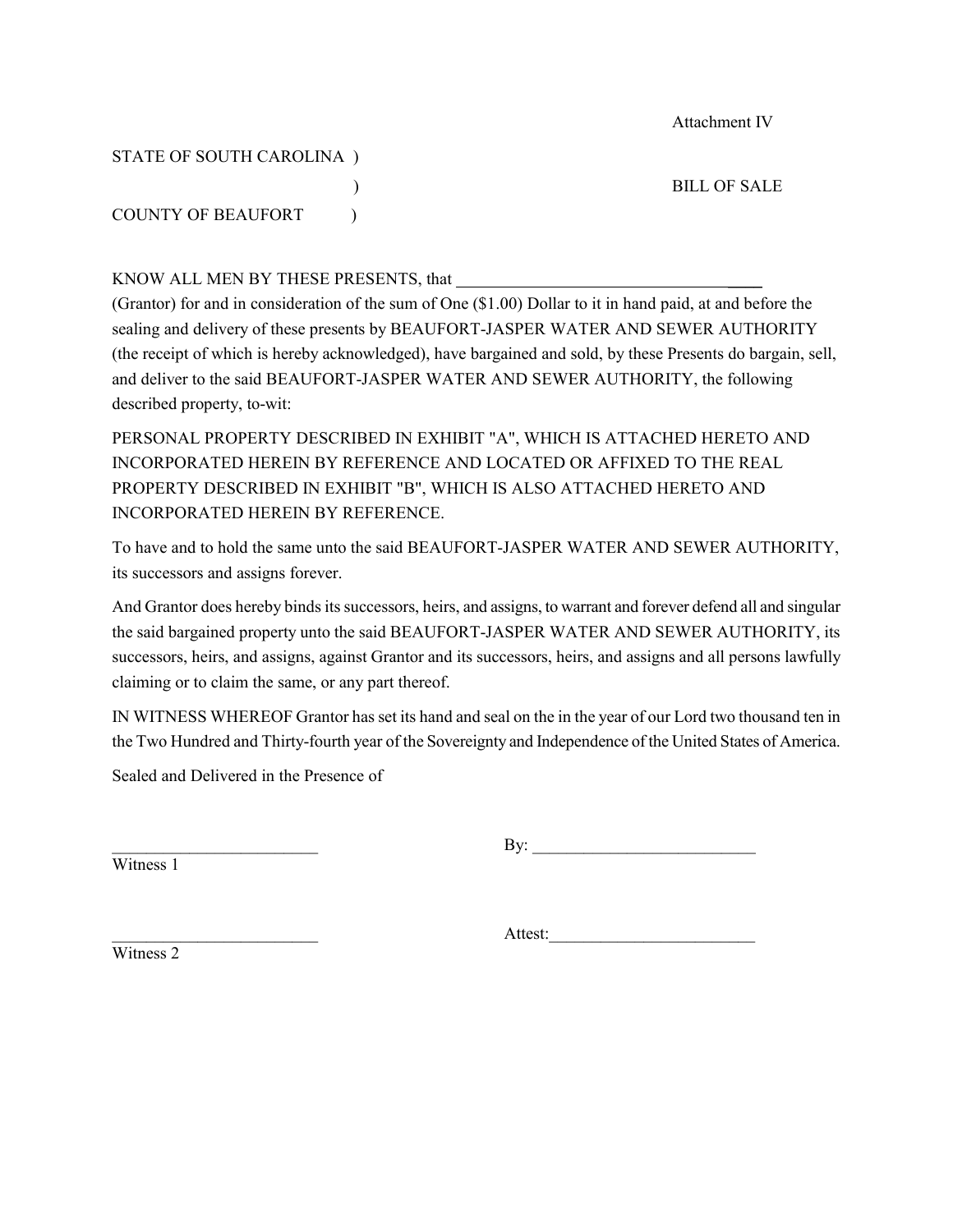## STATE OF SOUTH CAROLINA ) COUNTY OF BEAUFORT (1)

#### ) ACKNOWLEDGMENT

I, the undersigned Notary Public, do hereby certify that personally appeared before me this day and acknowledged the due execution of the foregoing instrument.

Witness my hand and official seal this  $\frac{1}{2}$  day of  $\frac{1}{2}$ , 20\_.

Notary Public for South Carolina

My Commission Expires: \_\_\_\_\_\_\_\_\_\_\_\_\_\_

 $\mathcal{L}_\text{max}$  , where  $\mathcal{L}_\text{max}$  and  $\mathcal{L}_\text{max}$  and  $\mathcal{L}_\text{max}$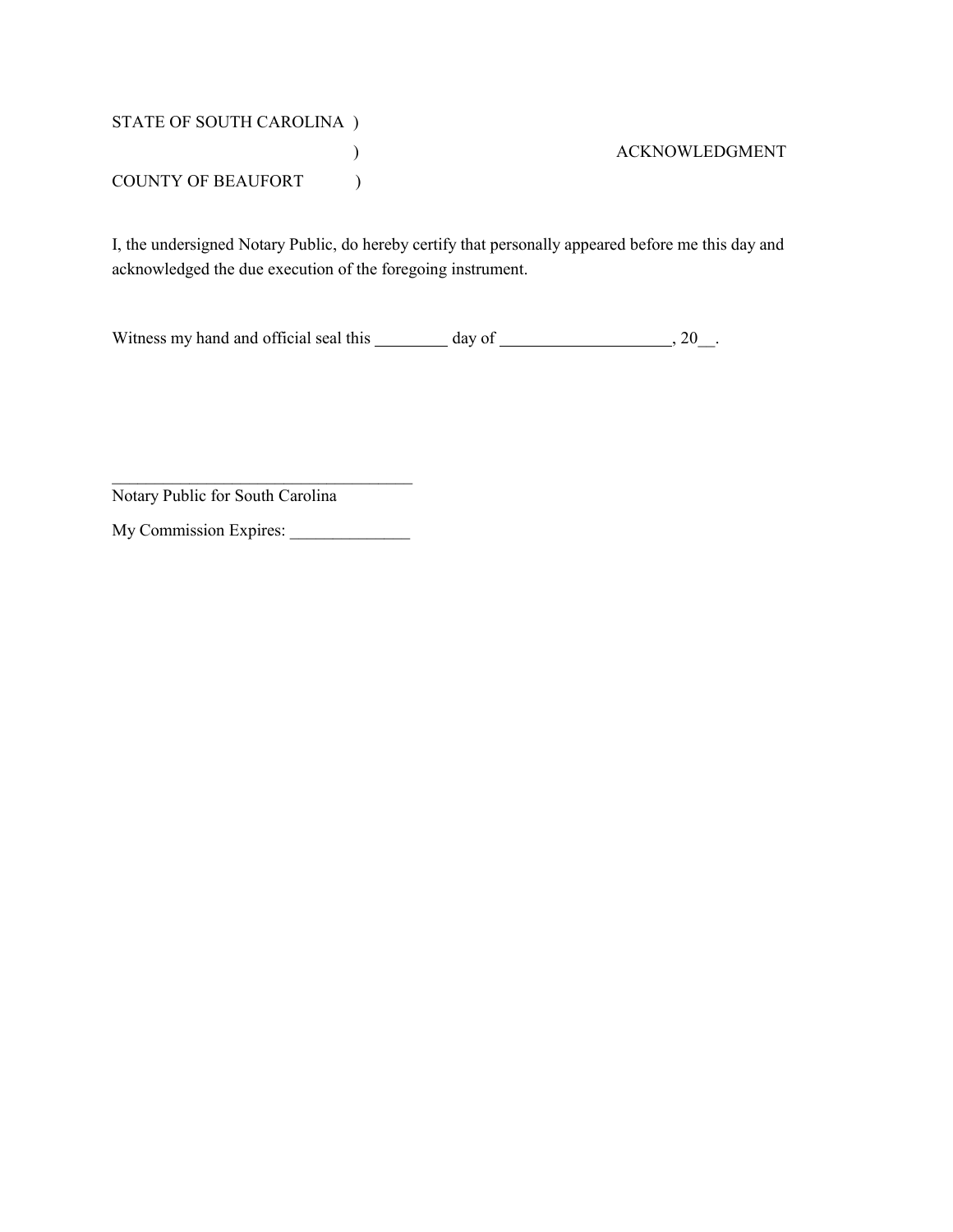### **STATE OF SOUTH CAROLINA )**

**COUNTY OF \_\_\_\_\_\_\_\_\_\_\_\_\_\_\_\_\_\_ )**

#### **) BLANKET EASEMENT**

**THIS AGREEMENT**, made this \_\_\_\_\_\_\_\_\_ day of \_\_\_\_\_\_\_\_\_\_\_\_\_\_\_, 20\_\_\_\_, by and between \_\_\_\_\_\_\_\_\_\_\_\_\_\_\_\_\_\_\_\_\_\_\_\_\_\_\_\_\_\_\_\_ (hereinafter called Grantor) and the **Beaufort Jasper Water** 

**and Sewer Authority** (hereinafter called the "Authority").

**WITNESSETH** that, in consideration of One (\$1.00) Dollar received from the Authority, Grantor owning a tract or development known as <br>situated in the County of\_\_\_\_\_\_\_\_\_\_\_\_\_\_\_\_\_\_\_\_, State of South Carolina, shown on a certain plat or various plats filed or to be filed in the office of the R.O.D. of said County:

SEE EXHIBIT "A" WHICH IN INCORPORATED HEREIN BY REFERENCE

(Hereinafter referred to as "Development")

This being the same real property described in \_\_\_\_\_\_\_\_\_\_\_\_\_\_\_\_\_\_\_\_\_\_\_\_\_\_\_\_\_\_\_\_\_\_ County's R.O.D. office Deed Book at page and  $\frac{1}{2}$  at page  $\frac{1}{2}$  on  $\frac{1}{2}$  on  $\frac{1}{2}$ 

Specific locations of all future water and wastewater lines are to be mutually agreed upon by both the Grantor and the Authority. Grantor agrees to keep the area immediately adjacent to the water and wastewater lines free of any encumbrances that might interfere with operation and maintenance of the water and wastewater lines.

The Grantor hereby grants and conveys to the Authority, its successors and assigns, the right, privilege and authority, from time to time, to enter upon, construct, extend, inspect, operate, replace, relocate, repair, and perpetually maintain upon, over, along, across, through, and under any and all streets, alleys roads, or other public ways or places of said Development now existing or hereinafter laid out, various utility pipelines, manholes, hydrants, valves, meters and other usual fixtures and appurtenances as may from time to time be or become convenient to the transaction of its business, or that of municipal, public , or private systems, for the provision of the water and sewer services, together the right of ingress, egress, and access to and from such rights-of-way access and upon lands of Grantor as may be necessary or convenient for the purposes connected therewith.

Together with the right, from time to time, to install utility pipelines, manholes, hydrants, and valves and meters in said Development near the lot lines, with the right from time to time, to trim, cut or remove trees, underbrush and other obstructions that are over, under, or through a strip of land extending ten (10') feet on either side of the center of the pipeline, manholes, hydrants, valves, and meters; provided however, any damage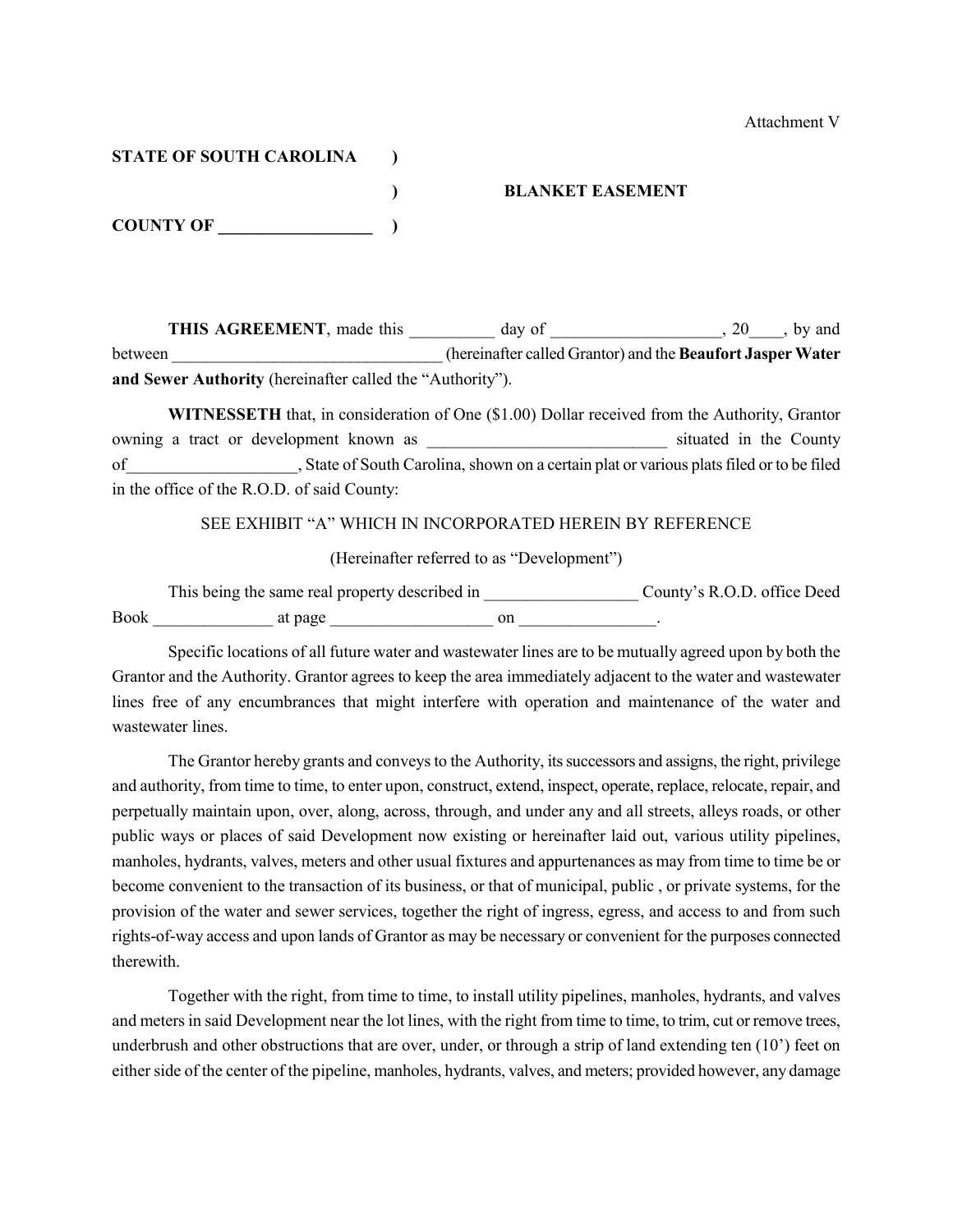to the property of Grantor (other than that caused by trimming, cutting or removing) caused by the Authority in maintaining or repairing said utility pipelines, manholes, hydrants, valves, and meters shall be borne by the Authority , provided further, however that Grantor agrees for itself, its successors, and assigns, not to build or allow any structure to be placed on the premises in such a manner that will exist within ten (10) feet of center of the location of the water and wastewater lines in case such structure is built Grantor orsuccessor or assign as may be in possession and control of the premises at the time, will promptly remove the same upon demand of the Authority herein. The parties to this Easement agree that if any repaving is required, said paving will be the sole responsibility of the Grantor. Notwithstanding the foregoing, the Authority will be responsible to repair and/or replace any other damage it causes to other utility lines serving the Development or any permanent improvement thereupon. The words "Grantor" and "the Authority" shall include their heirs, executors, administrators, successors, and assigns, as the case may be.

IN WITNESS WHEREOF, Grantor has caused this indenture to be duly executed the day and year first above written.

|                                                                                                        | Company Name                                                                                                                                                                                                                                                                               |    |
|--------------------------------------------------------------------------------------------------------|--------------------------------------------------------------------------------------------------------------------------------------------------------------------------------------------------------------------------------------------------------------------------------------------|----|
| the contract of the contract of the contract of the contract of the contract of<br>Witness 1           |                                                                                                                                                                                                                                                                                            |    |
|                                                                                                        | Its: $\qquad \qquad$                                                                                                                                                                                                                                                                       |    |
| the control of the control of the control of the control of the control of the control of<br>Witness 2 |                                                                                                                                                                                                                                                                                            |    |
|                                                                                                        |                                                                                                                                                                                                                                                                                            |    |
| STATE OF                                                                                               |                                                                                                                                                                                                                                                                                            |    |
| $\begin{array}{c}\n\text{COUNTY OF}\n\end{array}$                                                      | <b>ACKNOWLEDGEMENT</b>                                                                                                                                                                                                                                                                     |    |
|                                                                                                        | I, the undersigned Notary Public, do hereby certify that<br>example are defore the set of the set of the set of the set of the set of the set of the set of the set of the set of the set of the set of the set of the set of the set of the set of the set of the set of the set of the s | by |
| me this day and acknowledged the due execution of the foregoing instrument.                            |                                                                                                                                                                                                                                                                                            |    |
|                                                                                                        | Witness my hand and official seal this ______ day of _______________, 20_____.                                                                                                                                                                                                             |    |
|                                                                                                        | Notary Public for South Carolina                                                                                                                                                                                                                                                           |    |

My commission expires: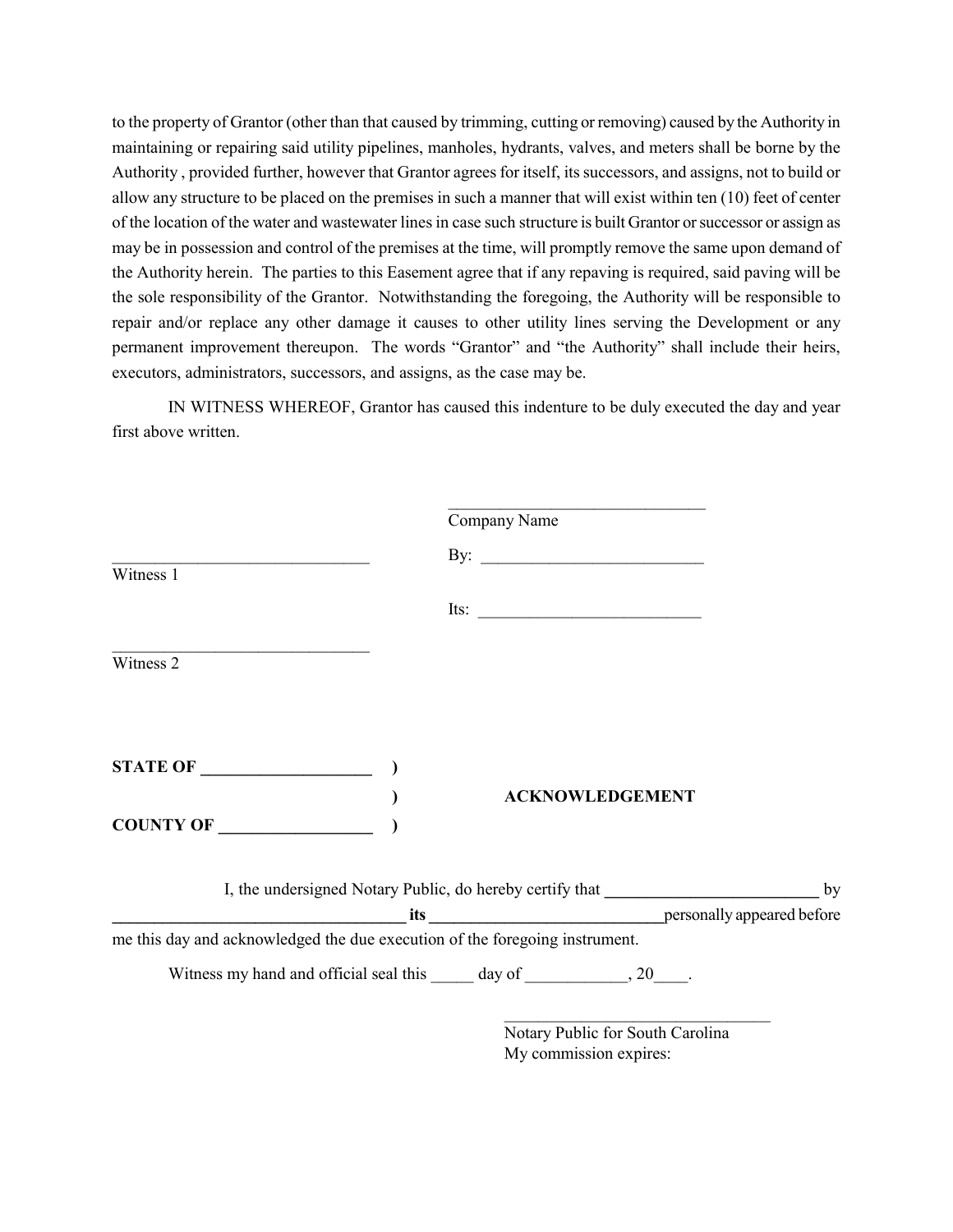#### **Beaufort Jasper Water and Sewer Authority**

| Witness 1                      | By:  |                        |
|--------------------------------|------|------------------------|
| Witness 2                      | Its: |                        |
|                                |      |                        |
| <b>STATE OF SOUTH CAROLINA</b> |      |                        |
| <b>COUNTY OF BEAUFORT</b>      |      | <b>ACKNOWLEDGEMENT</b> |

I, the undersigned Notary Public, do hereby certify that **Beaufort Jasper Water and Sewer Authority** by **\_\_\_\_\_\_\_\_\_\_\_\_\_\_\_\_\_\_\_\_\_\_\_\_ its \_\_\_\_\_\_\_\_\_\_\_\_\_\_\_\_\_\_\_\_\_\_\_\_\_\_\_\_** personally appeared before me this day and acknowledged the due execution of the foregoing instrument.

Witness my hand and official seal this \_\_\_\_\_ day of \_\_\_\_\_\_\_\_\_\_, 20\_\_\_\_.

Notary Public for South Carolina My commission expires:

 $\mathcal{L}=\{1,2,3,4,5\}$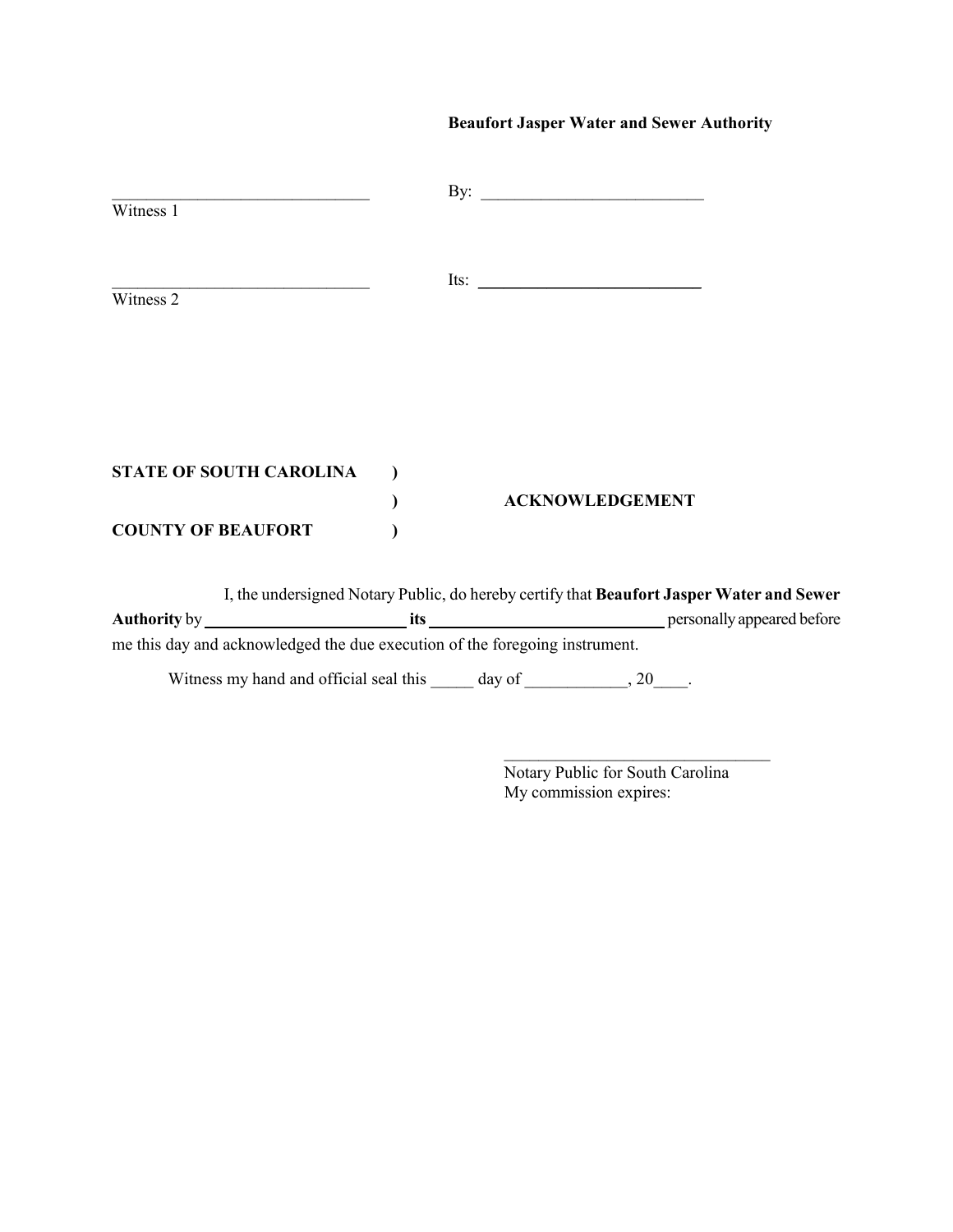#### **APPENDIX H**

#### **SERVICE AUTHORIZATION REQUIREMENTS**

BJWSA's project manager will issue a service authorization letter upon acceptance of the water and/or sewer system by BJWSA. The service authorization letter is required to obtain service to the project. A copy of the service authorization shall be provided to the developer, engineer, and contractor.

To receive the service authorization letter, the following items must be submitted to the Development Projects Coordinator for review and approval:

- **1.**All punch list items as identified by the engineer and BJWSA inspectors.
- **2.**The engineer's certification letter, along with water pressure and bacteriological test results, and wastewater force main pressure and gravity sewer and/or air pressure test results as applicable. Because the bacteriological test results are valid for 30 days, this test should be performed within 30 days of the issuance of the service authorization by BJWSA. Samples taken sooner will require a confirmation test at the end of the project to ensure that the test results are still valid.
- **3.**The Wastewater Pump Station Start-up Report (see Inspector for form) accompanied by design criteria, pump and motor identification, O&M manuals, pump curves and spare parts.
- **4.**Final record drawings received and approved by BJWSA **(See Appendix F)**.
- **5.**Executed Certificate of Non-Litigation. **(See Appendix G).**
- **6.**Contractor's Warranty for not less than one year after receiving the SC DHEC Approval to Place in Operation. **(See Appendix G).**
- **7.**Certified & notarized cost certificate from the developer **(See Appendix G)**.
- **8.**Asset Bill of Sale from the developer for all property to be dedicated to BJWSA, including either fee simple conveyance or granting of rights-of-way. **(See Appendix G).**
- **9.**Execution of all easements and deeds necessary for the conveyance of the water and/or sewer facilities to be maintained and owned by BJWSA **(See Appendix G)**.
- **10.** Submittal of the maintenance bond guarantee **(See Section 4.3.10)**.
- **11.** A signed SC DOT approval form/letter indicating their acceptance of the project.
- **12.** Release by other agencies such as State, County or others as applicable for encroachment permits or other liabilities.
- **13. All paperwork shall be signed in blue ink.**